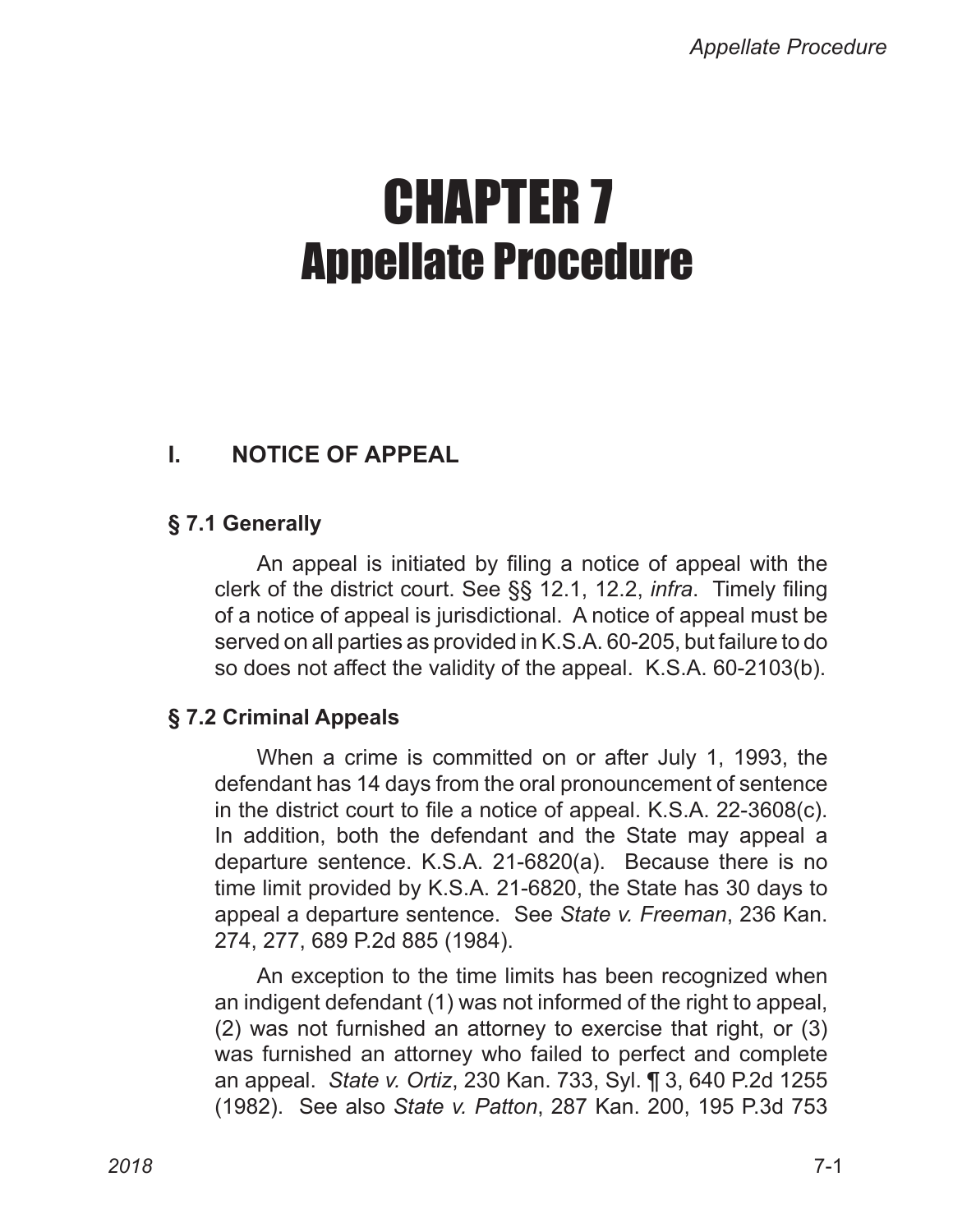(2008) (clarifying parameters of *Ortiz* exceptions); and *Albright v. State*, 292 Kan. 193, Syl. ¶ 5, 251 P.3d 52 (2011) (recognizing exception for out-of-time appeal of denial of 60-1507 motion where delay was due to ineffective assistance of counsel).

A notice of appeal must specify the parties taking the appeal, designate the judgment or part of the judgment appealed from, and name the appellate court to which the appeal is taken. K.S.A. 22‑3606; K.S.A. 60‑2103(b). Appellate review is limited to the rulings specified in the notice of appeal. *State v. Bogguess*, 293 Kan. 743, 756, 268 P.3d 481 (2012); *Anderson v. Scheffler*, 242 Kan. 857, Syl. ¶ 3, 752 P.2d 667 (1988). However, when "there is but one court to which an appeal may be taken, the failure to correctly name that court in the notice of appeal is a mere irregularity to be disregarded unless the appellee has been misled or otherwise prejudiced." *City of Ottawa v. McMechan*, 17 Kan. App. 2d 31, Syl. ¶ 2, 829 P.2d 927 (1992).

> **PRACTICE NOTE:** It is advisable to file an appeal generally from all adverse rulings. Also, remember that the time to appeal begins running at the oral pronouncement of sentence, not the date of the journal entry.

A criminal defendant may appeal to the district court any judgment of a municipal court that finds the defendant guilty of a violation of a municipal ordinance or any finding of contempt. K.S.A. 22-3609(a). The notice of appeal to district court is filed with either the municipal court or district court clerk and must be filed within 14 days of the imposition of sentence. K.S.A. 22-3609(b).

A criminal defendant also has the right to appeal a judgment of a district magistrate judge. If the district magistrate judge is not licensed to practice law in Kansas, the notice of appeal must be filed with the clerk of the district court within 14 days after the date the sentence is imposed. K.S.A. 22‑3609a(2). A posttrial motion for new trial following a magistrate's judgment does not extend the time for appeal. *State v. Wilson*, 15 Kan. App. 2d 308, 313, 808 P.2d 434 (1991).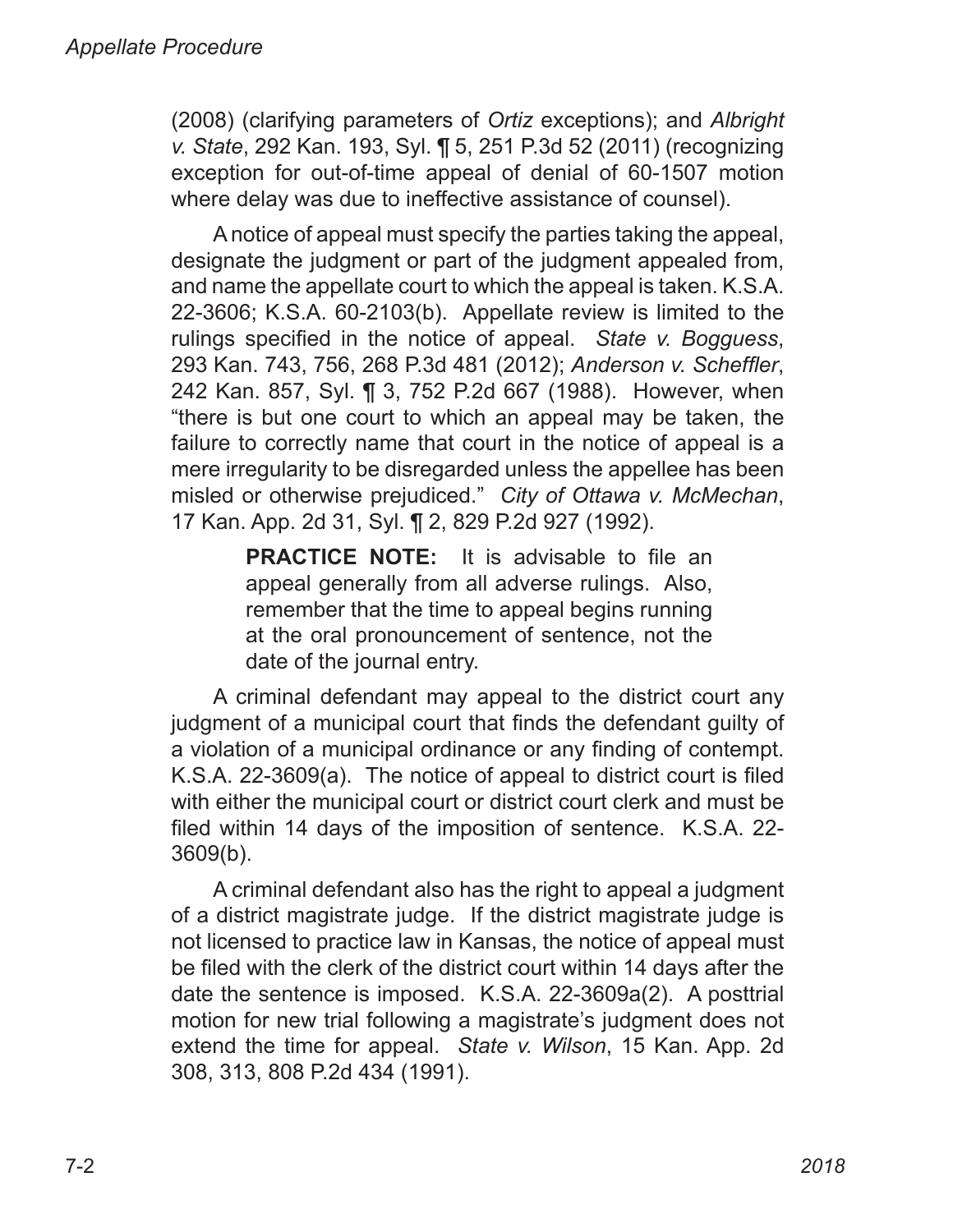Appeals by the State in situations other than those authorized by statute are not permitted. *State v. Mburu*, 51 Kan. App. 2d 266, 269-70, 346 P.3d 1086 (2015). The State may take an interlocutory appeal to the Court of Appeals from an order "quashing a warrant or a search warrant, suppressing evidence or suppressing a confession or admission." K.S.A. 22‑3601(a) and K.S.A. 22‑3603. In a case before a district magistrate judge who is not licensed to practice law in Kansas, the State may appeal any of the above orders to a district judge. K.S.A. 22‑3602(d).

In *State v. Newman*, 235 Kan. 29, 34, 680 P.2d 257 (1984), the court construed the term "suppressing evidence" to include suppression of evidence that would "substantially impair the State's ability to prosecute the case." The *Newman* threshold test does not apply to "quashing a warrant or a search warrant" or "suppressing a confession or admission." *State v. Mooney*, 10 Kan. App. 2d 477, 479, 702 P.2d 328 (1985).

> **PRACTICE NOTE:** The *Newman* threshold test is jurisdictional. Therefore, in its brief, the State should argue how the suppression substantially impairs its ability to prosecute the case.

In an interlocutory appeal by the State, the notice of appeal must be filed within 14 days after entry of the order. K.S.A. 22‑3603. The order may be entered by oral pronouncement if such entry is on the record and expressly states whether the announcement alone is intended to constitute entry of the order or whether the trial court expects the order to be journalized and approved by the court before it is deemed to have been formally entered. *State v. Michel*, 17 Kan. App. 2d 265, Syl. ¶ 3, 834 P.2d 1374 (1992); *State v. Bohannon*, 3 Kan. App. 2d 448, Syl. ¶ 1, 596 P.2d 190 (1979). The State may file a motion to reconsider.

The State also may appeal to the Court of Appeals from (1) an order dismissing a complaint, information, or indictment, (2) an order arresting judgment, (3) a question reserved, or (4) an order granting a new trial in any case involving an A or B felony or, for crimes committed on or after July 1, 1993, in any case involving an off-grid crime. K.S.A. 22-3602(b). The general rule is a notice of appeal must be filed within 30 days of entry of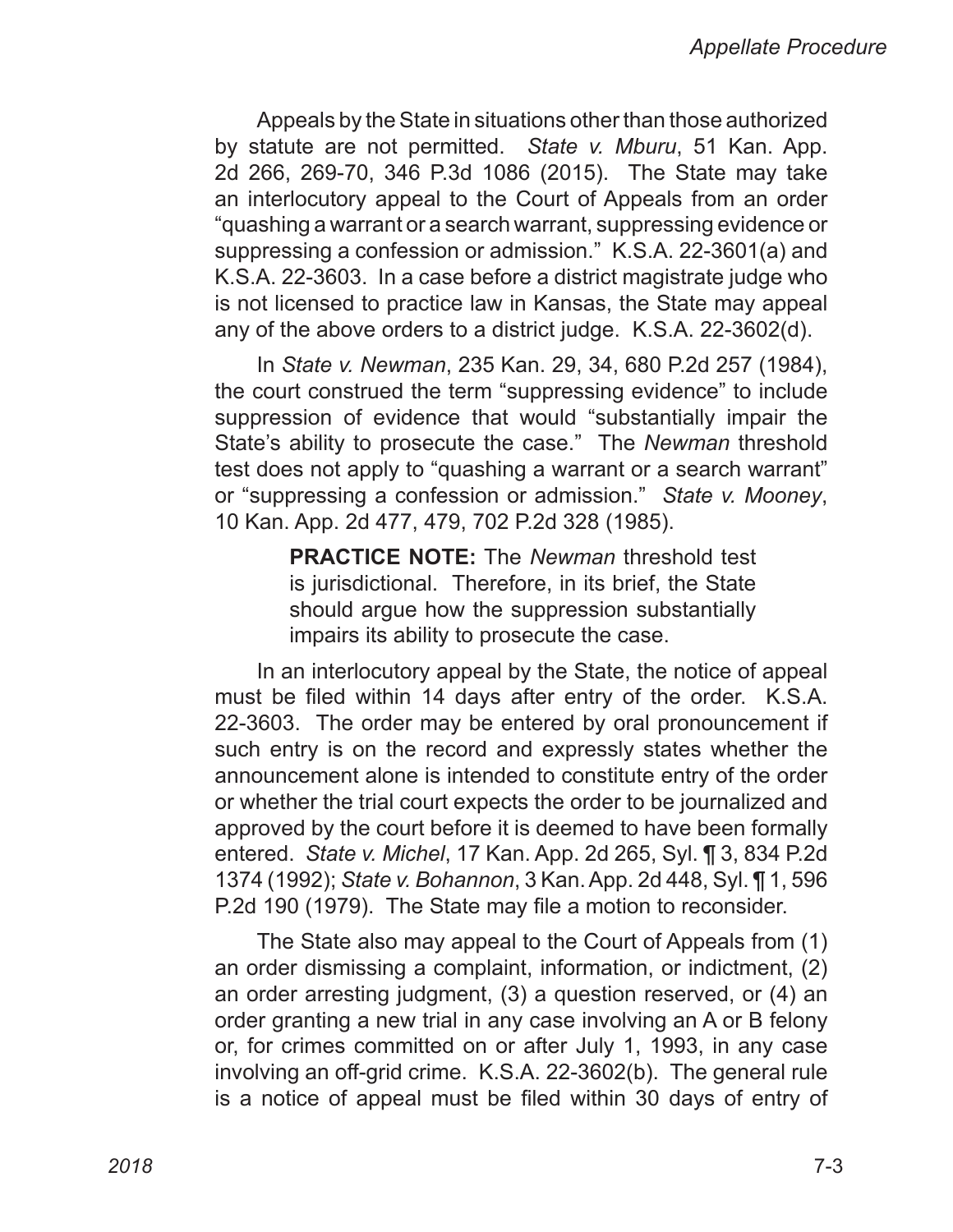the order. K.S.A. 22‑3606 and K.S.A. 60‑2103(a). See *State v. Freeman*, 236 Kan. 274, 277, 689 P.2d 885 (1984). The rule differs, however, on questions reserved. If the defendant is found not guilty, the appeal time begins to run when the defendant is found not guilty and discharged from custody and bond with the State's knowledge. See *City of Wichita v. Brown*, 253 Kan. 626, 627‑28, 861 P.2d 789 (1993). If the defendant is found guilty, the appeal time begins to run when sentence is imposed. *State v. Freeman*, 236 Kan. at 276‑78. Appeals to a district judge may be taken by the State as a matter of right from these same orders issued by a district magistrate judge who is not licensed to practice law in Kansas. K.S.A. 22‑3602(d).

# **§ 7.3 Civil Appeals - Chapter 60**

A notice of appeal must specify the parties taking the appeal, designate the judgment or part of the judgment appealed from, and name the appellate court to which the appeal is taken. K.S.A. 60‑2103(b). The appellate court is without jurisdiction to hear arguments of a party not named either directly or by inference in the notice of appeal. *Anderson v. Scheffler*, 242 Kan. 857, Syl. ¶ 1, 752 P.2d 667 (1988). An appellate court only obtains jurisdiction over the rulings identified in the notice of appeal. *Hess v. St. Francis Regional Med. Center*, 254 Kan. 715, Syl. ¶ 1, 869 P.2d 598 (1994); *Anderson*, 242 Kan. 857 at Syl. ¶ 3; *Walker v. Regehr*, 41 Kan. App. 2d 352, 354, 202 P.3d 712 (2009).

> **PRACTICE NOTE:** This is one area where too much specificity can cause problems later. It is advisable to file an appeal generally from all adverse rulings.

"When there is but one court to which an appeal may be taken, the failure to correctly name that court in the notice of appeal is a mere irregularity to be disregarded unless the appellee has been misled or otherwise prejudiced." *City of Ottawa v. McMechan*, 17 Kan. App. 2d 31, Syl. ¶ 2, 829 P.2d 927 (1992).

With one exception, a notice of appeal must be filed within 30 days from "entry of the judgment." K.S.A. 60‑2103(a). The exception is found in K.S.A. 60-1305. An order appointing or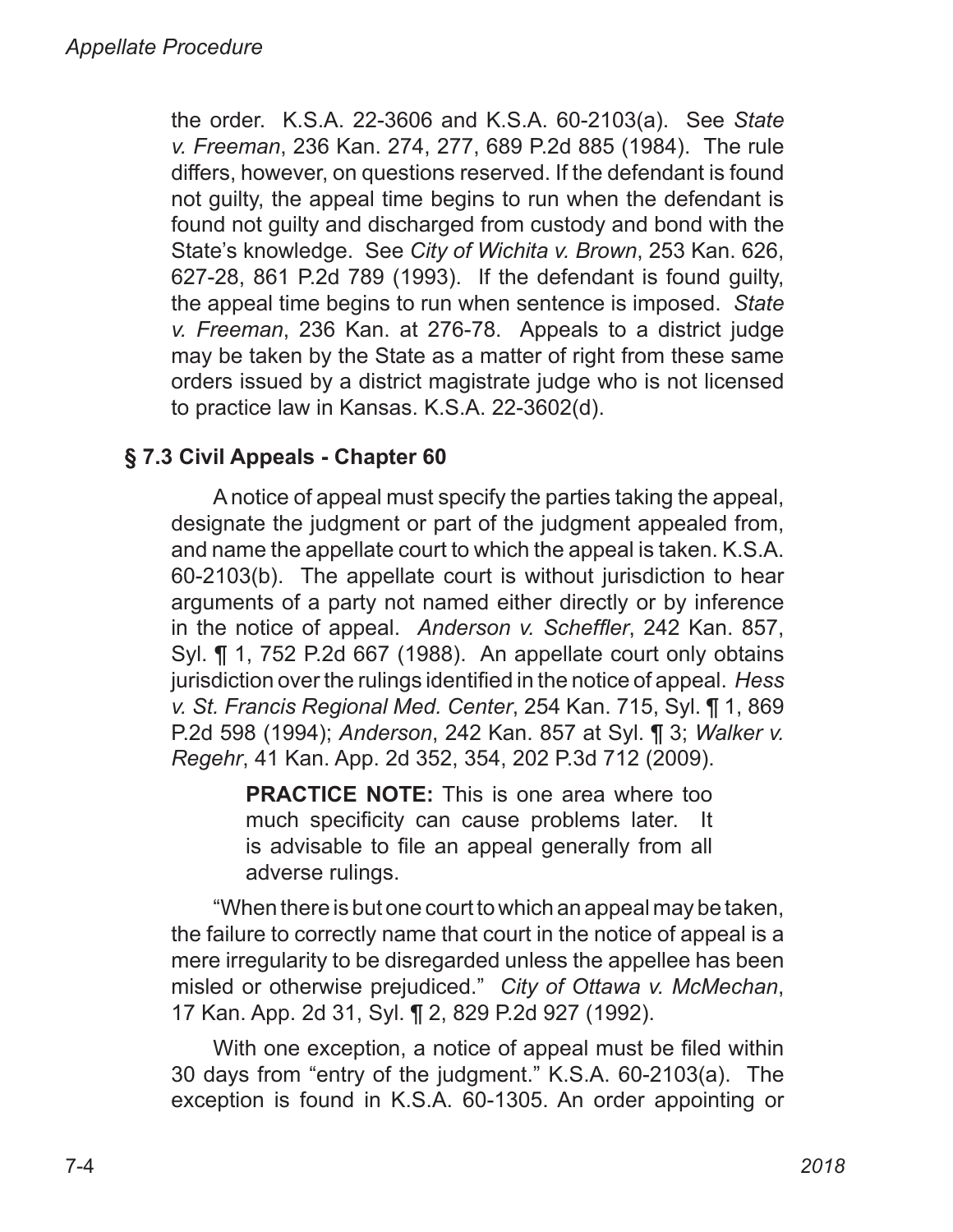refusing to appoint a receiver must be filed within 14 days of the entry of judgment.

Entry of judgment occurs when a journal entry or judgment form is filed. K.S.A. 60-258. A judgment is effective only when a journal entry or judgment form is signed by the judge and filed with the clerk of the district court. *Valdez v. Emmis Communications*, 290 Kan. 472, 482, 229 P.3d 389 (2010). Trial docket minutes or judge's notes do not comply with K.S.A. 60‑258 and do not constitute entry of judgment. See *In re Marriage of Wilson*, 245 Kan. 178, 180, 777 P.2d 773 (1989).

A notice of appeal filed after oral pronouncement of final judgment but before the filing of a journal entry is a premature notice of appeal that becomes effective upon the filing of the journal entry. A premature notice of appeal must identify the judgment appealed from with sufficient certainty to inform the parties of the rulings to be reviewed. Rule 2.03(a).

Rule 2.03 also validates a premature notice of appeal filed after a journal entry of final judgment but prior to the filing of a journal entry on a motion to alter or amend, or a motion to reconsider. See *Resolution Trust Corp. v. Bopp*, 251 Kan. 539, Syl. ¶ 3, 836 P.2d 1142 (1992); *Cornett v. Roth*, 233 Kan. 936, 939‑40, 666 P.2d 1182 (1983); *Hundley v. Pfuetze*, 18 Kan. App. 2d. 755, 756‑757, 858 P.2d 1244 (1993).

Both case law and statute allow for certain premature notices of appeal. Case law allows that if a party filed a notice of appeal prior to the entry of a judgment covering all parties and all claims, that notice of appeal becomes effective once final judgment is entered. "If a judgment is entered disposing of all claims against one of multiple parties, and a premature notice of appeal is filed and has not been dismissed, then a final judgment disposing of all claims and all parties validates the premature notice of appeal concerning the matters from which the appellant appealed." *Honeycutt v. City of Wichita*, 251 Kan. 451, Syl. ¶ 6, 836 P.2d 1128 (1992).

There is also a statutory procedure for a premature appeal in this scenario. Under K.S.A. 60-254(b), a court may direct the entry of final judgment as to one or more but fewer than all of the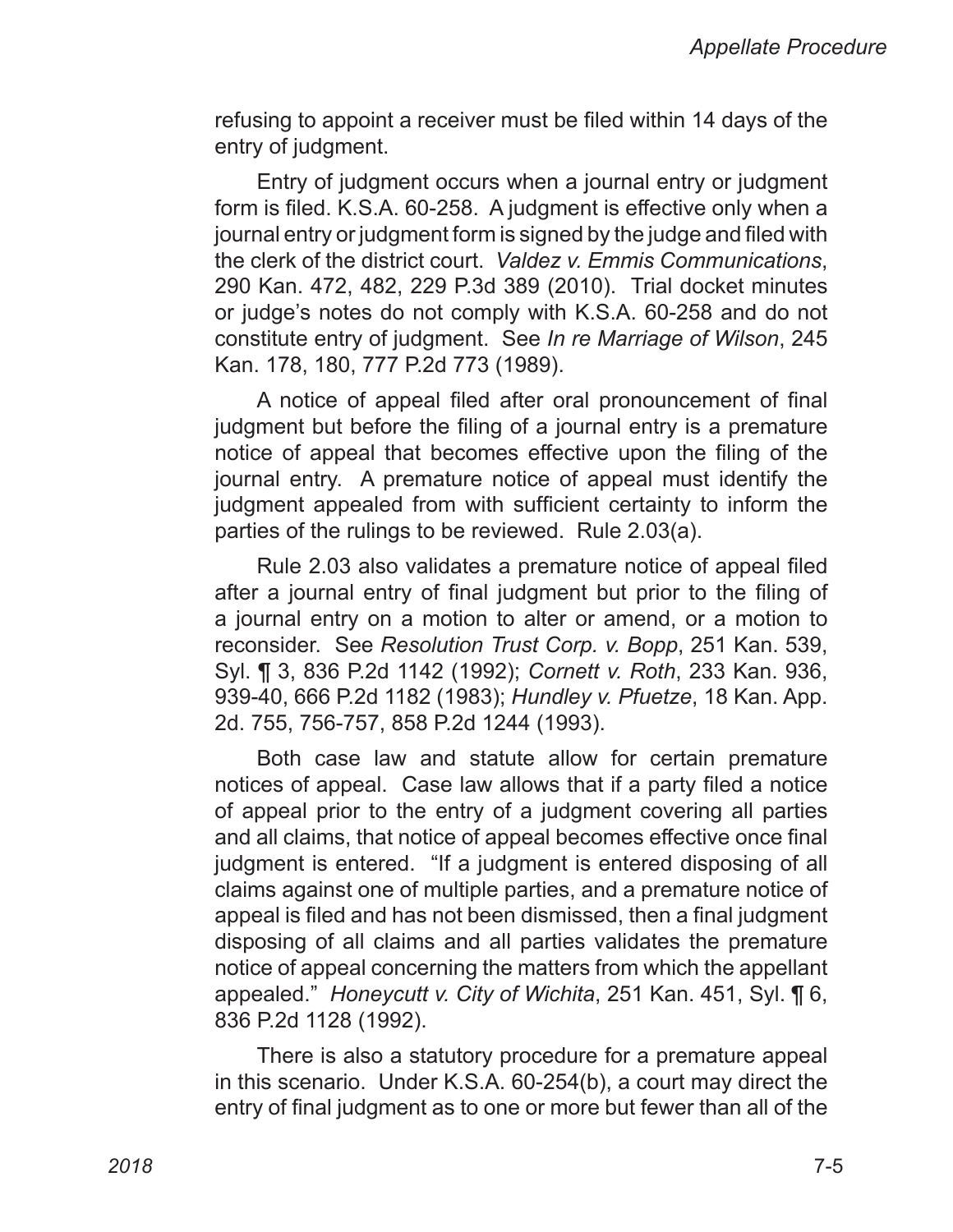claims or parties. This can only occur after the court makes an express determination that no just reason exists for delay and an express direction for the entry of judgment. Ideally, the district court will use the statutory language. The language may be used in the initial journal entry or the journal entry can be amended at a later date. See *Ullery v. Othick*, 304 Kan. 405, 414, 372 P.3d 1135 (2016). If judgment is entered under K.S.A. 60-254(b) the decision is final, and the parties will waive the appeal if a notice of appeal is not timely filed. *Dennis v. Southeastern Kansas Gas Co.*, 227 Kan. 872, 877, 610 P.2d 627 (1980). For a more detailed discussion of the entry of judgment under K.S.A. 60-254(b), see § 5.21.

A premature notice of appeal only applies to judgments entered before the notice of appeal was filed. Therefore, if a party wishes to appeal any orders, including orders disposing of posttrial motions, or a final judgment occurring since the filing of the previous notice of appeal, another notice of appeal must be filed after entry of those orders or final judgment. Rule 2.03(b); *L.P.P. Mortgage, Ltd. v. Hayse*, 32 Kan. App. 2d 579, 587‑88, 87 P.3d 976 (2004).

A district court may extend the time for filing a notice of appeal upon a showing of excusable neglect based on the failure of a party to learn of the entry of judgment. Such an extension may not exceed 30 days from the expiration of the original time for filing a notice of appeal. K.S.A. 60‑2103(a); *Rowland v. Barb*, 40 Kan. App. 2d 493, 496‑98, 193 P.3d 499 (2008). In addition, if a court enters judgment without notifying the parties as required by K.S.A. 60‑258 and Rule 134, the time for filing a notice of appeal does not begin to run until such compliance occurs. *McDonald v. Hannigan*, 262 Kan. 156, Syl. ¶ 3, 936 P.2d 262 (1997); *Daniels v. Chaffee*, 230 Kan. 32, 38, 630 P.2d 1090 (1981).

In the past, appellate courts sometimes retained an untimely appeal because of the unique circumstances doctrine. See *Johnson v. American Cyanamid Co.*, 243 Kan. 291, Syl. ¶ 1, 758 P.2d 206 (1988), and *Schroeder v. Urban*, 242 Kan. 710, 750 P.2d 405 (1988). The unique circumstances doctrine allowed a jurisdictional time period, such as the time in which to file a notice of appeal, to be extended by judicial action.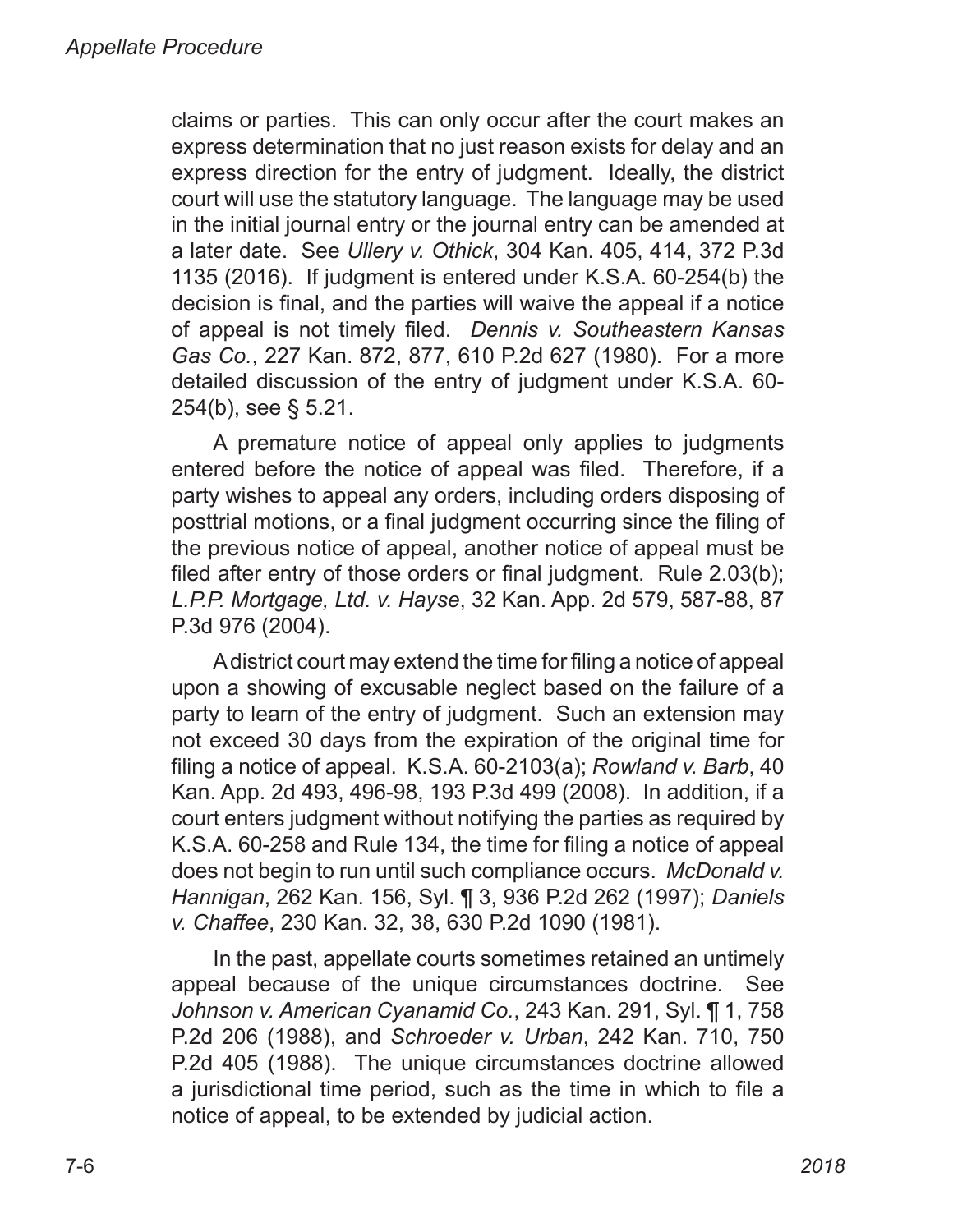However, in 2011 the Kansas Supreme Court overruled *Johnson and Schroeder*, holding that an appellate court has no authority to create equitable exceptions to jurisdictional requirements. *Board of Sedgwick County Comm'rs v. City of Park City*, 293 Kan. 107, Syl. ¶ 3, 260 P.3d 387 (2011). The court held that use of the unique circumstances doctrine is illegitimate to excuse an untimely appeal in the absence of infringement on a party's constitutional rights, such as the right to effective assistance of counsel in a criminal case. *Board of Sedgwick County Comm'rs*, 293 Kan. at 119‑120.

Certain posttrial motions extend the time for filing a notice of appeal. If these posttrial motions are filed within 28 days of entry of judgment, the appeal time stops running and begins running in its entirety on the date of the entry of the order ruling on the posttrial motion. K.S.A. 60‑2103(a). The following timely posttrial motions extend the time for appeal: motion for judgment notwithstanding the verdict (K.S.A. 60‑250[b]); motion to amend or make additional findings of fact (K.S.A. 60‑252[b]); motion for new trial (K.S.A. 60‑259[b]); and motion to alter or amend the judgment (K.S.A. 60‑259[f]). The 3‑day mailing rule applies to posttrial motions if the entry of judgment is served on other parties via first-class mail. K.S.A. 60-206(d).

A K.S.A. 60‑260 motion for relief from judgment or order for clerical mistakes and for mistake, inadvertence, surprise, excusable neglect, newly discovered evidence, fraud, or other statutorily enumerated reasons does not extend the time for filing a notice of appeal. *Giles v. Russell*, 222 Kan. 629, Syl. ¶ 2, 567 P.2d 845 (1977); *Beal v. Rent-A-Center of America, Inc.*, 13 Kan. App. 2d 375, 377, 771 P.2d 553 (1989). A trial court does, however, retain broad discretion under K.S.A. 60‑260(b) and 60‑260(b)(6) to relieve a party from final judgment for any reason justifying relief from the operation of the judgment if that power is exercised prior to docketing. *In re Petition of City of Shawnee for Annexation of Land*, 236 Kan. 1, 11‑12, 687 P.2d 603 (1984).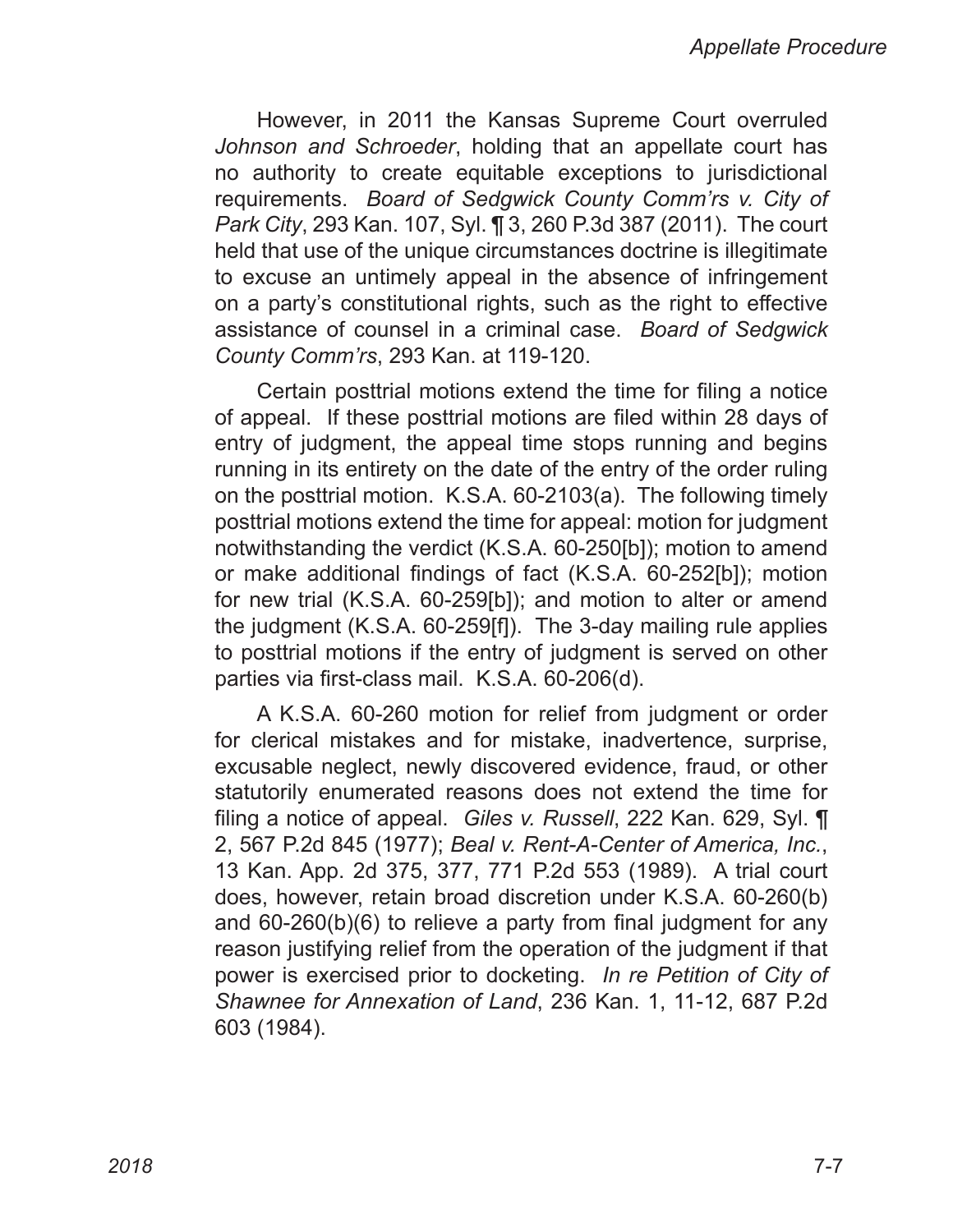## **§ 7.4 Civil Appeals - Chapter 61 Limited Actions**

The rules governing appeals in Chapter 61 cases depend on whether the case was heard by a district magistrate judge or a district judge and whether the district magistrate judge is licensed to practice law in Kansas. It is also important to know whether the case was initially filed in small claims court.

In limited actions, if the district magistrate judge is not licensed to practice law in Kansas, the notice of appeal from the district magistrate judge's decision must be filed in district court within 14 days of the entry of the order. K.S.A. 61-3902(a), K.S.A. 60-2103a. After a ruling by the district court, a notice of appeal to the Court of Appeals must be filed within 30 days of the entry of the district court's order, ruling, decision, or judgment. See K.S.A. 60-2103a(b). An exception exists if a defendant is appealing an action for forcible detainer granting restitution of the premises; that notice of appeal must be filed within 7 days of the entry of judgment. K.S.A. 61-3902(a).

If the district magistrate judge is licensed to practice law in Kansas, the notice of appeal is filed with the Court of Appeals using the procedure established by K.S.A. 60-2103(a) and (b). See K.S.A. 61-3902(a).

In either case, a timely posttrial motion will extend the time to appeal from a district court's orders. K.S.A. 61-2912(j); *Squires v. City of Salina*, 9 Kan. App. 2d 199, Syl. ¶ 1, 675 P.2d 926 (1984).

> **PRACTICE NOTE:** To find out whether a district magistrate judge is licensed to practice law in Kansas, check the online attorney directory at the Supreme Court's website: www.kscourts.org

Appeal from any judgment under the Small Claims Procedure Act, whether made by a district magistrate judge or the district court, may be taken by filing a notice of appeal with the clerk of the district court within 14 days after entry of judgment. Such appeals are tried de novo before a district court judge other than the judge from whom the appeal is taken. K.S.A. 61‑2709(a). An appeal may be taken from the decision of the district court judge within 30 days of entry of that judgment. K.S.A. 61-2709(b).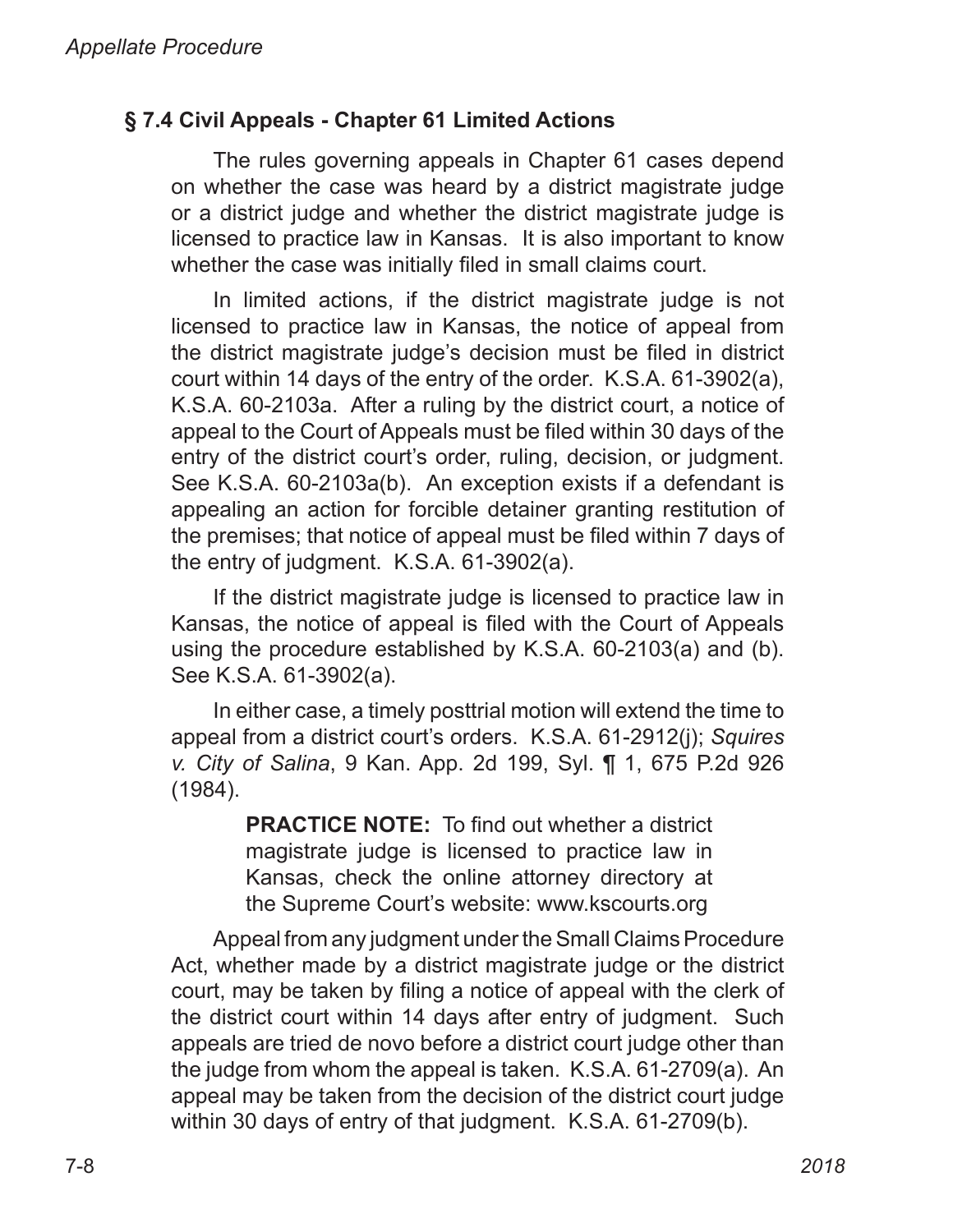#### **§ 7.5 Juvenile Appeals**

Any party or interested party (terms defined in K.S.A. 38‑2202[v] and [m] respectively) may appeal from "any order of temporary custody, adjudication, disposition, finding of unfitness or termination of parental rights" under the Revised Kansas Code for Care of Children. K.S.A. 38‑2273(a). If the order was entered by a district magistrate judge who is not licensed to practice law in Kansas, the appeal is to district court and the notice of appeal must be filed with the clerk of the district court within 14 days of entry of judgment. K.S.A. 38‑2273(b) and (c); K.S.A. 60‑2103a(a). The appeal must be heard de novo by the district court within 30 days of filing of the notice of appeal. 38‑2273(b). The notice of appeal from district court must be filed within 30 days. K.S.A. 38‑2273(c); K.S.A. 60‑2103(a).

> **PRACTICE NOTE:** An order must be appealed at the time when it first ripens for appeal purposes, or the right to appeal that order is waived, even if a subsequent order may be appealed. *In re L.B.*, 42 Kan. App. 2d 837, 838, 217 P.3d 1004 (2009). The appellate courts lack jurisdiction to review the denial of interested party status by a district court. *In re S.C.*, 32 Kan. App. 2d 514, 518, 85 P.3d 224 (2004). Orders denying termination of parental rights are appealable. *In re T.D.W.*, 18 Kan. App. 2d 286, 289, 850 P.2d 947 (1993). Appellate courts do not have jurisdiction to consider a district court's order changing placement of a child after termination of parental rights. *In re D.M.M.*, 38 Kan. App. 2d 394, 399‑400, 166 P.3d 431 (2007).

Under the Revised Kansas Juvenile Justice Code, a juvenile offender may appeal from an order authorizing prosecution as an adult but only after conviction and in the same manner as criminal appeals. K.S.A. 38‑2380(a)(1). An appeal from an order of adjudication or sentencing, or both must be taken within 30 days of entry of the order appealed from. K.S.A. 38‑2380(b); K.S.A. 38‑2382(c); K.S.A. 60‑2103. An appeal may be taken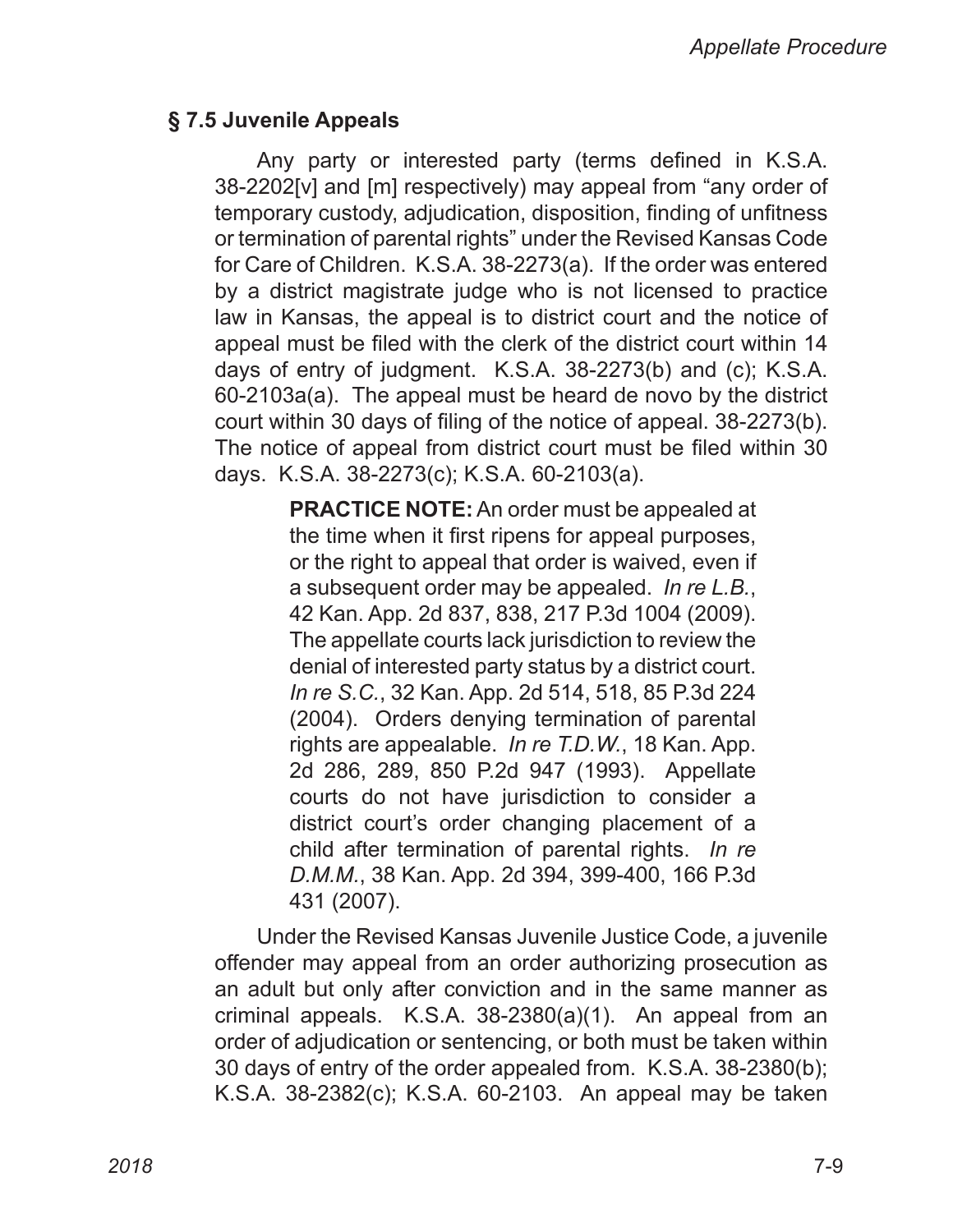by the prosecution as provided in K.S.A. 38‑2381(a) and (b). These appeals must be taken within 14 days of the order being appealed. Appeals from a district magistrate judge who is not licensed to practice law in Kansas are to the district court, while appeals from the district court or a district magistrate judge who is licensed to practice law in Kansas are to the Court of Appeals. K.S.A. 38-2382.

> **PRACTICE NOTE:** K.S.A. 38‑2380(a)(1) precludes an appeal of an order waiving juvenile status when the juvenile has consented to the waiver. *State v. Ellmaker*, 289 Kan. 1132, 1149, 221 P.3d 1105 (2009).

# **§ 7.6 Probate Appeals**

An appeal from a district magistrate judge who is licensed to practice law in Kansas to a district judge must be filed within 30 days from the entry of judgment in any case involving a decedent's estate. K.S.A. 59-2401(a). A similar appeal from a district judge to the appellate courts is governed by Chapter 60, so it must also be filed within 30 days. K.S.A. 59-2401(b); K.S.A. 60-2103(a).

Appeals in other kinds of Chapter 59 proceedings, however, may have a different time limit. For example, an appeal from a district magistrate who is not licensed to practice law in Kansas to a district court must be filed within 14 days of the entry of judgment under the Kansas Adoption and Relinquishment Act (K.S.A. 59-2111 *et seq.*); the Care and Treatment Act for Mentally Ill Persons (K.S.A. 59-2945 *et seq.*); the Care and Treatment Act for Persons With an Alcohol or Substance Abuse Problem (K.S.A. 59-29b45 *et seq.*); and the Act for Obtaining a Guardian or Conservator, or Both (K.S.A. 59-3050 *et seq.*). K.S.A. 59-2401a(a). See also § 5.22, *supra*.

A timely posttrial motion extends the time to appeal from a Chapter 59 judgment. *In re Guardianship of Sokol*, 40 Kan. App. 2d 57, 62-64, 189 P.3d 526 (2008).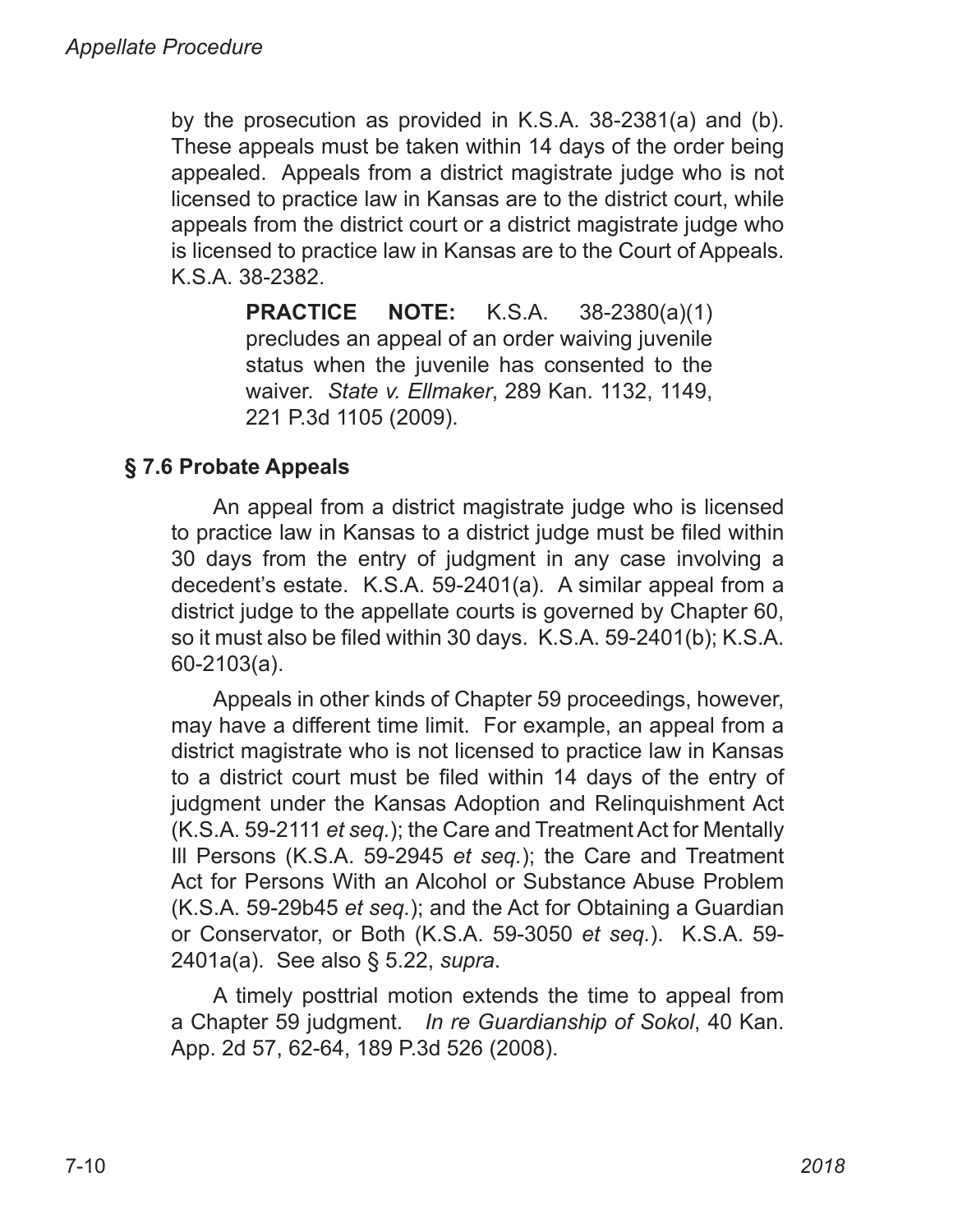The court from which the appeal is taken may require a party, other than the state of Kansas or its subdivisions or any Kansas city or county, to file a bond of sufficient sum or surety "to ensure that the appeal will be prosecuted without unnecessary delay" and to ensure payment of all judgments, damages or costs. K.S.A. 59‑2401(d); K.S.A. 59‑2401a(d). See also § 5.22, *supra*.

> **PRACTICE NOTE:** K.S.A. 59-2401(a) lists the kinds of orders that may be appealed from a district magistrate judge to the district court. For a discussion on appellate jurisdiction and the concept of finality, see *In re Estate of Butler*, 301 Kan. 385, 343 P.3d 85 (2015).

#### **§ 7.7 Mortgage Foreclosure Appeals**

A party must appeal within 30 days of the following specific orders or the issue may not be raised later:

- Order of foreclosure. *Stauth v. Brown*, 241 Kan. 1, 5‑6, 734 P.2d 1063 (1987) (order of foreclosure is final for appeal purposes if it "determines the rights of the parties, the amounts to be paid, and the priority of claims"); *L.P.P. Mortgage, Ltd. v. Hayse*, 32 Kan. App. 2d 579, 586, 87 P.3d 976 (2004); and
- Confirmation of sheriff's sale. *Valley State Bank*  ▪*v. Geiger*, 12 Kan. App. 2d 485, 486, 748 P.2d 905 (1988) (order of sale cannot be appealed until after sale is confirmed); *L.P.P. Mortgage, Ltd.*, 32 Kan. App. 2d. at 586 (an order confirming a sheriff's sale is not a repetition of the judgment of foreclosure).

#### **§ 7.8 Cross-Appeals**

If an appellee desires to have an appellate court review adverse rulings and decisions made by the lower court, the appellee must file a notice of cross‑appeal to preserve that right. K.S.A. 60‑2103(h). See § 12.3, *infra*. The absence of a notice of cross-appeal is a jurisdictional bar to review. *Lumry v. State*, 305 Kan. 545, 553-54, 385 P.3d 479 (2016).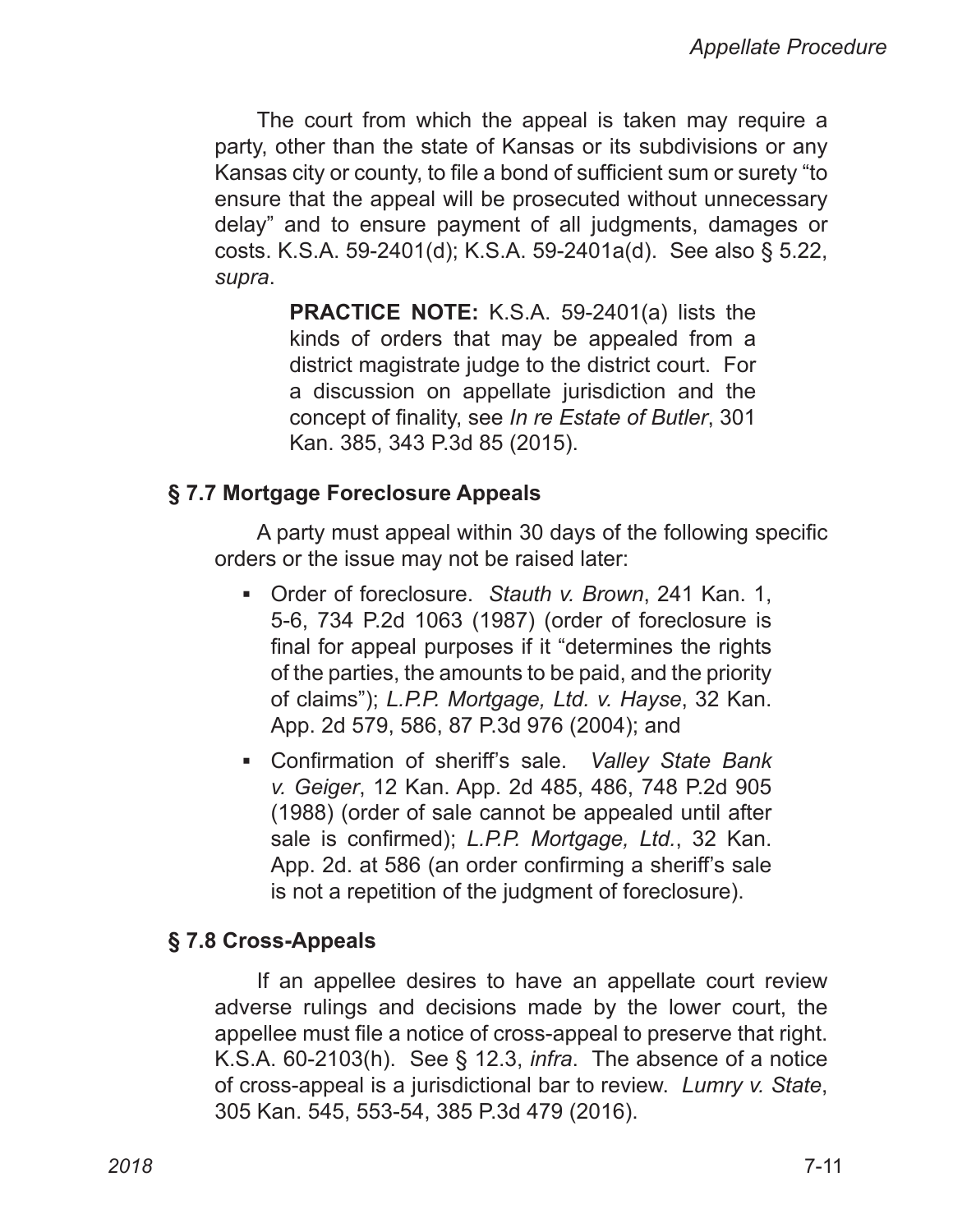Raising new issues in a docketing statement answer or brief is not sufficient to preserve them for appellate review. *143rd Street Investors v. Board of Johnson County Comm'rs*, 292 Kan. 690, 704, 259 P.3d 644 (2011). The rules on docketing and motions to docket out of time also apply to docketing a cross‑appeal. See Rule 2.04(a)(2) and Rule 2.041.

A notice of cross‑appeal must be filed within 21 days after the notice of appeal has been served and filed. K.S.A. 60‑2103(h). Where a notice of appeal was filed prematurely, the time for filing the notice of cross‑appeal runs from the entry of final judgment, not the filing of the premature notice of appeal. *In re Marriage of Shannon*, 20 Kan. App. 2d 460, 462, 889 P.2d 152 (1995). As with a notice of appeal, a notice of cross-appeal should specify the parties taking the appeal, designate the judgment or part of the judgment appealed from, and name the appellate court to which the appeal is taken. See K.S.A. 60-2103(b).

# **II. FILING OR SERVICE OF PAPERS: TIME COMPUTATIONS**

# **§ 7.9 Generally**

Rule 1.05 governs the form and service of paper documents in the Kansas appellate courts. All petitions, briefs, motions, applications, and other papers brought to the court's attention must be typed on standard size (8 1/2" by 11") sheets with at least a one-inch margin on all sides. Rule 1.05(a). All such papers must include the name, address, telephone number, fax number, and e-mail address of the person filing the paper. If the paper is filed by counsel, the counsel's Kansas attorney registration number and an indication of the party represented must be included. If multiple attorneys appear on behalf of the same party, one must be designated lead counsel for purposes of subsequent filings and notices. Rule 1.05(b). For attorneys licensed to practice law in Kansas, no paper copies of electronic filings are required. Rule 1.05(c). Electronic filings are limited to 10 MB per transmission. Rule 1.05(g).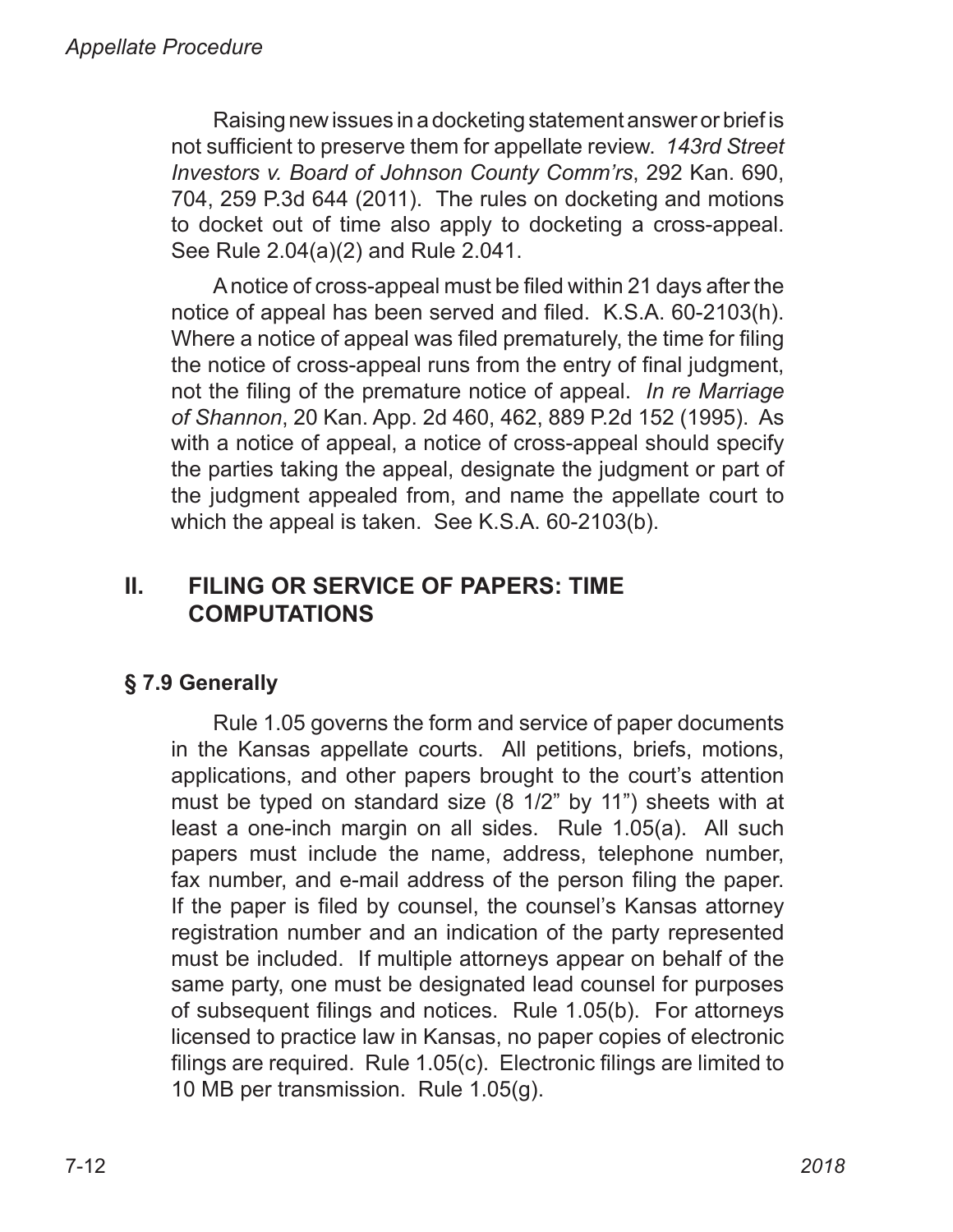**PRACTICE NOTE:** All documents must be filed with the clerk of the appellate courts and not sent to individual justices or judges.

K.S.A. 60‑206 contains the general rules on time computation and applies to all filings in the appellate courts. Rule 1.05(d). But see *Jones v. Continental Can Co.*, 260 Kan. 547, 920 P.2d 939 (1996) (Workers Compensation Act provides its own time limit for appeals of decisions of the Workers Compensation Board without reference to Chapter 60).

Effective July 1, 2010, all deadlines stated in days are computed the same way. The day of the event that triggers the deadline is not counted. All other days — including intermediate Saturdays, Sundays, and legal holidays — are counted, with only one exception: If the period ends on a Saturday, Sunday, or legal holiday, then the deadline falls on the next day that is not a Saturday, Sunday, or legal holiday. If the period ends on a day that the clerk's office is inaccessible, such as for weather or other reasons, then the deadline falls on the next accessible day that is not a Saturday, Sunday or legal holiday. "Legal holiday" includes holidays designated by the president or congress of the United States or the legislature of this state, or observed as holidays by order of the Kansas Supreme Court. K.S.A. 60‑206(a)(6).

K.S.A. 60-206(d) was amended effective July 1, 2017. After that date, documents that are served via first-class mail are allowed an additional three days for mailing. This rule also applies to notices of entry of judgment. *Danes v. St. David's Episcopal Church*, 242 Kan. 822, 825-26, 752 P.2d 653 (1986). Documents that are served via e-mail, fax filing, or notice of electronic service do not receive mail days.

Note that the triggering event is *service*, not *filing*. A document that is electronically *filed* but *served* via first-class mail is entitled to receive mail days. Attorneys should closely watch whether an action requires service, paying special attention to things like petitions for review and motions for rehearing or modification. Rules 7.05 and 7.06.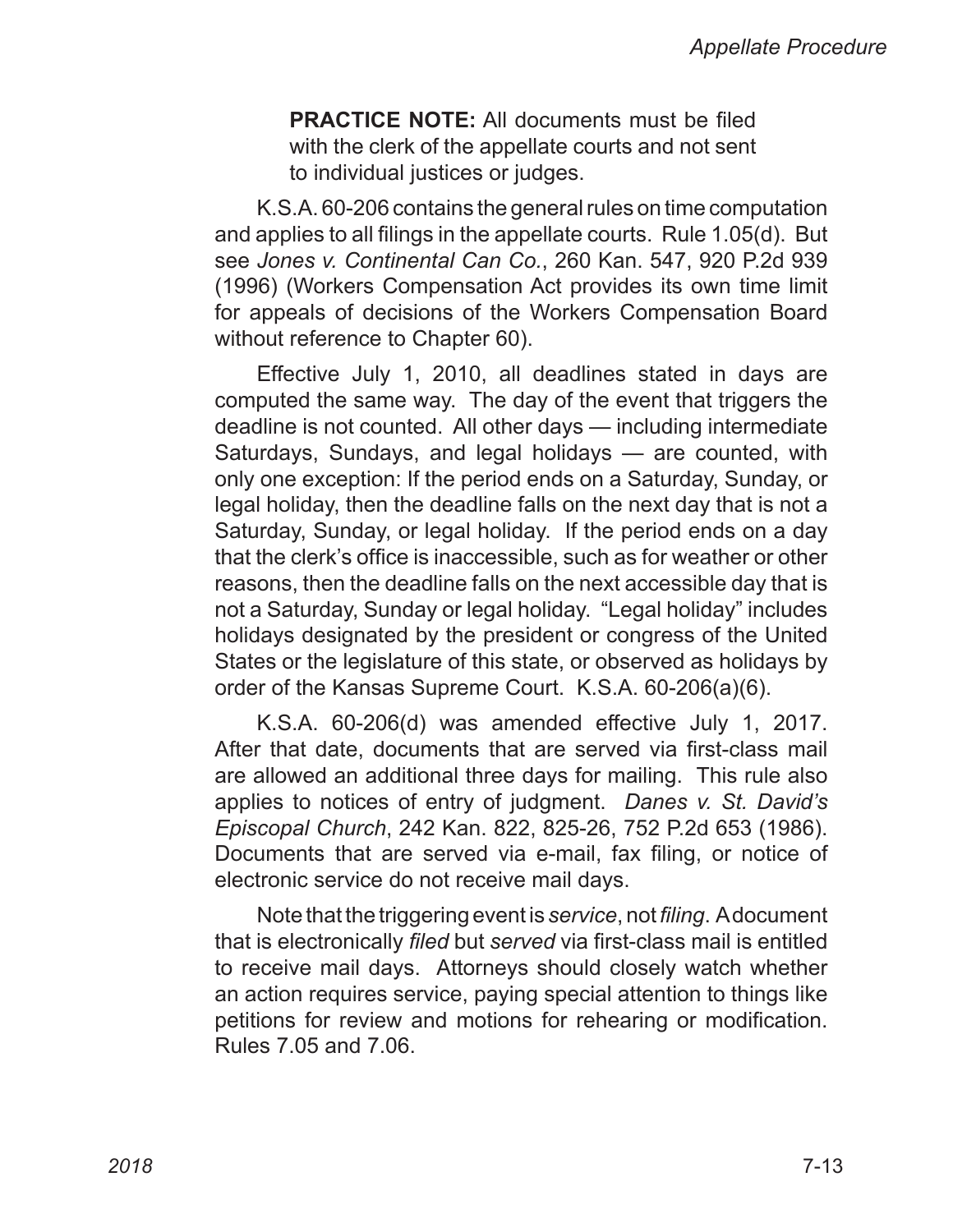**PRACTICE NOTE:** The 30‑day time limit to file a petition for review is jurisdictional and cannot be extended. Rule 8.03(b)(1).

# **III. STAYS PENDING APPEAL**

# **§ 7.10 Generally**

The filing of a notice of appeal does not automatically stay the effectiveness of the judgment from which the appeal is taken. An appellant may, however, seek a stay pending appeal.

# **§ 7.11 Criminal Appeals**

A defendant who has been convicted of a crime may be released by the district court, under the same conditions as those available for release before conviction, while awaiting sentencing or after filing a notice of appeal. To grant the application, the district court must find that "the conditions of release will reasonably assure that the person will not flee or pose a danger to any other person or to the community." K.S.A. 22-2804(1). The application for release after conviction must be made to the district court even if an appeal has been docketed in an appellate court. 22‑2804(2). If the district court denies the application or the court does not grant the relief sought, the defendant may file an application for release after conviction with the appellate court having jurisdiction over the appeal. K.S.A. 22‑2804(2).

Rule 5.06 governs applications for release after conviction filed with the appellate courts under K.S.A. 22‑2804(2) or K.S.A. 21‑6820(b) (departure sentences). The application must include the following information:

- District court's disposition of the application
- Nature of the offense and the sentence imposed;
- Amount of any appearance bond previously imposed in the case;
- Defendant's family ties;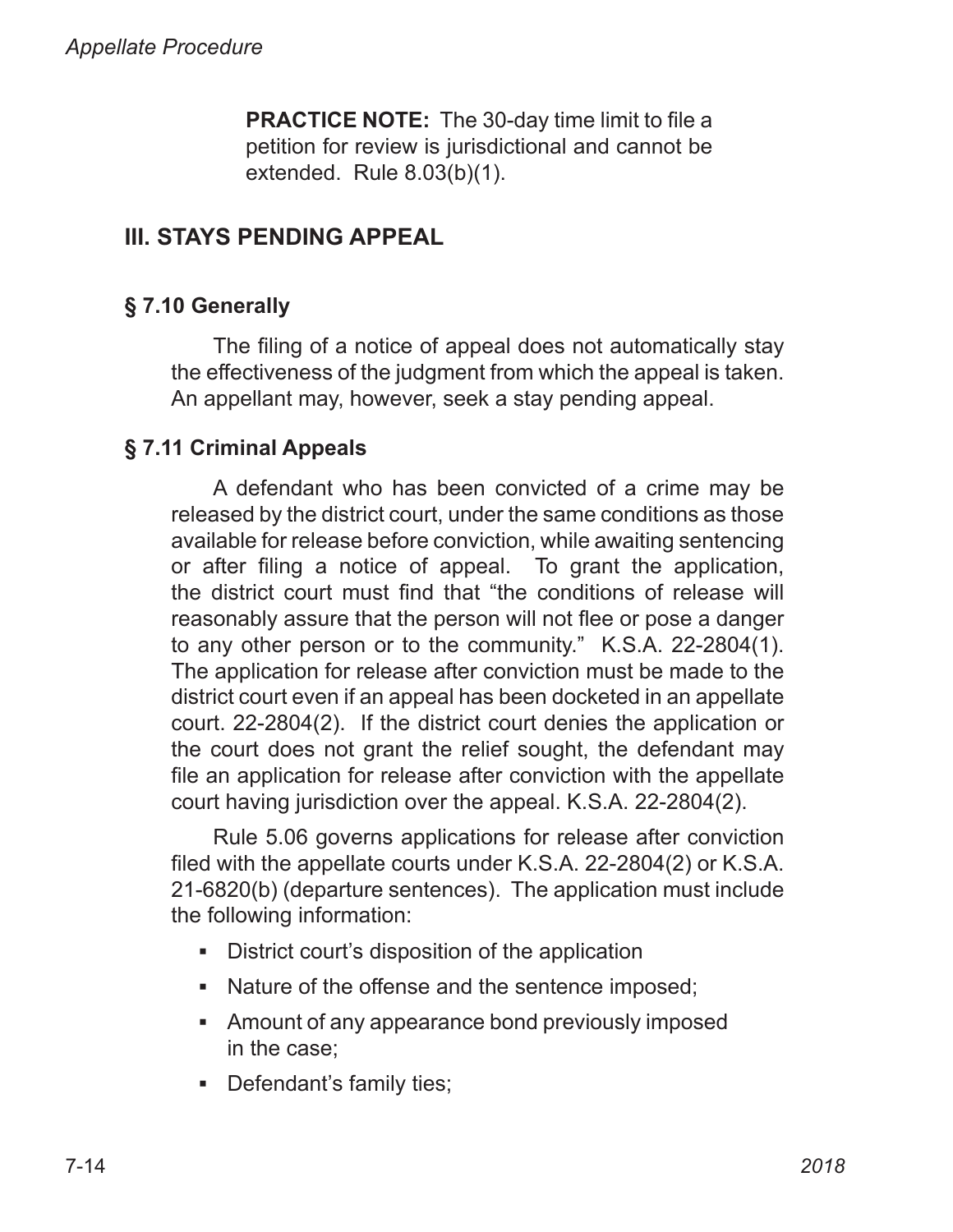- Defendant's employment;
- Defendant's financial resources;
- **EXELGE 10 Inducat Leage in the community; I**
- Any record of prior convictions;
- **•** Defendant's record of appearance at court proceedings, including failure to appear; and
- Copy of the district court order stating the reason for its decision.

**PRACTICE NOTE:** A large number of applications for release after conviction do not include all the required information or a copy of the district court order. This failure usually results in denial of the application. Numbering each paragraph is the easiest way to ensure that all required information is contained in the application. See § 12.16, *infra*.

If the district court's order merely denies bond without reflecting the reason, the appellate court may remand the matter for the district court to make additional findings. The appellate court will then not review the merits of the application until the district court enters these additional findings. During the remand for additional findings, the status quo remains in effect. Therefore, to reduce the amount of time an application remains pending, counsel should seek a district court order that articulates specific reasons for the denial of the application for release.

#### **§ 7.12 Civil Appeals - Chapter 60**

The general rule is that a judgment may not be executed and proceedings may not be taken to enforce a judgment until 14 days after the entry of judgment. K.S.A. 60‑262(a). To extend the temporary 14‑day stay, the appellant may file an application for a supersedeas bond with the district court at the time of or after the filing of the notice of appeal. The stay becomes effective upon the district court's approval of the supersedeas bond. K.S.A. 60‑262(d). Once an appeal is docketed, application for leave to file a bond may only be made in the appellate court.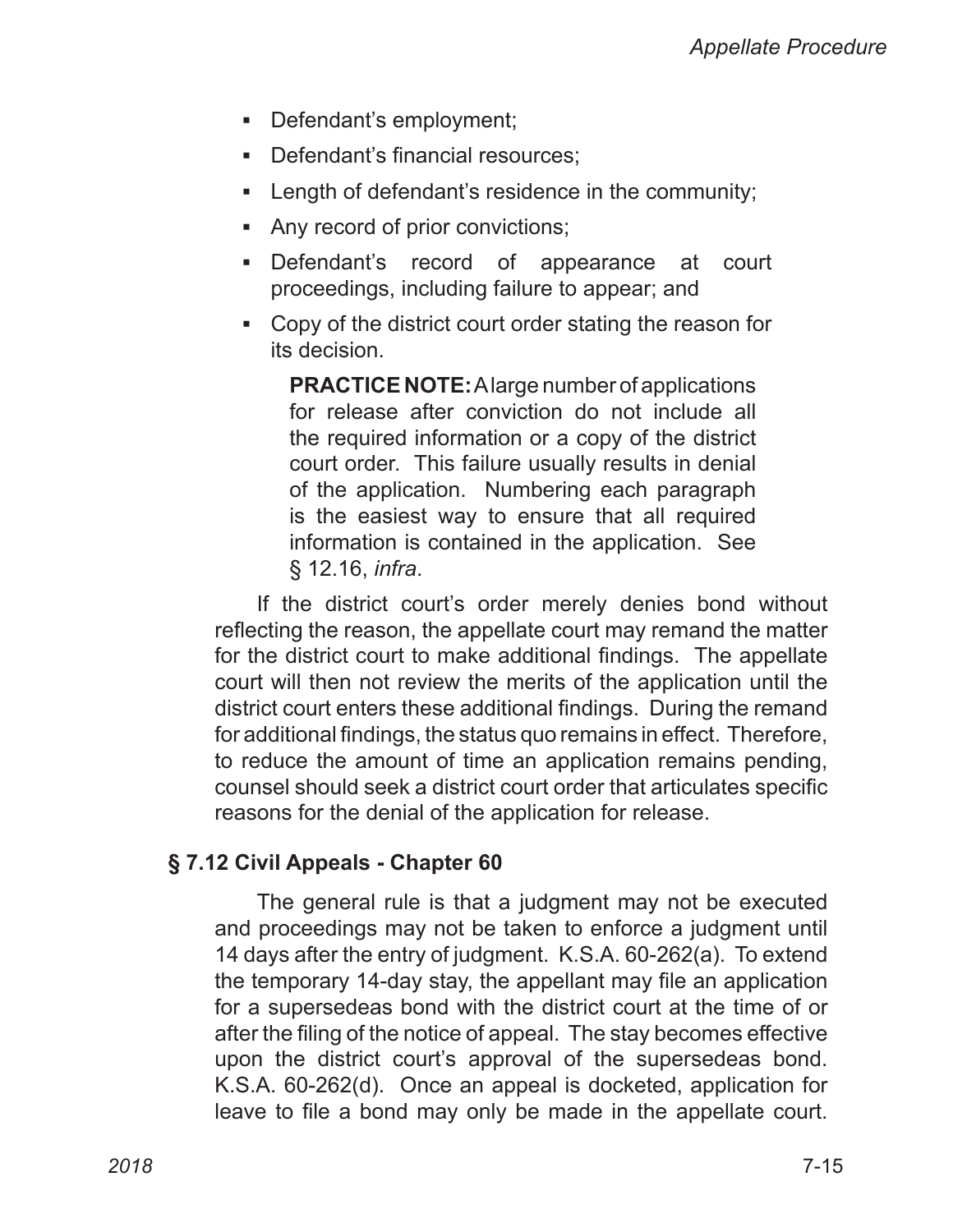K.S.A. 60‑2103(e). However, once the appellate court grants permission to file a supersedeas bond, the bond itself normally is filed with the district court and approved by a judge of that court.

An exception to the general rule states that no automatic 14-day stay applies after judgment in actions for injunctions or receiverships. K.S.A. 60‑262(a). However, when an order discharges, vacates, or modifies a provisional remedy, or modifies or dissolves an injunction, an aggrieved party may apply to the district court to suspend the operation of the order for up to 14 days in order to file a notice of appeal and obtain approval of a supersedeas bond. K.S.A. 60‑2103(d). The granting of a stay in injunction actions and receivership actions is otherwise not a matter of right but is discretionary with the court. K.S.A. 60‑262(a) and (c).

A supersedeas bond is generally required to be set at the full amount of the judgment, subject to a reduction if the appellant can prove an undue hardship or a denial of the right to appeal. K.S.A. 60‑2103(d). The court must not require a bond or other security when granting a stay on an appeal by the State, its officers or agencies.K.S.A. 60‑262(e).

# **§ 7.13 Civil Appeals - Chapter 61 Limited Actions**

K.S.A. 61‑3901 *et seq.*, contain the general rules of procedure for appeals in limited actions, including a stay of proceedings on appeal. See K.S.A. 61‑3905.

# **§ 7.14 Juvenile Appeals**

Any order appealed from continues in force unless modified by temporary orders by the appellate court. K.S.A. 38‑2274(a); K.S.A. 38‑2383(a). The appellate court, pending a hearing, may modify the order appealed from and make any temporary orders concerning the care and custody of the child. K.S.A. 38‑2274(b); K.S.A. 38‑2383(b).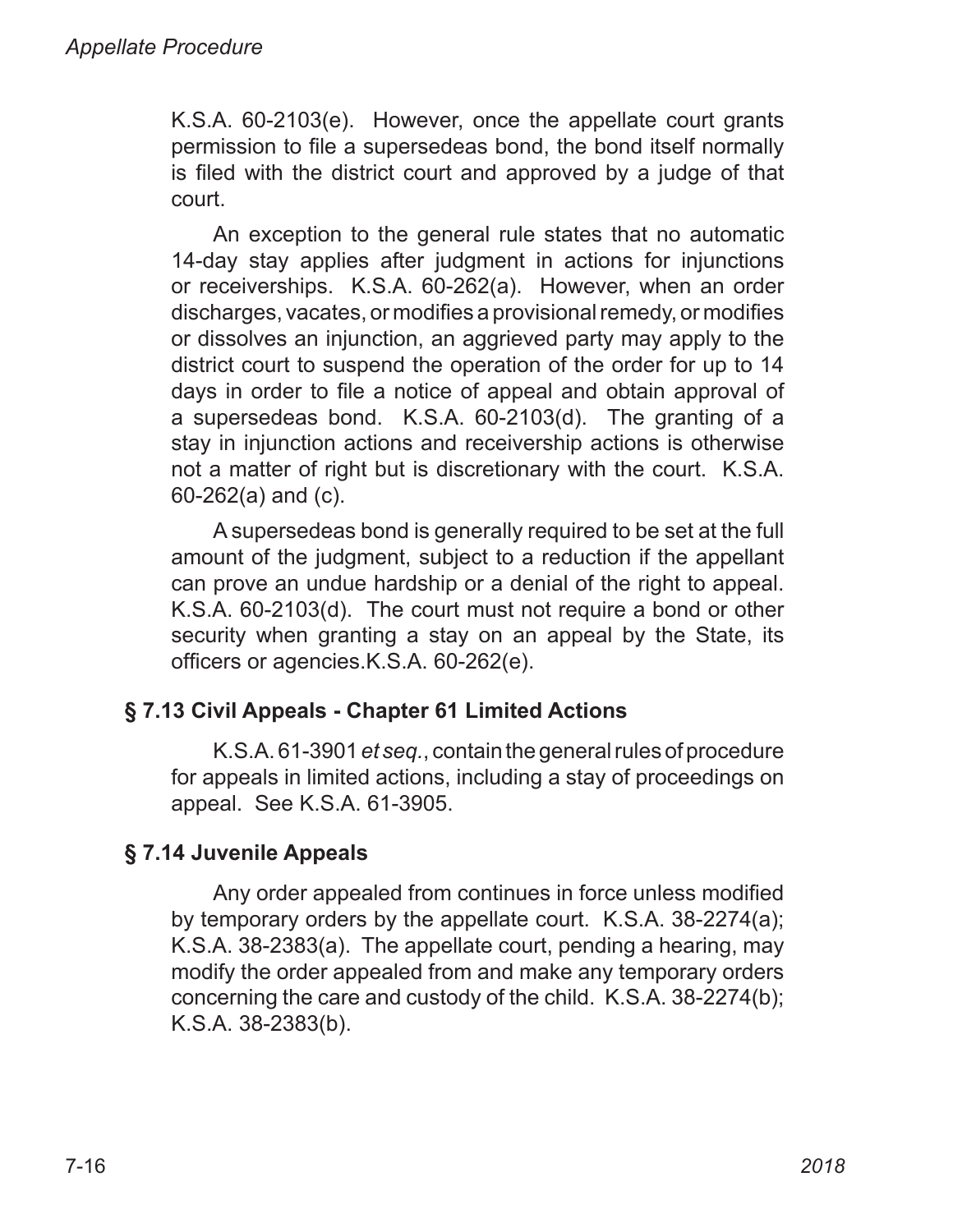#### **§ 7.15 Probate Appeals**

Orders appealed from in any case arising under the Probate Code continue in force unless modified by temporary orders entered by the appellate court and are not stayed by a supersedeas bond filed under K.S.A. 60‑2103. K.S.A. 59‑2401(c); 59‑2401a(c). Also, the court from which the appeal is taken may require a party, other than the State of Kansas or its subdivisions or any Kansas city or county, to file a bond of sufficient sum or surety "to ensure that the appeal will be prosecuted without unnecessary delay" and to ensure payment of all judgments, damages or costs. K.S.A. 59‑2401(d); K.S.A. 59‑2401a(d). See also § 5.22, *supra*.

# **IV. DOCKETING THE APPEAL**

## **§ 7.16 Generally**

The appellant must docket the appeal with the clerk of the appellate courts within 21 days after filing the notice of appeal in the district court. The address is:

Clerk of the Appellate Courts

Kansas Judicial Center, Room 108

301 SW Tenth Avenue

Topeka, KS 66612‑1507

An appeal is docketed when the following have been filed with the clerk of the appellate courts:

- an original and one copy of the docketing statement (Rule 2.041);
- a file-stamped certified copy of the notice of appeal;
- a file-stamped certified copy of the journal entry, judgment form, or other appealable order or decision;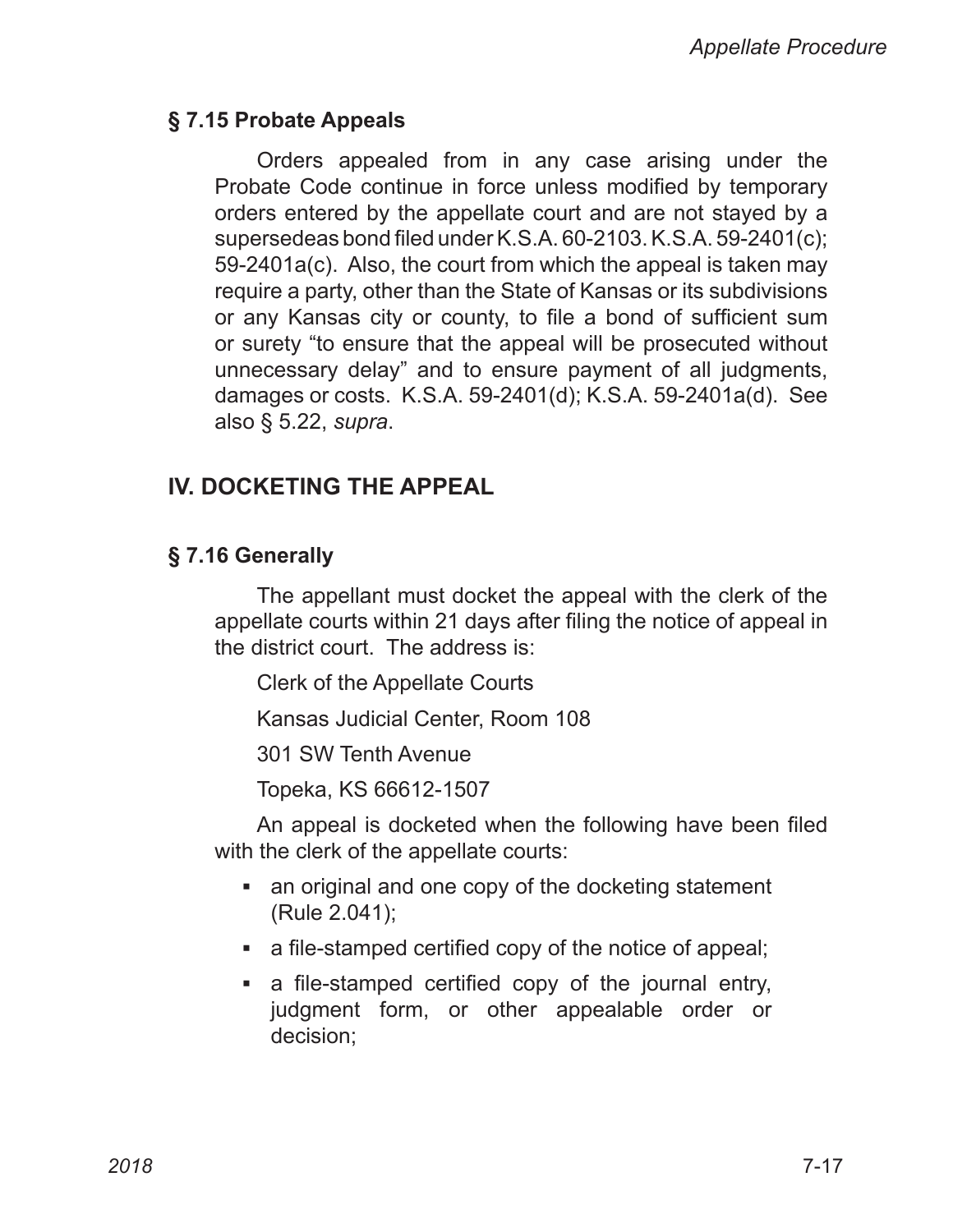- a copy of any request for transcript or certificate of completion of transcript (or a statement that no transcript is requested);
- a file-stamped certified copy of any posttrial motion and any ruling on the motion;
- a file-stamped certified copy of any certification under K.S.A. 60‑254(b); and
- the \$125 docket fee and any applicable surcharge. Rule 2.04(a)(1) and (d).

**PRACTICENOTE:** When electronically docketing an appeal, the required documents must be uploaded as separate PDFs in the order listed by Rule  $2.04(a)(1)$  or  $(a)(2)$  and must be sent in a single submission. Rule 2.04(a)(3).

If the appeal previously was taken to the district court from a decision of a municipal judge, district magistrate judge, or pro tem judge, file‑stamped certified copies of that judge's order and the notice of appeal to district court must also be included. Rule 2.04(b). If the appeal is from an administrative tribunal, file‑stamped certified copies of the agency decision, any motion for rehearing and the ruling on the motion, and the petition for judicial review must also be included. See Rule 2.04(c).

A cross‑appeal must be docketed with the clerk of the appellate courts within 21 days after filing the notice of crossappeal in the district court. A cross‑appellant must file with the clerk of the appellate courts:

- an original and one copy of the docketing statement;
- a file-stamped certified copy of the notice of cross‑appeal; and
- a copy of any request for transcript or certificate of completion of transcript (or a statement that no transcript is requested). Rule 2.04(a)(2).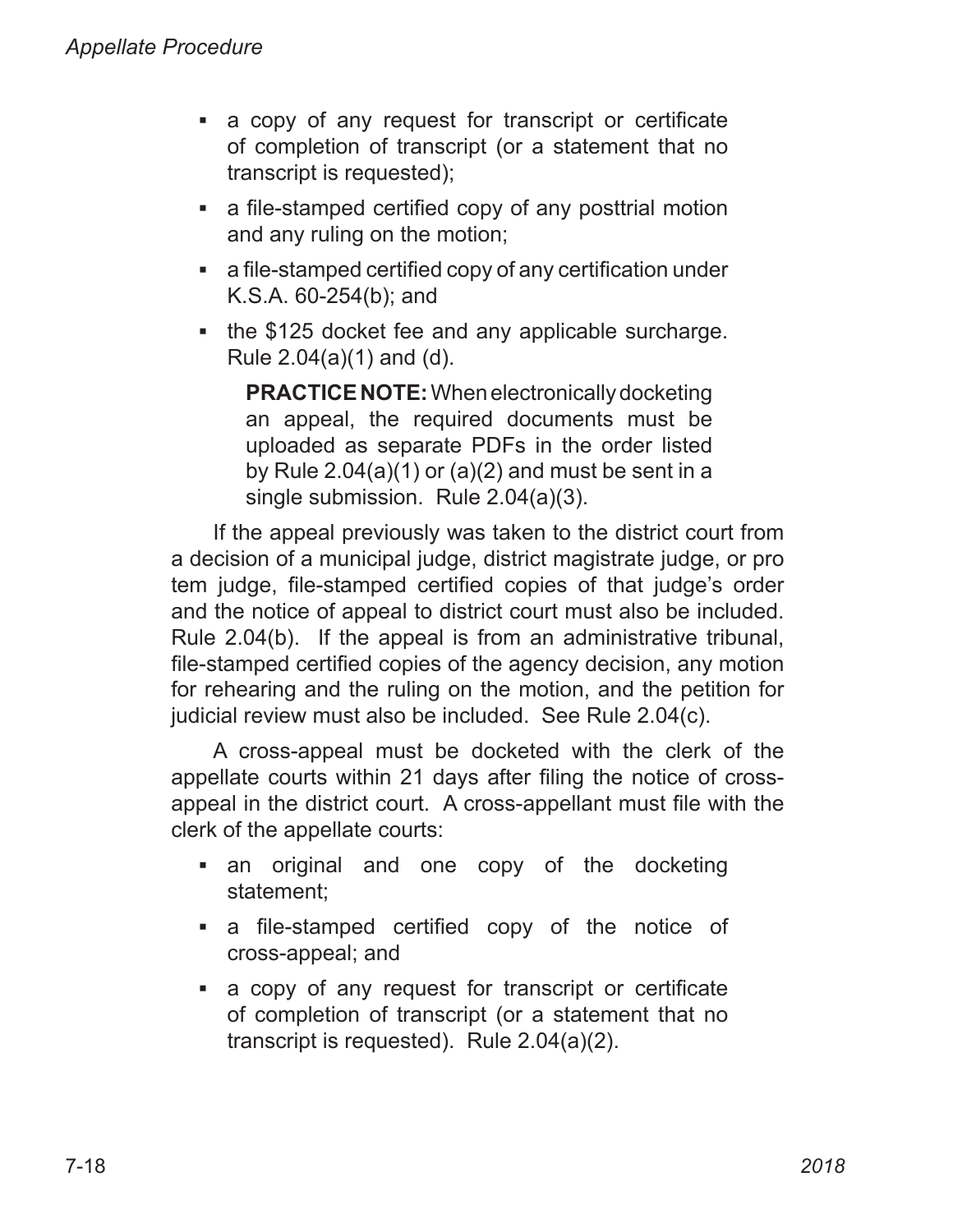Fewer documents are required from a cross-appellant because documents already filed by the appellant are readily available to court staff. All other requirements relating to docketing and motions to docket out of time are the same for both appeals and cross‑appeals.

Docketing statements are required in all appeals except appeals under Rule 10.01 (expedited appeal for waiver of parental consent requirement). Docketing statements and answers must be on the applicable Judicial Council forms. Rule 2.041(e). Forms appear at §§ 12.4‑12.6, *infra*, and on the Judicial Council website at www.kansasjudicialcouncil.org.

Since 2009, the Supreme Court has imposed a Judicial Branch Surcharge to appellate docket fees The current surcharge is \$22.00. See Supreme Court Order 2017 SC 65. The total cost to docket an appeal is \$145.

The docket fee or excuse for nonpayment must accompany the documents. The docket fee is nonrefundable and is the only cost assessed by the clerk's office for each appeal. It covers the cost of docketing and processing the appeal through the clerk's office. A check in payment for the docket fee should be made payable to the clerk of the appellate courts. The docket fee will be excused when:

- The appellant has previously been determined to be indigent by the district court, and the attorney for appellant certifies to the clerk of the appellate courts that the appellant remains indigent. See § 12.10, *infra*.
- The district judge certifies that the judge believes the appellant to be indigent and it is in the interest of the party's right of appeal that an appeal should be docketed *in forma pauperis*; or
- Under K.S.A. 60-2005, the state of Kansas and its agencies and all Kansas cities and counties are exempt in any civil action from a docket fee. If on final determination costs are assessed against the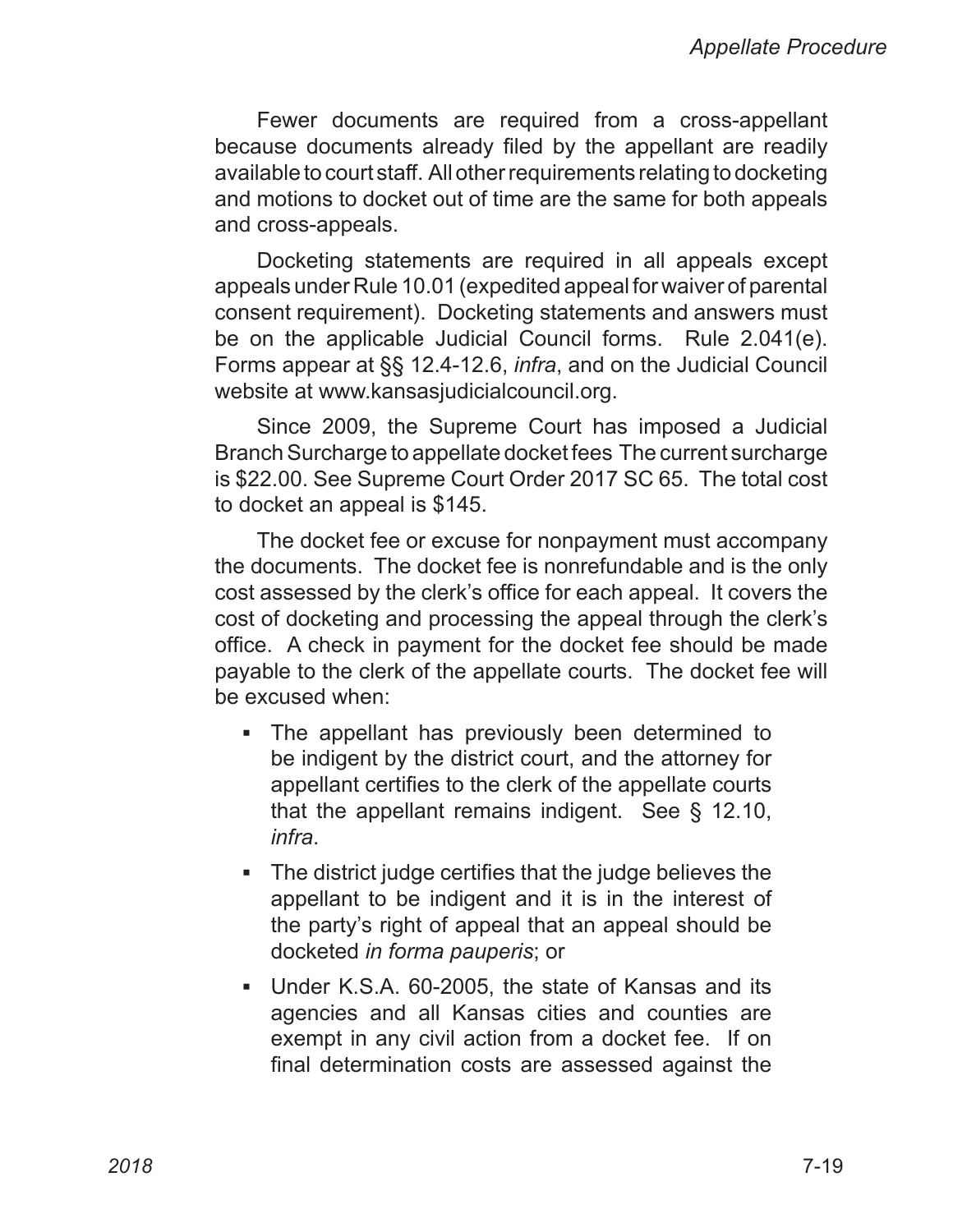state, its agencies, or a city or county, the costs must include the docket fee. See Rule 2.04(d).

**PRACTICE NOTE:** An indigent individual proceeding *pro se* must have the district judge's certification as outlined above to have the docket fee waived. In original actions, an affidavit of indigency signed by the litigant is sufficient to waive the docket fee. In a habeas corpus action no docket fee is assessed, whether filed as an original action or filed as an appeal from district court. As a practical matter, the State does not have to pay docket fees in criminal matters.

Where unusual fees or expenses are anticipated, the appellate court may require a deposit in advance to secure the same. Rule 7.07(a).

When the appeal is docketed, notice is sent to the clerk of the district court and also to the attorneys of record for the parties stating that the appeal has been docketed, the date the appeal was docketed, the appellate court in which the appeal was docketed, the appellate case number assigned, and the district court case number. This notice is sent to the attorney who signed the docketing statement plus any attorney or individual who received service of the docketing statement.

> **PRACTICE NOTE:** The clerk of the appellate courts does not monitor docketing statements to determine whether parties have been properly included as litigants. If an attorney receives notice of docketing, that attorney is officially a party of record with the appellate courts. If that docketing statement has been served in error, it is counsel's responsibility to file a motion to be dismissed from the appeal.

The clerk's office will prepare an appellate case file that is accessible to the attorneys of record. Files are generally also accessible to the public unless specifically closed by statute, rule, or order of the court.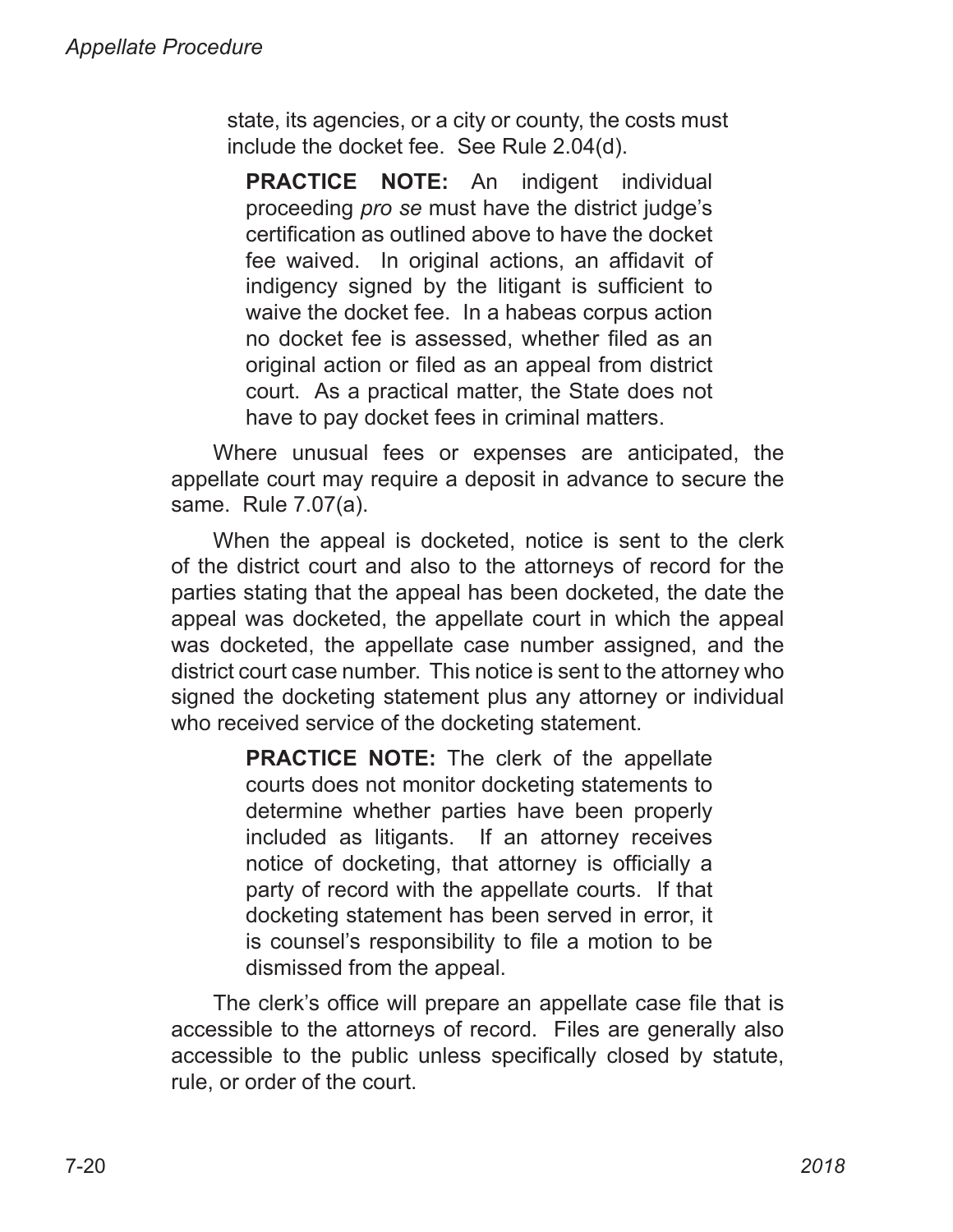**PRACTICE NOTE:** The appellate courts may close those files that would be closed in the district court, such as child in need of care proceedings and adoptions. The files do remain open to attorneys of record.

Timely docketing is not a jurisdictional requirement, but the appellant is required to file a motion to docket out of time if beyond the 21‑day period. See § 12.8, *infra*.

Failure to docket within 21 days may result in the appeal being dismissed by the district court. Failure to docket the appeal in compliance with Rule 2.04 is presumed to be an abandonment of the appeal, and the district court may enter an order dismissing the appeal. The order is final unless the appeal is reinstated by the appellate court. To have the appeal reinstated, an appellant must make an application to the appellate court having jurisdiction within 30 days after the order of dismissal was entered by the district court. See § 12.9, *infra*. The application must comply with Rules 5.01 and 2.04. Rule 5.051.

> **PRACTICE NOTE:** A rush to the district court on the 22nd day is not advisable because the appellate court will likely reinstate the appeal if the appropriate application is made. Also note that the filing of a motion with the appellate courts to docket an appeal out of time deprives the district court of jurisdiction to consider a pending motion to dismiss. *Sanders v. City of Kansas City*, 18 Kan. App. 2d 688, 692, 858 P.2d 833 (1993).

#### **§ 7.17 Parental Notice Waiver Requirements — Rule 10.01**

The only documents needed to docket an appeal by an unemancipated minor for waiver of parental notice (under Rule 173) are (1) the notice of appeal and (2) the district judge's decision. These documents should be certified by the district court clerk. No docketing statement is required.

The appeal process is expedited, and counsel for the minor must file the appellant's brief within 7 days of docketing. There is no appellee or appellee brief. Unless ordered by the Court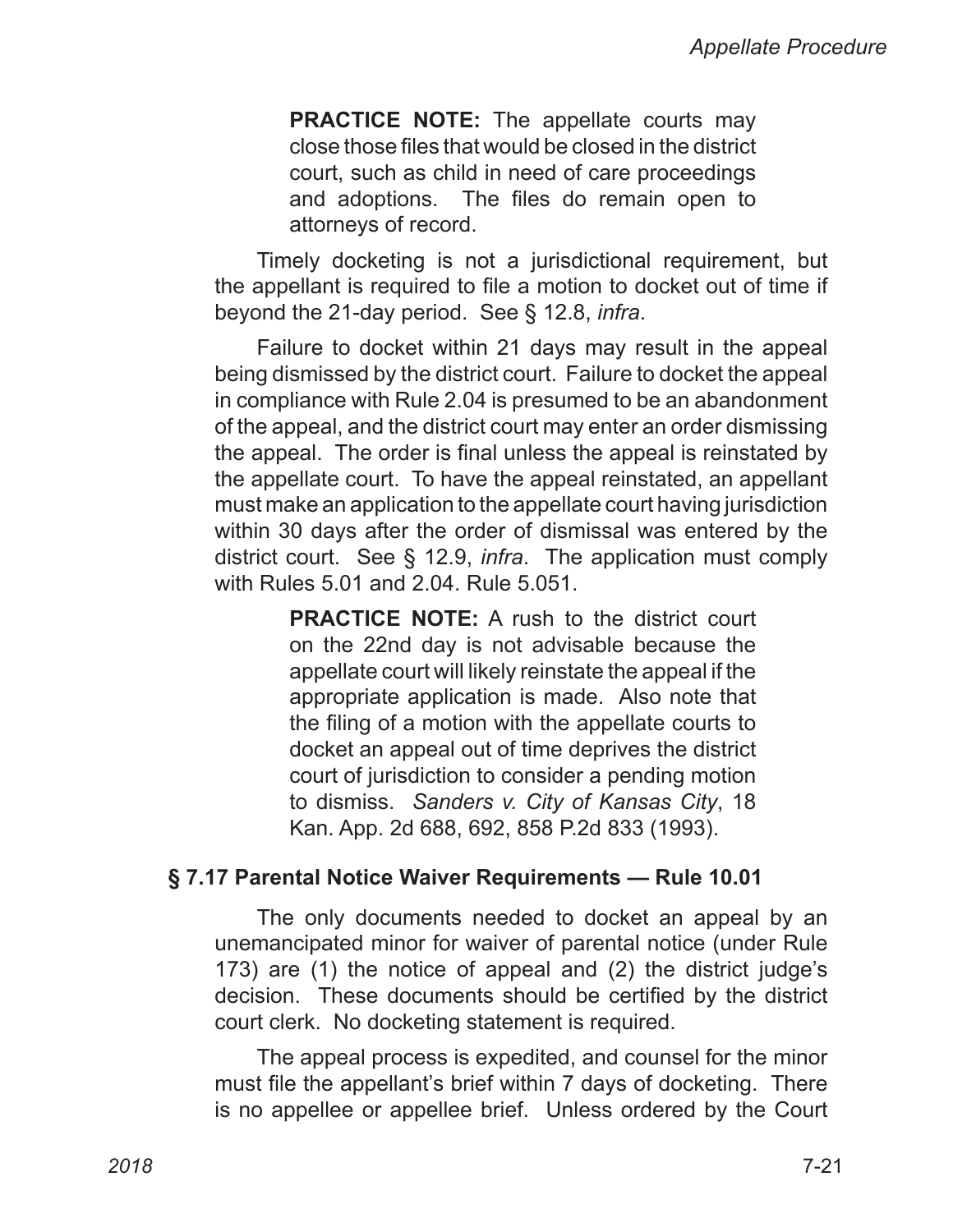of Appeals, there is no oral argument. The Court of Appeals decision must be filed within 14 days after the appeal is docketed. In all appellate proceedings, the anonymity of the minor must be protected, and the minor is to be referred to at all times only as "Jane Doe."

If the Court of Appeals affirms the district court's decision, the appellant may petition for discretionary review by the Kansas Supreme Court under Rule 8.03. There is no motion for reconsideration or modification in the Court of Appeals. The petition for review is deemed denied if there is no action by the Supreme Court within 14 days after filing.

If the petition is granted, the Supreme Court will review the matter on the record and file its opinion within 14 days from granting the petition.

If the Court of Appeals reverses the decision of the district judge, there is no discretionary review by the Supreme Court, and the clerk of the appellate courts must issue the mandate immediately.

# **V. APPEARANCE AND WITHDRAWAL**

# **§ 7.18 Appearance**

The appearance of the attorney for the appellant will be entered as a matter of course upon the filing of the docketing statement containing the attorney's name, address, telephone number, Kansas attorney registration number, and an indication of the party represented. The attorney or party on whom the docketing statement was served also will be entered. See Rule 2.04. An attorney entering a case for the first time during the appeal must file an entry of appearance with the clerk of the appellate courts. Rule 1.09(a).

> **PRACTICE NOTE:** Entries of appearance, and withdrawal when appropriate, are critical to an orderly appellate process.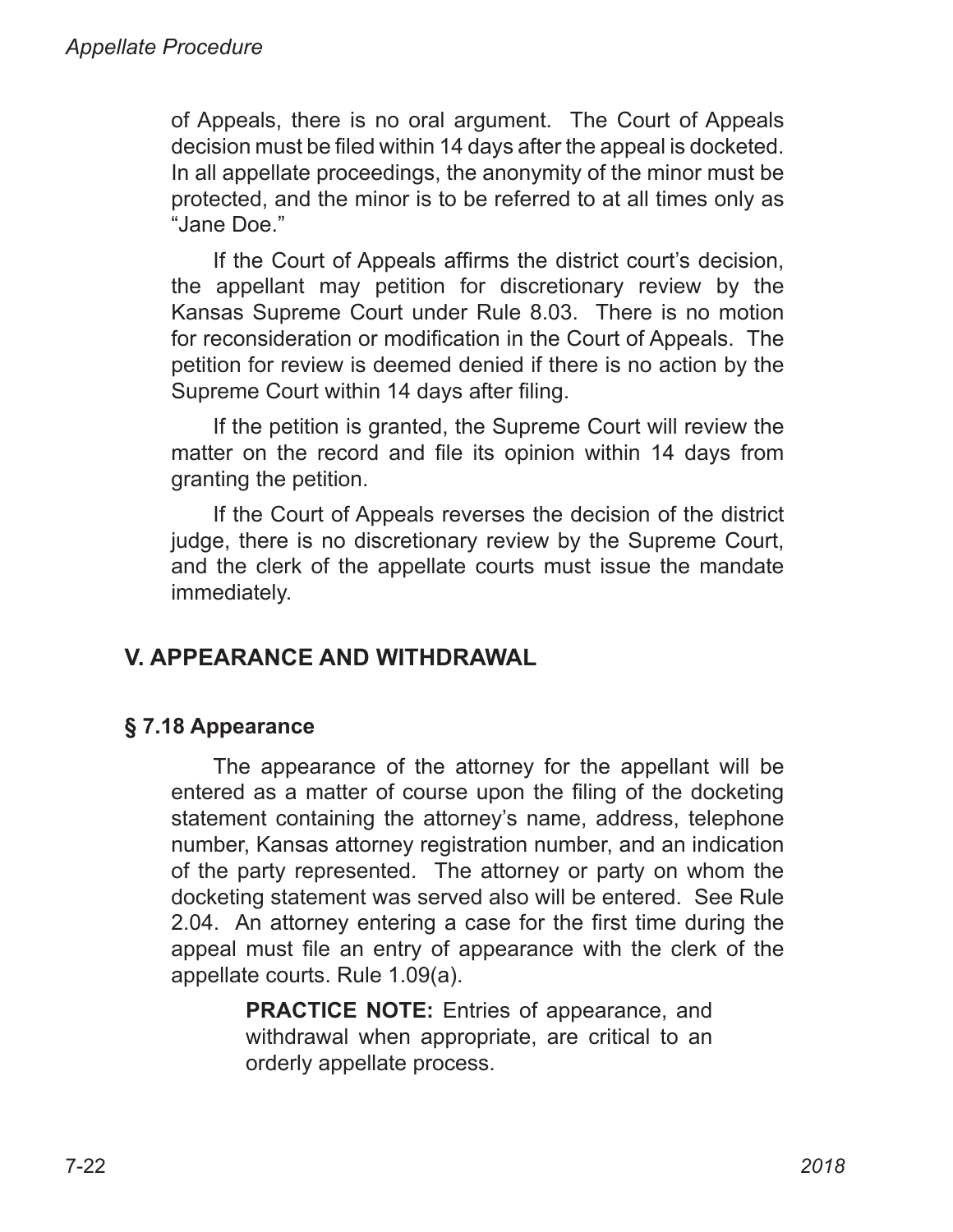An attorney not admitted to practice law in Kansas may participate in any proceeding before a Kansas appellate court upon motion and payment of a \$100 fee to the clerk of the appellate courts. See Rule 1.10 and §§ 12.18 and 12.19, *infra*.

A motion *pro hac vice* must be filed not later than 15 days before the brief due date or oral argument date. Rule 1.10(d)(1).

To be admitted to practice in a case pending before an appellate court, the out-of-state attorney must be regularly engaged in the practice of law in another state or territory, must be in good standing under the rules of the highest appellate court of that state or territory, and must have professional business before the court. In addition, the attorney must associate with a Kansas attorney of record who is regularly engaged in the practice of law in Kansas and in good standing under all the applicable rules of the Kansas Supreme Court. The Kansas attorney of record must be actively engaged in the case, sign all pleadings, documents and briefs, and attend any prehearing conference or oral argument that is scheduled. Rule 1.10(a) and (b).

> **PRACTICE NOTE:** Out‑of‑state counsel will receive notices as a courtesy, but that does not relieve the Kansas attorney of record of obligations under Rule 1.10(b). Attorneys admitted to practice *pro hac vice* are not allowed to use the Kansas electronic filing system.

#### **§ 7.19 Withdrawal**

Rule 1.09 governs when and how an attorney who has appeared of record in an appellate proceeding may withdraw. If the withdrawal of the attorney will leave the client without counsel, the attorney may withdraw only after filing a motion with the clerk of the appellate courts under Rule 5.01. The motion must state the reason for withdrawal, unless doing so would violate a standard of professional conduct; demonstrate that the attorney warned the client that the client is personally responsible for complying with court orders and time limits and notified the client of any pending hearing, conference or deadline; and state the client's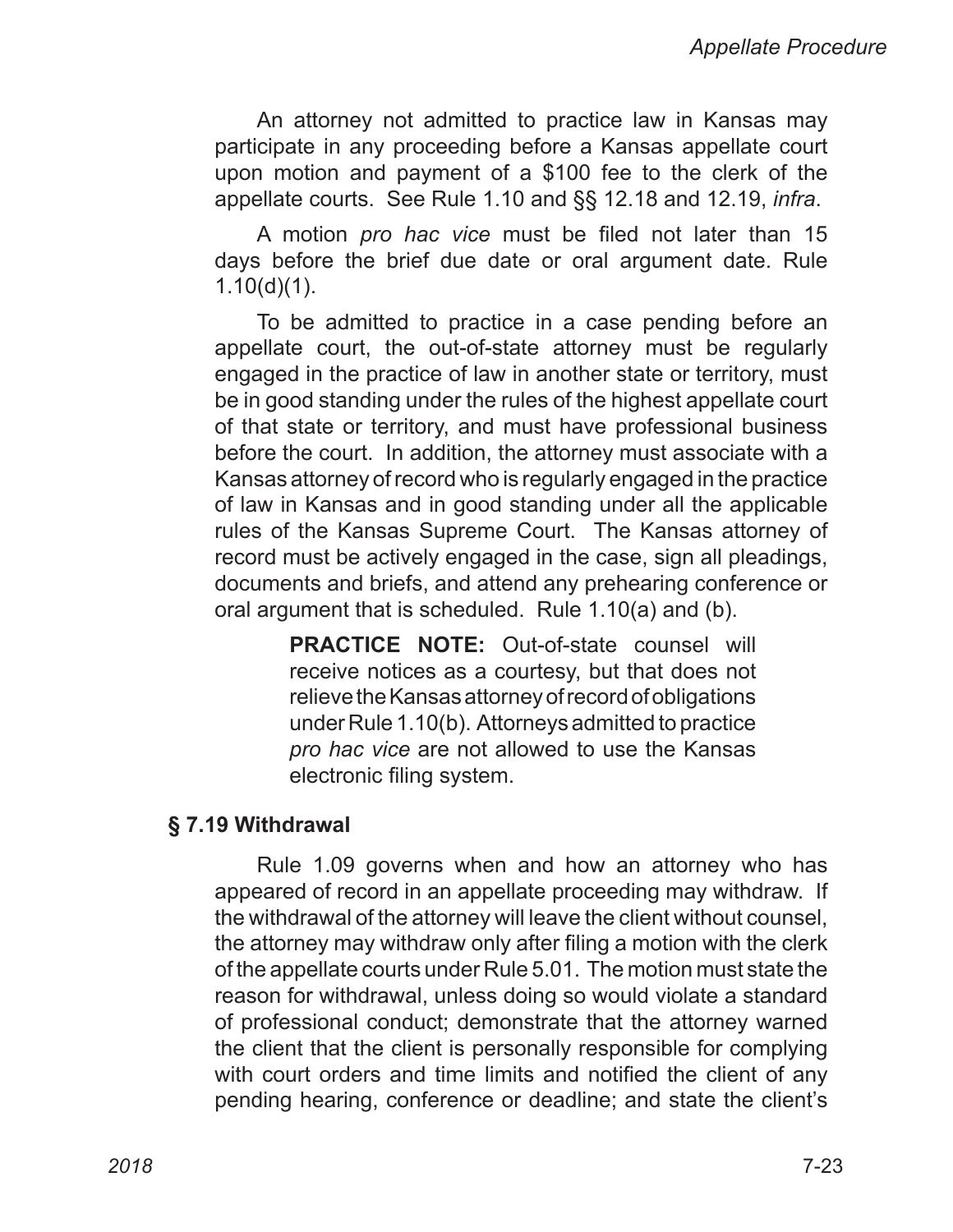current mailing address and telephone number, if known. he motion must be served on the client and all parties, and a justice or judge of the appellate court must issue an order approving the withdrawal. Rule 1.09(b).

If the client will continue to be represented by other counsel of record or by substituted counsel, then the attorney may withdraw without a court order by filing a notice of withdrawal that identifies the other counsel of record or includes an entry of appearance of substituted counsel. The notice must be served on the client and all parties. Rule 1.09(c) and (d).

If an appointed attorney wishes to withdraw, the attorney must file a motion with the clerk of the appellate courts under Rule 5.01. The attorney must state the reason for the withdrawal, if the attorney may ethically do so, and serve the motion on the client and all parties. If a justice or judge of the appellate court approves the withdrawal, the case must then be remanded to the district court for appointment of new appellate counsel unless substitute counsel has already entered an appearance. The district court has 30 days to appoint new counsel. Rule 1.09(e).

> **PRACTICE NOTE:** Motions to withdraw are among the most frequently rejected motions filed in the appellate courts. No matter what type of motion to withdraw or notice of withdrawal is being filed, serve a copy on the client and all parties.

# **VI. RECORD ON APPEAL**

# **§ 7.20 Record of Proceedings Before the Trial Court**

The entire record consists of all the original papers and exhibits filed in district court, the court reporter's notes and transcripts, any other authorized records of the proceedings, and the appearance docket. Rule 3.01(a). The record on appeal, however, only includes that portion of the entire record required by the rules or requested by a party. The appellate court may, of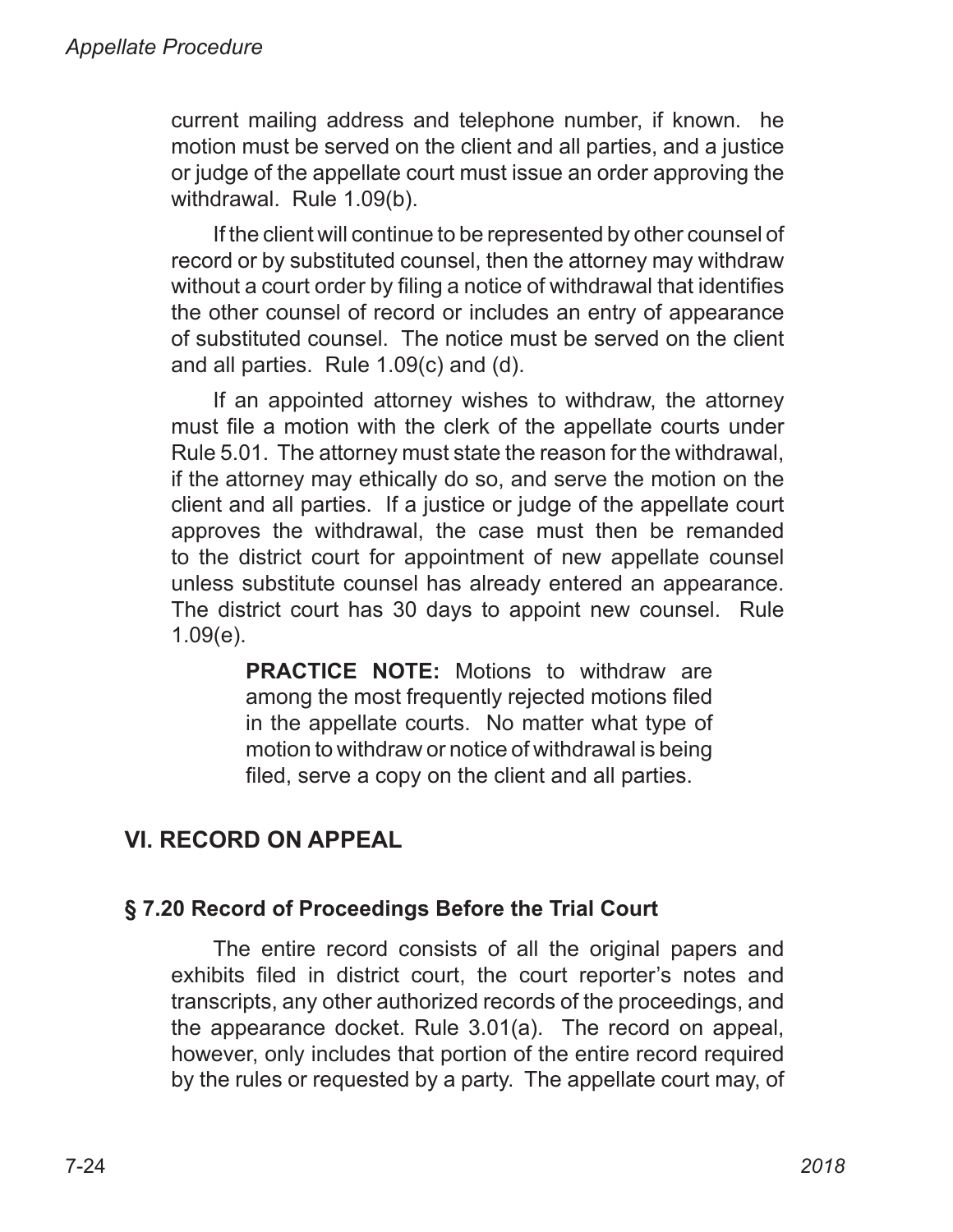course, order any or all additional parts of the entire record to be filed. Rule 3.01(b) and Rule 3.02.

> **PRACTICE NOTE:** Rule 3.02 sets out what the clerk of the district court includes in the record on appeal. Note, in particular, that jury instructions and trial exhibits are not included in the record on appeal unless specifically requested.

> An appendix to a brief is not a substitute for the record on appeal, and any appendix that is not part of the record on appeal will not be considered. See *Romkes v. University of Kansas*, 49 Kan. App. 2d 871, 886, 317 P.3d 124 (2014).

#### **§ 7.21 Transcript of Proceedings**

If the appellant considers a transcript of any hearing necessary to the appeal, a request must be served on the court reporter within 21 days of filing the notice of appeal in district court. Unless the parties stipulate as to specific portions that are not required for the appeal, the request must be for a complete transcript of any such hearing (except for jury voir dire, opening statements and closing arguments, which will not be transcribed unless specifically requested). However, counsel for both parties should make a good faith effort to stipulate when possible to avoid unnecessary expenses. A refusal to stipulate may be considered by the appellate court in apportioning costs under Rule 7.07(d). Rule 3.03(a).

> **PRACTICE NOTE:** The request for transcript must be clearly designated "for appeal purposes." Rule 3.03(a).

Within 14 days after service of appellant's request for transcript, the appellee may request a transcript of any hearing not requested by the appellant. The appellee is responsible for payment for such additional transcripts, just as the appellant is responsible for payment of the main transcript. Rule 3.03(c).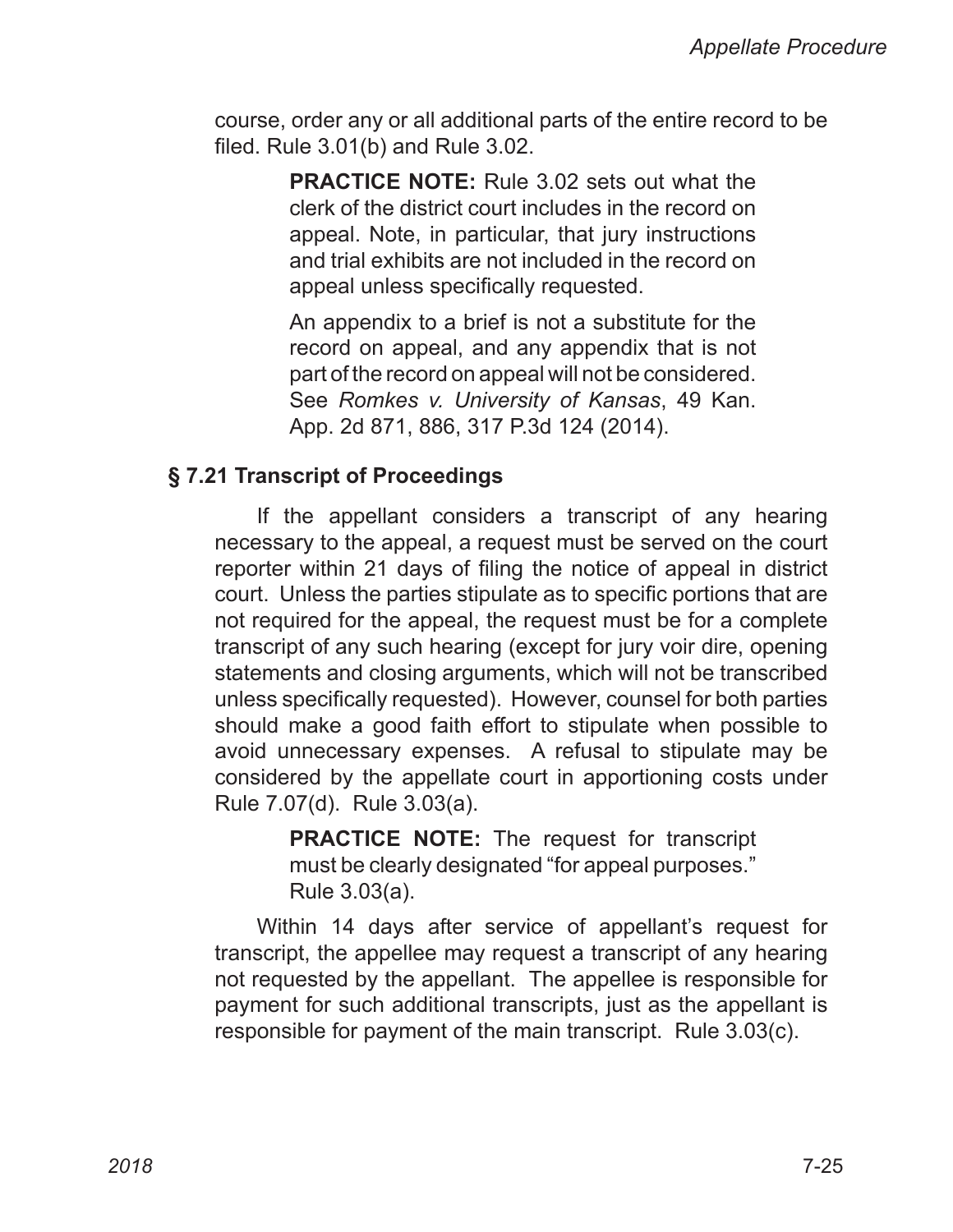**PRACTICE NOTE:** Additional transcripts may be requested outside these time frames; however, if a briefing schedule has been set, it will not be stayed automatically during transcript preparation. A party would need to file a motion to stay briefing.

The request for transcript(s) should reflect the judicial district case number, the division of the district court, the date(s) of the hearing, and the name of the court reporter. See § 12.22, *infra*. The request must be filed in the district court and served on the court reporter and all parties. A copy of the request and any agreed upon stipulations must be filed with the appellate court clerk when the appeal is docketed under Rule 2.04, as must any subsequent transcript requests that are made after docketing occurs. Rule 3.03(d).

> **PRACTICE NOTE:** The original of any transcript request is filed with the district court, with service on the court reporter and all parties. Delay can occur if the wrong court reporter is served. If you are unsure who to serve, check with the clerk of the district court. Rule 354 requires the district court judge to have entered on the appearance/ trial docket the name of the court reporter taking notes of any proceeding. Remember that a copy of the request for transcript must be filed with the appellate clerk at the time of docketing.

Within 14 days of receipt of a request for transcript, a court reporter may demand prepayment of the estimated cost of the transcript. (No advance payment may be required of the state or its agencies or subdivisions.) Failure to make the advance payment within 14 days of service of the demand is grounds for dismissal of the appeal. If, however, no demand is made within the 14‑day period, the right to advance payment is waived. Rule 3.03(f). A court reporter may request permission to file a demand for payment out of time.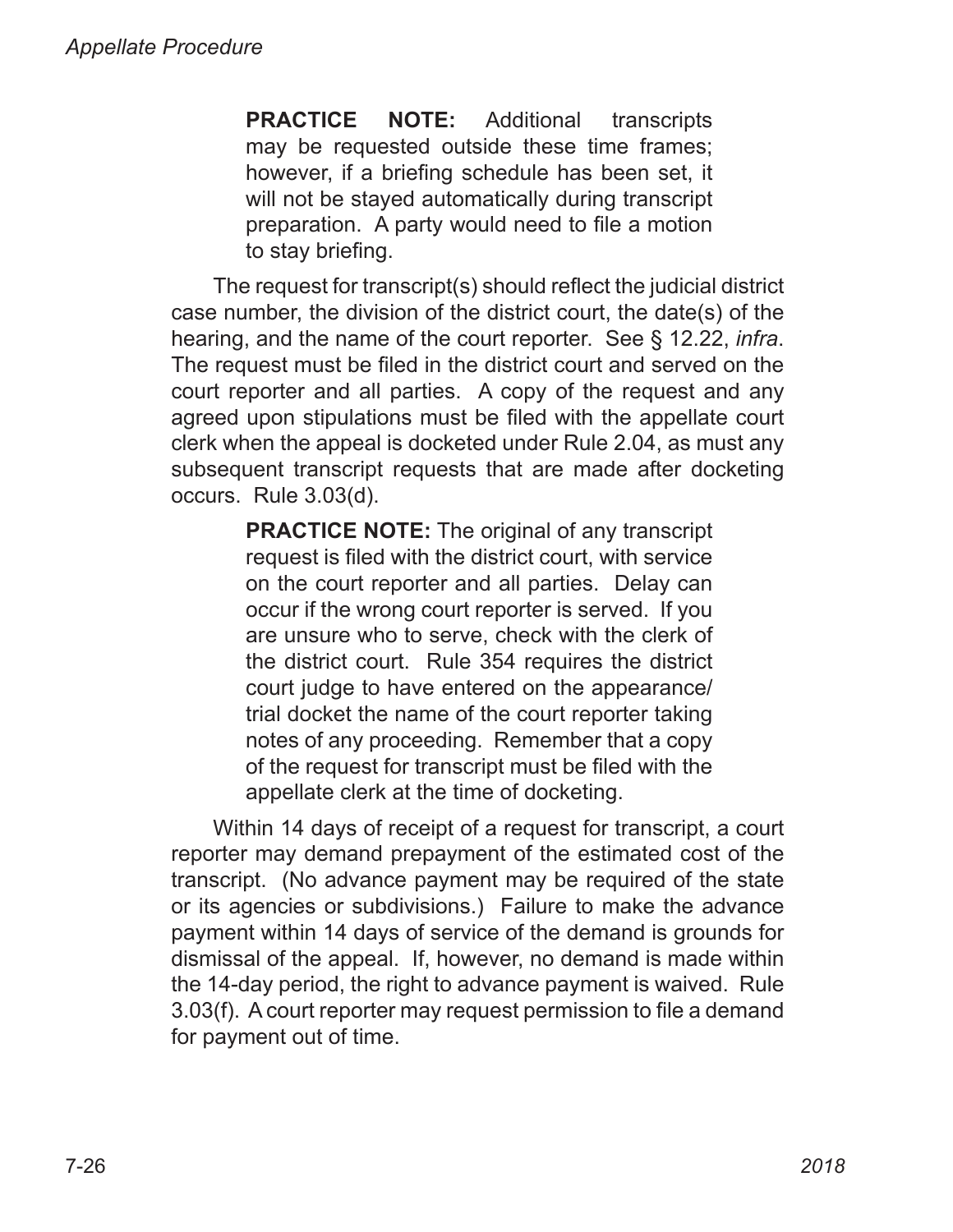**PRACTICE NOTE:** If advance payment is not made within 14 days of service of the demand, the court reporter notifies the appropriate appellate court. That court will issue an order to counsel to show cause why the court should not deem the transcript request withdrawn.

An indigent criminal defendant may obtain a free transcript for purposes of an appeal upon request. Most such requests are made by the Kansas Appellate Defender's Office.

#### **§ 7.22 Filing of Transcripts**

The transcript(s) must be completed within 40 days after the court reporter is served with a request. The court reporter may file for an extension of time with the appellate court under Rule 5.02. Upon completion of a transcript, the court reporter will file the original with the district court and mail to the appellate court clerk and all parties a certificate of completion of transcript, showing the date the transcript was filed in the district court, and the date and type of hearing transcribed. Rule 3.03(e).

> **PRACTICE NOTE:** Service of the last certificate of completion starts the running of appellant's time to file a brief. Rule 6.01(b). There is no notice from the appellate clerk's office. The appellant counts time from service of the certificate of completion. To compare the appellate clerk's calculation, go to kscourts.org "Appellate Case Inquiry System."

#### **§ 7.23 Unavailability of Transcripts or Exhibits**

If a transcript is unavailable, a party to an appeal may prepare a statement of the evidence or proceedings by the best available means, including personal recollection. The statement must be served on the adverse parties, who have 14 days to serve objections or proposed amendments to the statement.

The statement with objections or amendments must then be submitted to the district court judge for settlement and approval.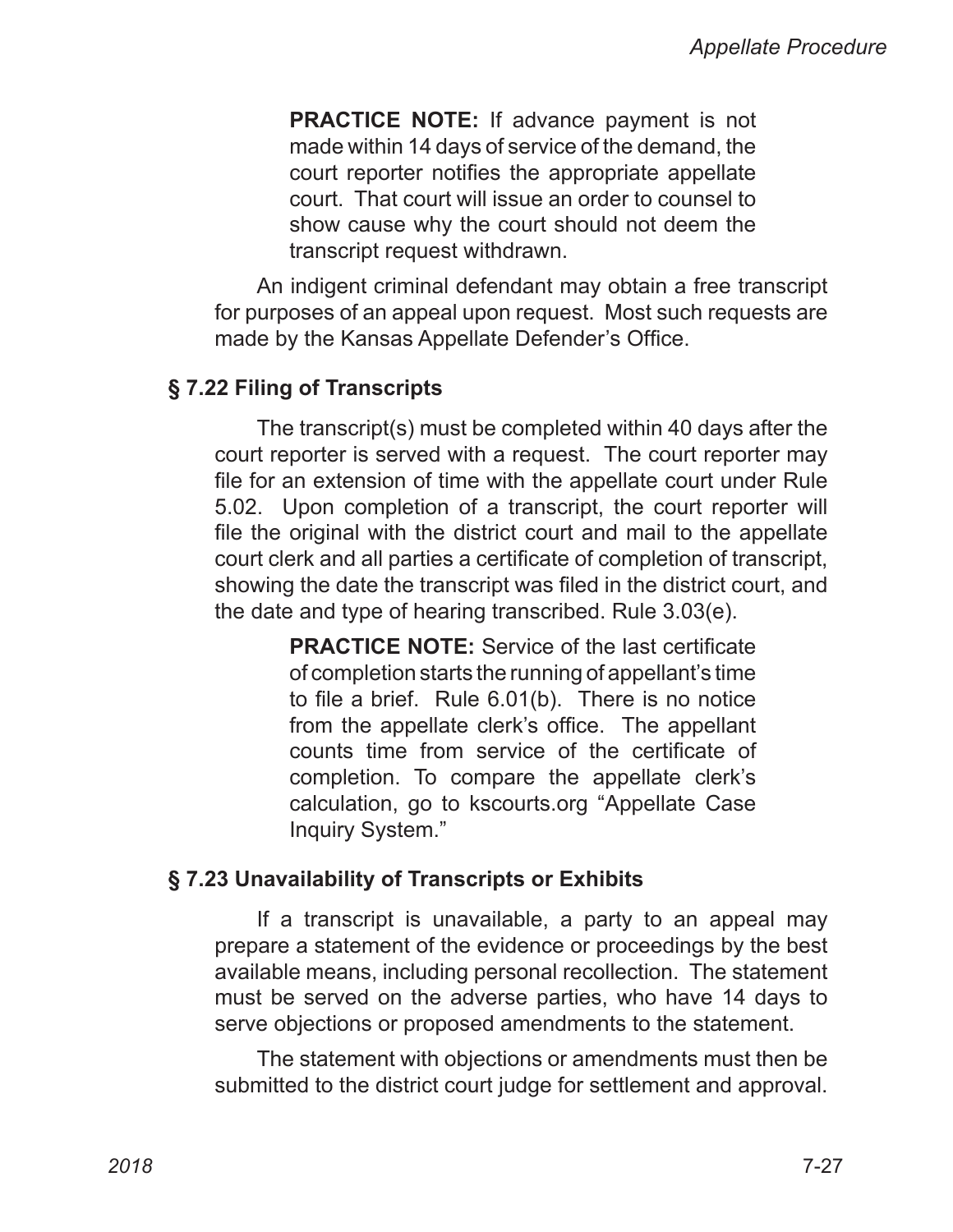The statement as approved must be included in the record on appeal by the district court clerk. Rule 3.04(a).

Rule 3.04(b) sets out a similar process to create a substitute for an unavailable exhibit.

# **§ 7.24 Appeal on Agreed Statement**

When the issues in an appeal can be determined without an examination of the evidence and proceedings in the district court, the parties may prepare and sign an agreed statement of the case. This statement must show how the questions arose, how they were decided in district court, and set out those facts essential to an appellate decision. This statement must be accompanied by copies of the judgment appealed from, the notice of appeal, and a concise statement of the issues raised.

This statement must be submitted to the district court judge for approval within 21 days after filing of the notice of appeal. If the statement is approved, it is then filed with the clerk of the district court. The approved statement and inclusions constitute the record on appeal. Rule 3.05.

> **PRACTICE NOTE:** To comply with Rule 6.02(a) and Rule 6.03(a), which require citation to the record in briefs, counsel should cite to appropriate sections of the agreed statement. For this reason, numbered paragraphs are advisable in the agreed statement.

## **§ 7.25 District Court Clerk's Preparation of the Record on Appeal**

The clerk of the district court compiles the record in one or more volumes within 14 days after notice from the appellate clerk that the appeal has been docketed. It is vitally important that attorneys wait for this record to be compiled and not use their own copies of district court documents.

> **PRACTICE NOTE:** Citations to the record on appeal must take the reader to the exact spot in the record that is being cited. If a discrepancy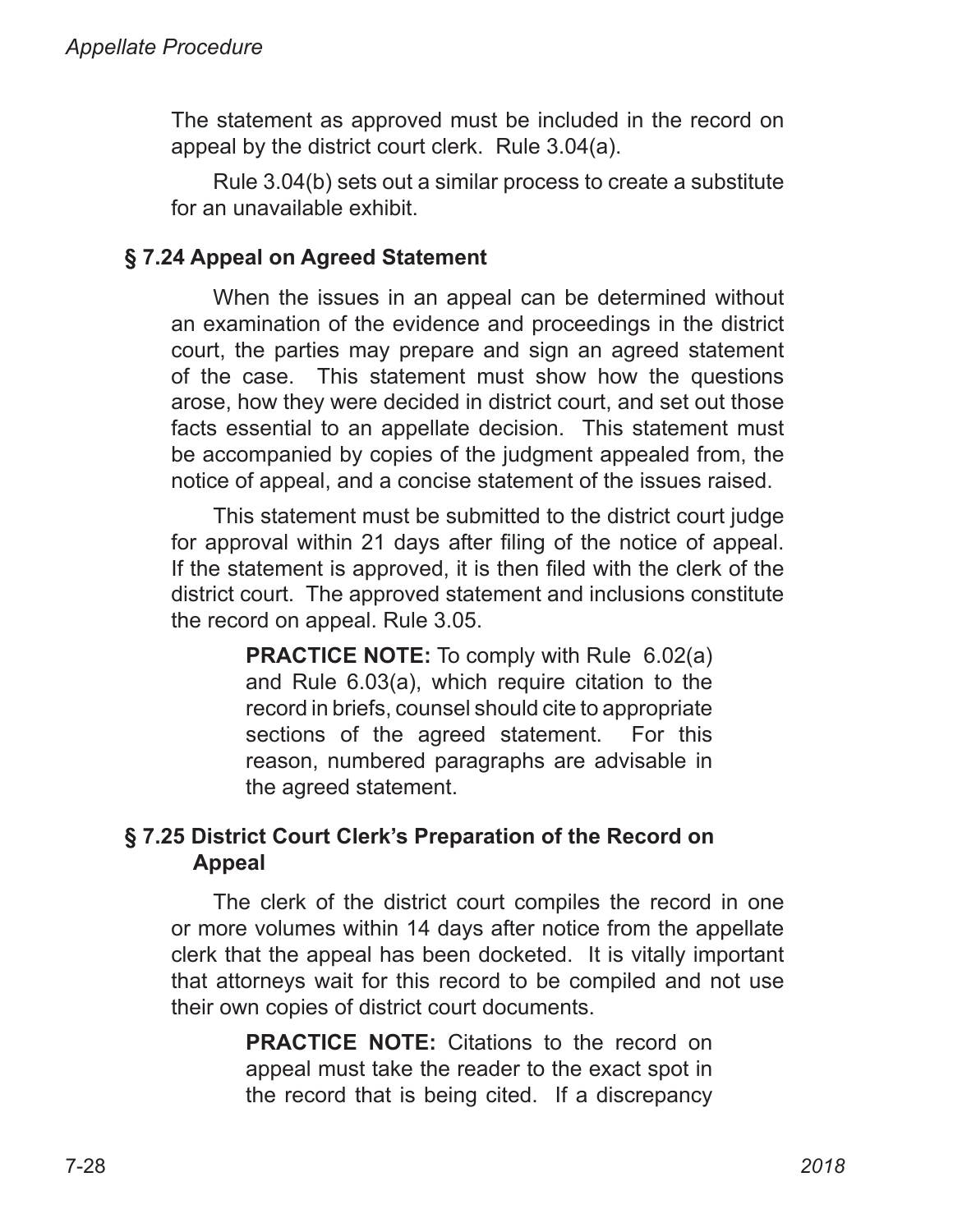is noticed between what an attorney sees and what has already been cited in another brief, the attorney should immediately contact the Clerk of the District Court for assistance.

Rule 3.02(c) sets out in detail a list of items that must be included in the record for civil and criminal cases. These documents will automatically be included in the record on appeal by the Clerk of the District Court. Documents are filed chronologically when possible, and transcripts are added when filed by the court reporter, always as separate volumes. The clerk of the district court also prepares a table of contents showing the volume and page number of each document contained in the record on appeal. A copy of the table of contents is included in the record and also furnished to each party. If additions are made to the record after the initial compilation, an amended table of contents is furnished.

> **PRACTICE NOTE:** A party cannot submit a brief without reference to the table of contents for citation to the record. See Rules 6.02(a) and 6.03(a). If the table of contents is not furnished or if it is incomplete, contact the district court clerk.

> Practitioners can expedite the creation of a complete record on appeal by requesting additions and ordering transcripts as soon as possible. They need not wait for the clerk to prepare the table of contents before requesting additions.

#### **§ 7.26 Request for Additions to the Record on Appeal**

The appellate courts do not review every pleading and transcript from the lower court. But any document in the "entire record", as that term is defined by Rule 3.01(a), even if not specifically listed for inclusion under Rule 3.02, may be included in the record on appeal by written request of a party, **specifying with particularity** what is to be added. Rule 3.02(d).

> **PRACTICE NOTE:** Although the district court clerk bears the responsibility of compiling the record on appeal, each party bears the affirmative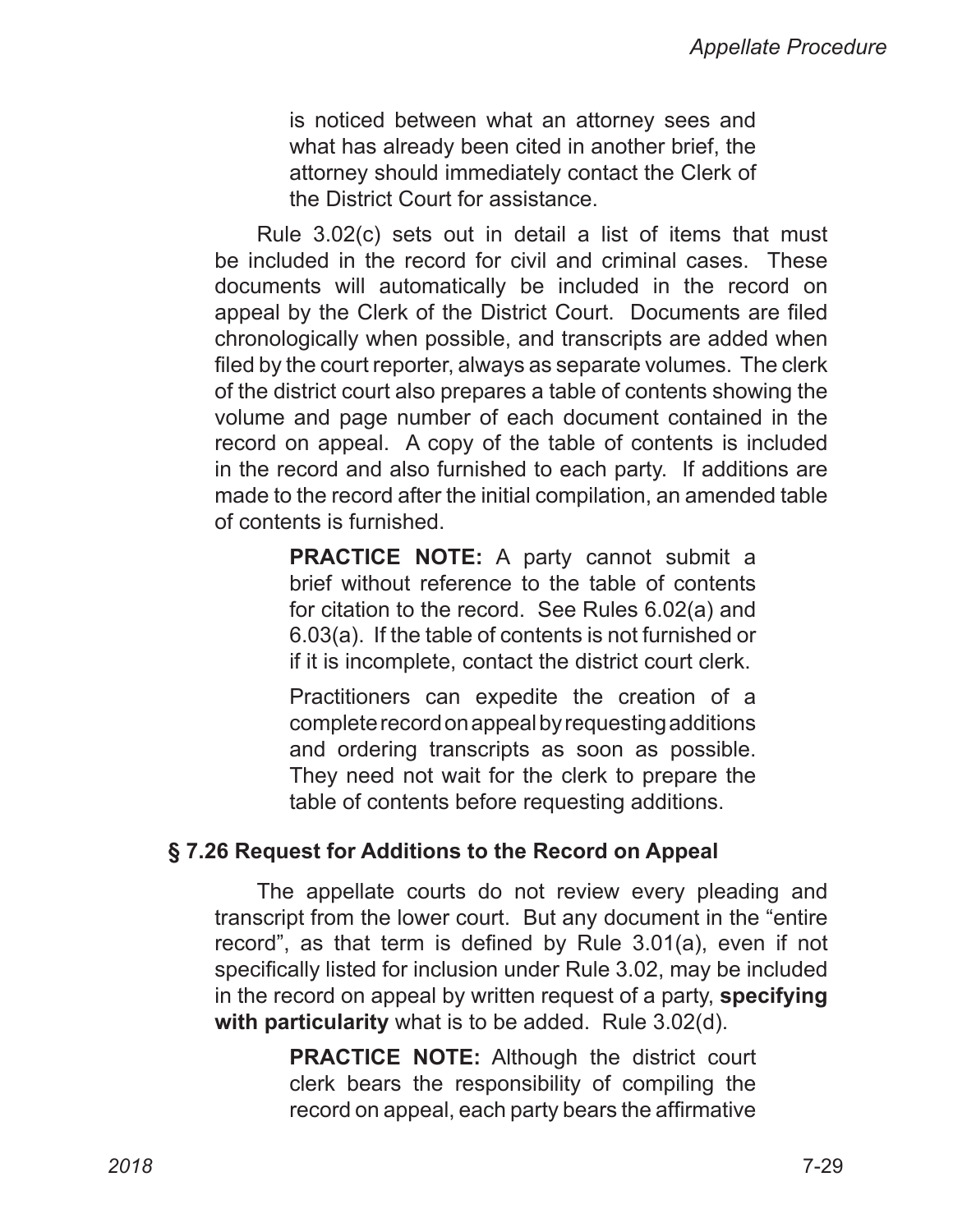obligation of designating evidence within the record that supports all claims made on appeal. See *Hill v. Farm Bur. Mut. Ins. Co.*, 263 Kan. 703, Syl. ¶ 3, 952 P.2d 1286 (1998). Without the designation of error upon the record, an appellate court generally presumes the action of the trial court was proper.

Additions to the record on appeal should be promptly requested and may be made in one of three ways:

- If the record on appeal has not been transmitted to the clerk of the appellate courts, the party requesting the addition must serve the request on the clerk of the district court and, if the requested addition is an exhibit that is in a court reporter's custody, on the reporter, who must promptly deliver the exhibit to the clerk of the district court. Service should also be made on opposing counsel and the clerk of the appellate courts. The clerk of the district court must add the requested documents to the record on appeal. No court order is required. Rule 3.02(d)(2). ▪
- If the record on appeal has been transmitted to the clerk of the appellate courts, which occurs after briefing is completed, the party requesting the addition must file a motion with the proper appellate court. See § 12.25, *infra*. Additions to the record on appeal may be made only upon an order of the clerk of the appellate courts or a justice or judge of an appellate court. If the requested addition is an exhibit that is in a court reporter's custody, the order granting the motion must be served on the reporter, who must promptly deliver the exhibit to the clerk of the district court. Rule 3.02(d)(3). ▪
- Upon its own motion, an appellate court may order ▪any or all additional parts of the entire record to be filed in the record on appeal. Rule 3.01(b)(2).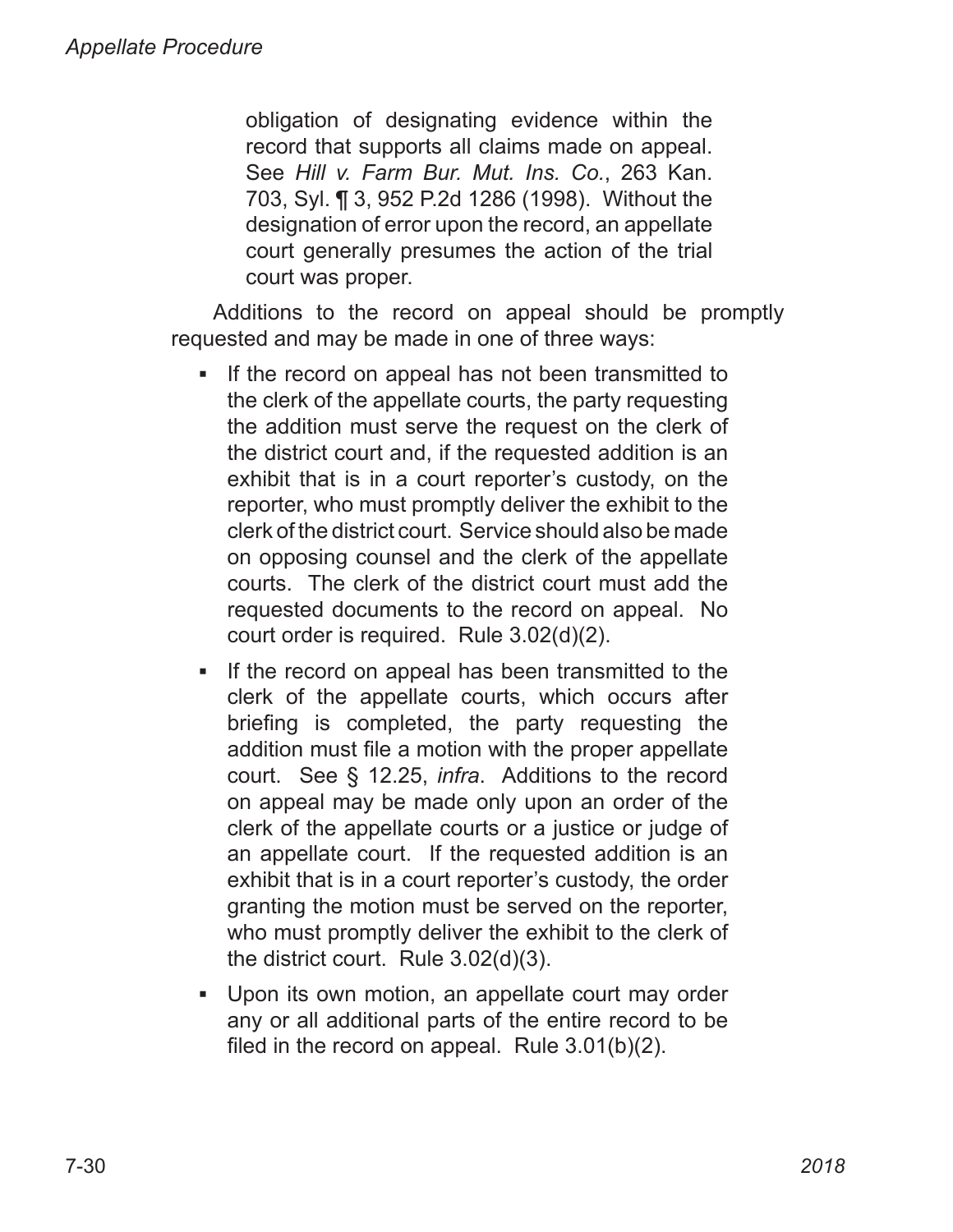**PRACTICE NOTE:** It is to a party's advantage to add to the record on appeal prior to transmission of the record to the appellate court. If the document to be added is part of the entire record as defined in Rule 3.01(a), the district court clerk must add the document to the record on appeal; no discretion is exercised. Once the record is transmitted to the clerk of the appellate courts, the appellate court has discretion whether to grant the addition. Many motions for additions to the record on appeal are improperly filed in the appellate courts before transmission of the record. If such a motion is improperly filed, the appellate court probably will deny the motion.

#### **§ 7.27 Transmission of the Record on Appeal**

If the record on appeal is in paper form, an attorney is responsible for returning the record on appeal to the clerk of the district court once that attorney's brief is filed. Rule 3.06(a). Once the last brief is filed, or upon expiration of time for filing of briefs, the clerk of the appellate court will notify the clerk of the district court to transmit the record on appeal to the appellate clerk. The district court clerk has 7 days from notification in which to transmit the record to the appellate clerk. Rule 3.07(a). A district court may transmit to the clerk of the appellate courts exhibits that are documents, photographs, or electronically stored information. A party wishing to include any other exhibit must prepare a photograph, not to exceed 8 ½ inches by 11 ½ inches, that fairly and accurately depicts the exhibit. This photograph must be served on opposing parties. Any objection must be made no later than 14 days after service of the photograph. The photograph and any objection must be submitted to the district court for approval. After approval, the clerk of the district court must include the photograph in the record on appeal. Rule 3.07(b). Any documents, photographs, or electronically stored information that is of unusual bulk or weight may only be sent after counsel has made advance arrangements with the clerk of the district court.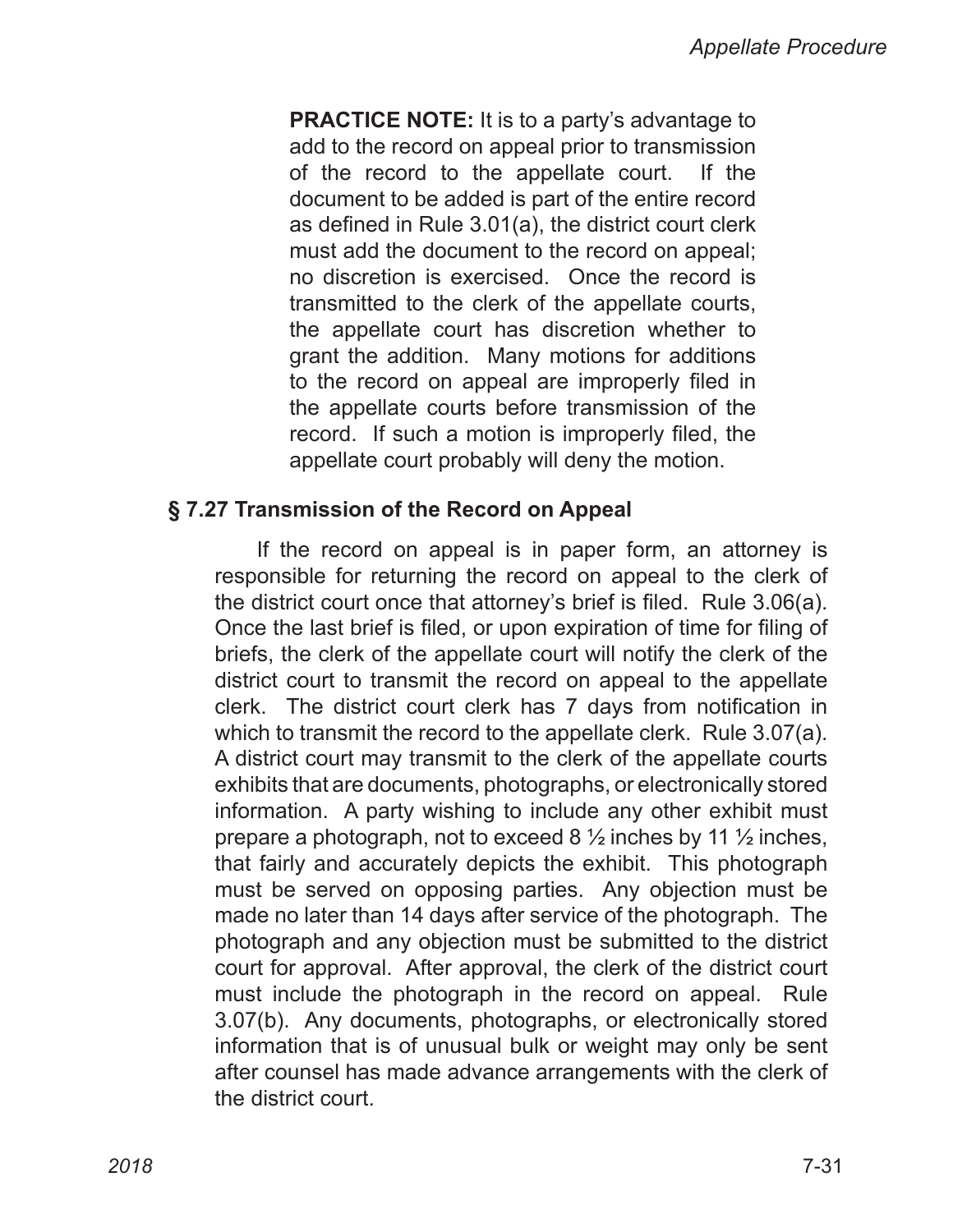**PRACTICE NOTE:** Many appellate records are transmitted electronically to the clerk of the appellate courts. If there is an exhibit that cannot be sent electronically, counsel must ensure that the table of contents reflects the existence of a paper exhibit. Without that notice, the court will have no idea that the exhibit exists.

Before a record is transmitted to the clerk of the appellate courts, a party may file a written request with the district court clerk that part or all of the record on appeal be duplicated, and such duplication be retained by the district court clerk. Upon advance payment for such duplication, the clerk of the district court must copy those portions requested and then transmit the originals. Rule 3.08.

# **§ 7.28 Pro Se Litigants**

A pro se litigant may review the record on appeal at the district court clerk's office during the time that has been allotted for briefing. If the pro se litigant is unable to travel to the district court clerk's office, the litigant should use the table to contents to establish volume and page numbers for citations. If the record on appeal is electronic, the litigant should contact the clerk of the district court to see if it is possible to access the record on appeal online.

# **VII. CONSOLIDATION OF APPEALS**

# **§ 7.29 Generally**

Under Rule 2.06, two or more appeals may be consolidated into one appellate proceeding if one or more issues common to the appeals are so nearly identical that a decision in one appeal would appear to be dispositive of all the appeals, or the interest of justice would otherwise be served by consolidation. See § 12.26, *infra*. An appellate court may order consolidation upon a party's motion under Rule 5.01, or on its own motion after notice to the parties to show cause why the appeals should not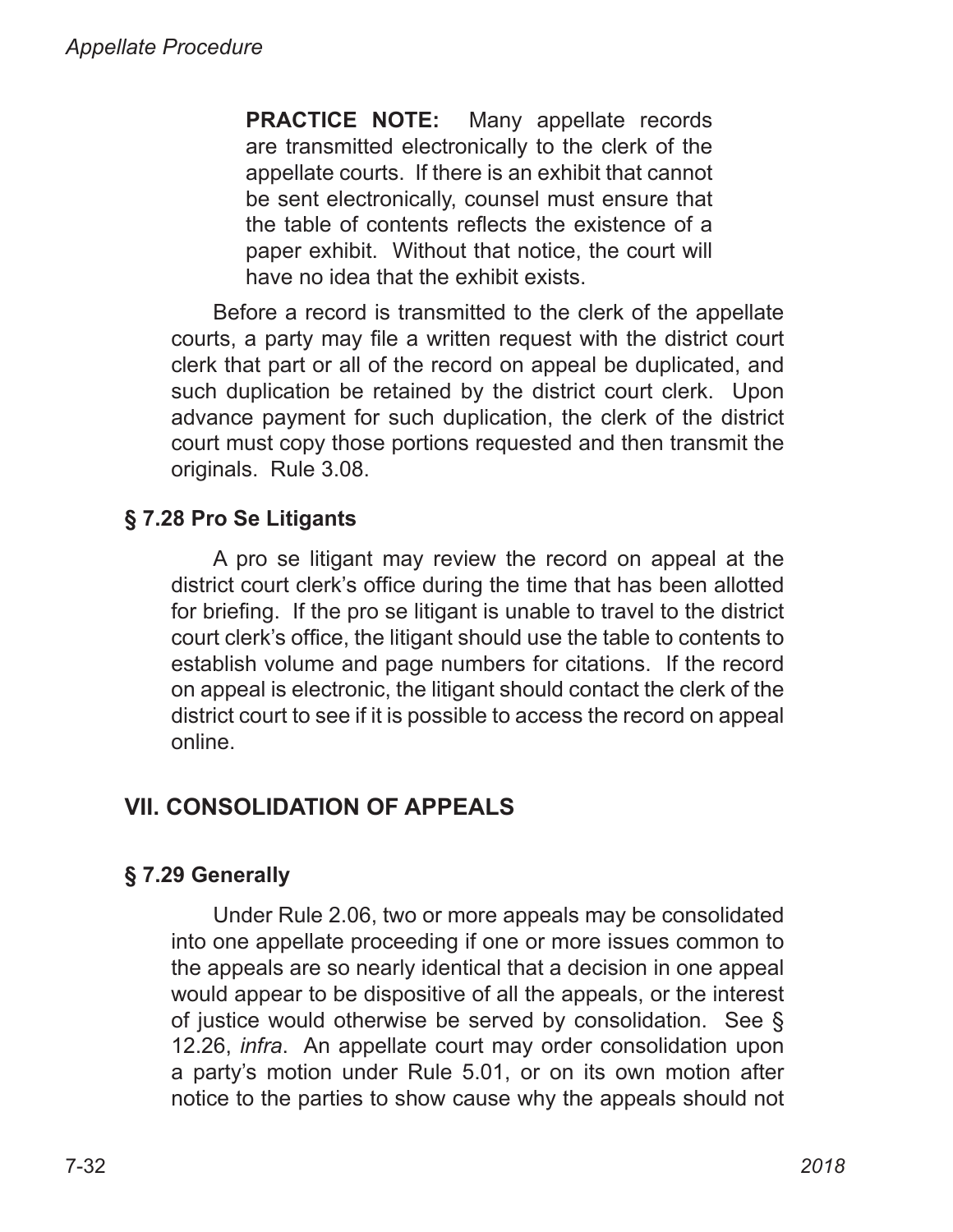be consolidated. If consolidation is ordered, further proceedings in the consolidated appeal are conducted under the lowest appellate case number.

> **PRACTICE NOTE:** A motion to consolidate should state with specificity the grounds for consolidation. Some grounds to consider are any factual similarities, the types of issues, whether the same parties are involved, and whether judicial economy will be served by the consolidation. In addition, a party should consider the status of each case. For example, if one case is ready for hearing and the other case was recently docketed, the court may be reluctant to consolidate the appeals.

Rule 2.05(a) recognizes that cases may be consolidated in the district court. If the cases are consolidated in the district court prior to docketing the appeal, then only one docket fee is required in order to docket the appeal.

Any party may file a separate brief and be heard separately upon oral argument.

> **PRACTICE NOTE:** Additional time will not be allotted for argument unless granted on motion of a party. The parties must agree among themselves how to divide the time allotted or motion the court to allocate the time. Rule 7.01(e) and 7.02(f). See §§ 7.40, 7.43, *infra*.

Rule 2.06(e) also provides an alternative to consolidation. The appellate court may stay all proceedings in an appeal until common issues in a separately pending appeal are determined.

> **PRACTICE NOTE:** The appellate court is more likely to order consolidation than to order a stay.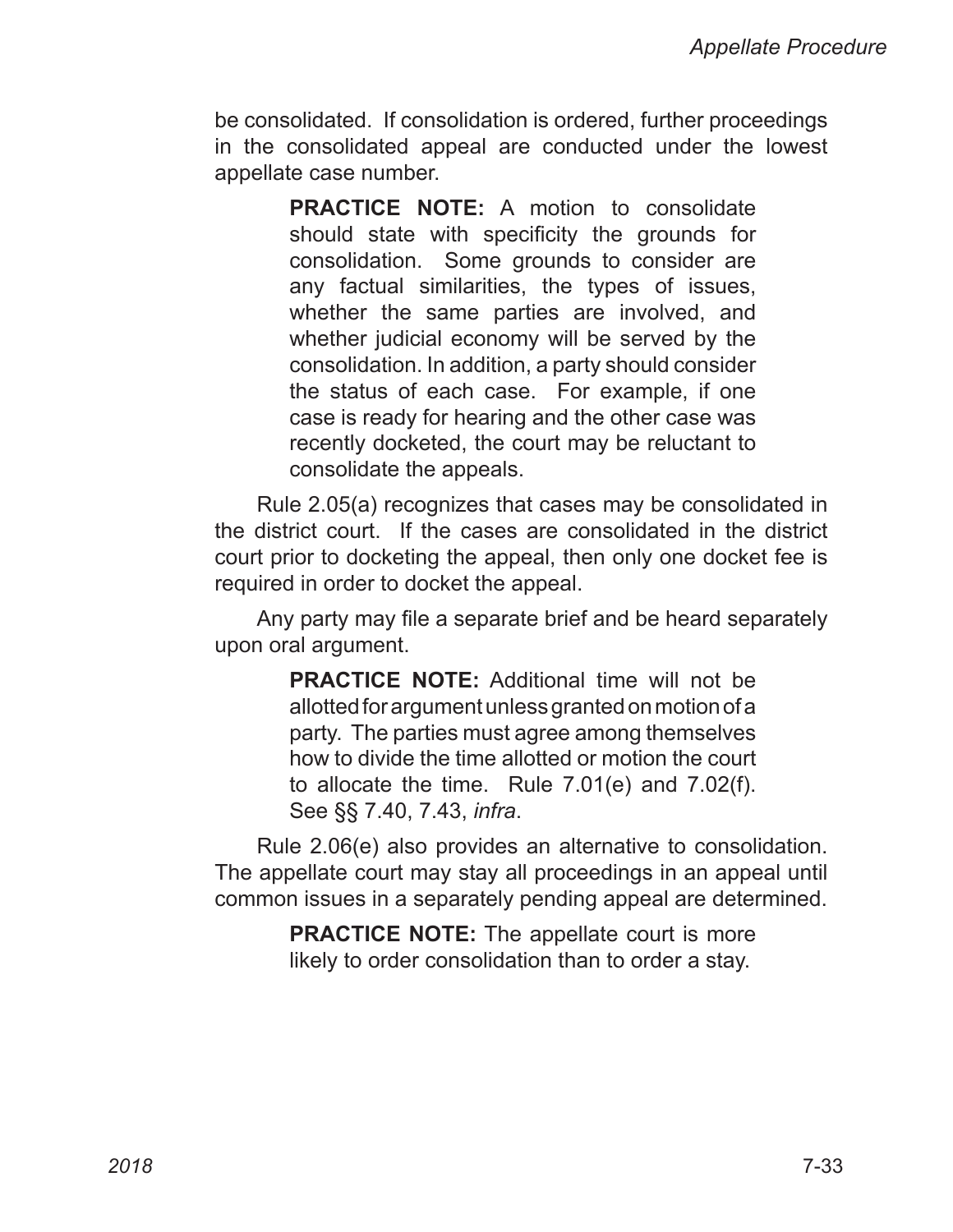# **VIII. MOTIONS**

## **§ 7.30 Generally**

Any application to an appellate court must be made in a written motion and cannot be contained within a brief. Rule 5.01(a). See also *Muzingo v. Vaught*, 18 Kan. App. 2d 823, 829, 859 P.2d 977 (1993). Each motion may contain only one subject and must state with particularity the grounds for the motion and the relief or order sought. Rule 5.01(a). Although the Rules permit a motion to be made orally at a hearing, the practice is discouraged as it does not give the opposing party time to respond. Cf. *In re Sylvester*, 282 Kan. 391, 395, 144 P.3d 697 (2006). Oral arguments are held on motions only when ordered by an appellate court. Rule 5.01(c).

> **PRACTICE NOTE:** Chapter 12 of this handbook contains forms for most of the commonly filed motions. Litigants are encouraged to consult these forms before crafting their motions because the forms demonstrate the proper format for motions and, more importantly, the information an appellate court or the clerk of the appellate courts likely will need to rule on various motions.

A Kansas-licensed attorney in good standing must electronically file with the clerk of the appellate courts any motion submitted to the appellate courts. Rule 1.14(a)(1). A pro se litigant who is not a Kansas-licensed attorney in good standing cannot electronically file a motion. Instead, a pro se litigant must file the original motion and one copy of the motion with the clerk of the appellate courts. Rule 1.14(c).

> **PRACTICE NOTE:** Additional copies of a motion are not required if the motion is filed by fax with the clerk of the appellate courts. The fax-filed motion must not exceed 10 pages in length. Rule 1.08(b), (e). An attorney subject to the mandatory electronic filing requirement under Rule 1.14 cannot utilize fax filing. Rule 1.08(a).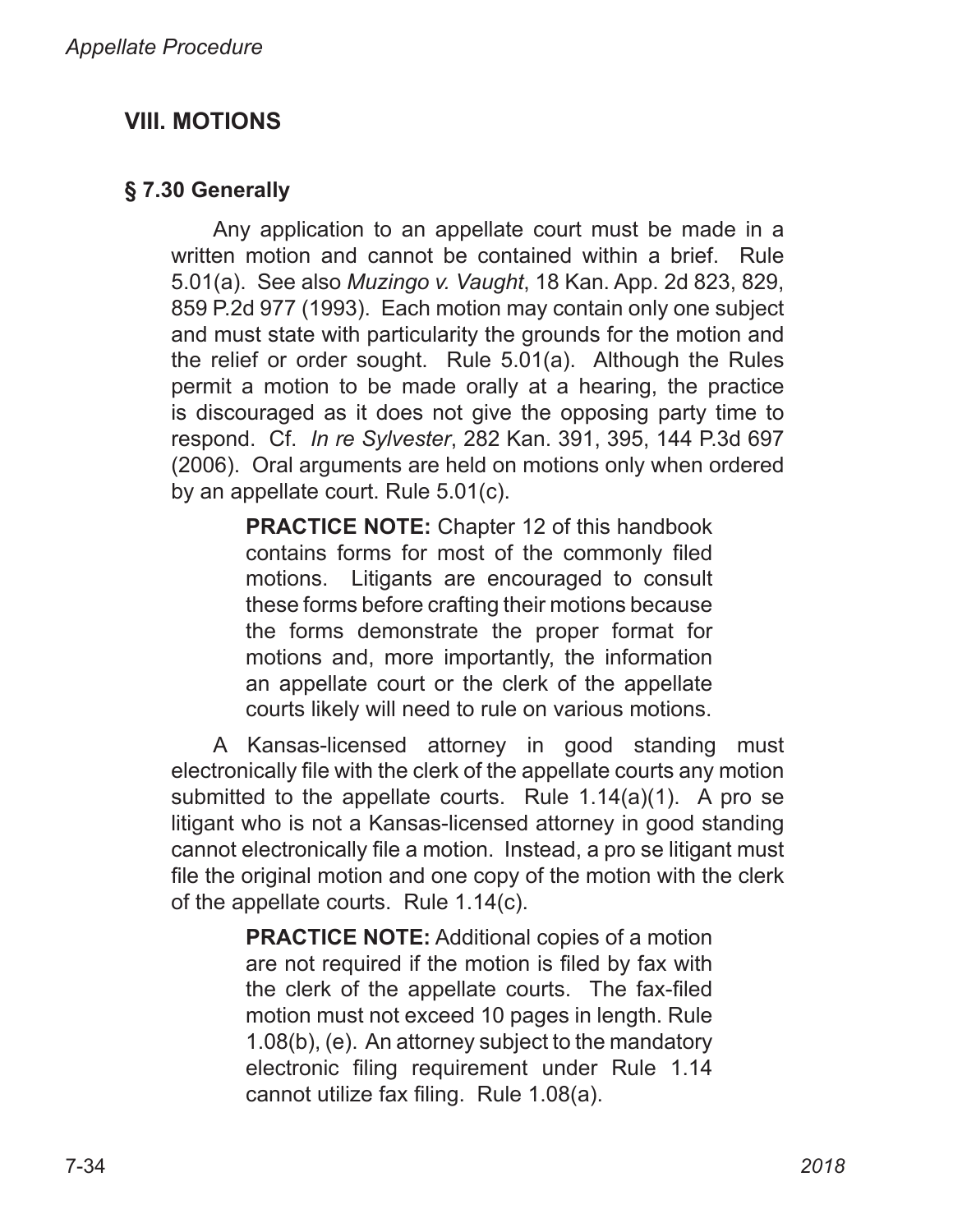A party must serve a motion on all parties. Rule 1.11(a); K.S.A. 60-205. Any party may respond to a motion. Rule 5.01(b). Responses to motions must be electronically filed by Kansaslicensed attorneys in good standing. Rule 1.14(a)(1). Pro se litigants must file the original response and one copy of any response. Rule 1.14(c). Responses to motions for involuntary dismissal or motions for summary disposition must be filed no later than 14 days after the party is served with the motion; responses to all other motions must be filed no later than 7 days after service of the motion. Rule 5.01(b); Rule 5.05(a); Rule 7.041.

> **PRACTICE NOTE:** The 7 and 14 days for response are calendar days and are counted from the date of service indicated on the certificate of service. K.S.A. 60-206(a). If service is made under K.S.A. 60-205(b)(2)(C) (mail) or K.S.A. 60-205(b)(2)(D) (leaving with the clerk), three mail (calendar) days are added to the response time. K.S.A. 60-206(d). See § 7.9, *supra*. This mail rule applies only if service is made via mail or by leaving it with the clerk if the person has no known address; if service is made electronically or via fax, the three mail days are not added to the response time. If no provision is made for a reply, a party must file a motion with the appropriate appellate court seeking permission to file a reply.

After a party responds or the time to respond has passed, the appellate court or clerk of the appellate courts may rule on the motion. The clerk has authority to rule on unopposed motions: for an extension of time, to correct a brief, to substitute a party, or to withdraw a brief to make corrections. Rule 5.03(a). Additionally, either the clerk or the appellate court can grant a party's motion for extension of time not exceeding 20 days without waiting for the opposing party to respond. Rule 5.02(d).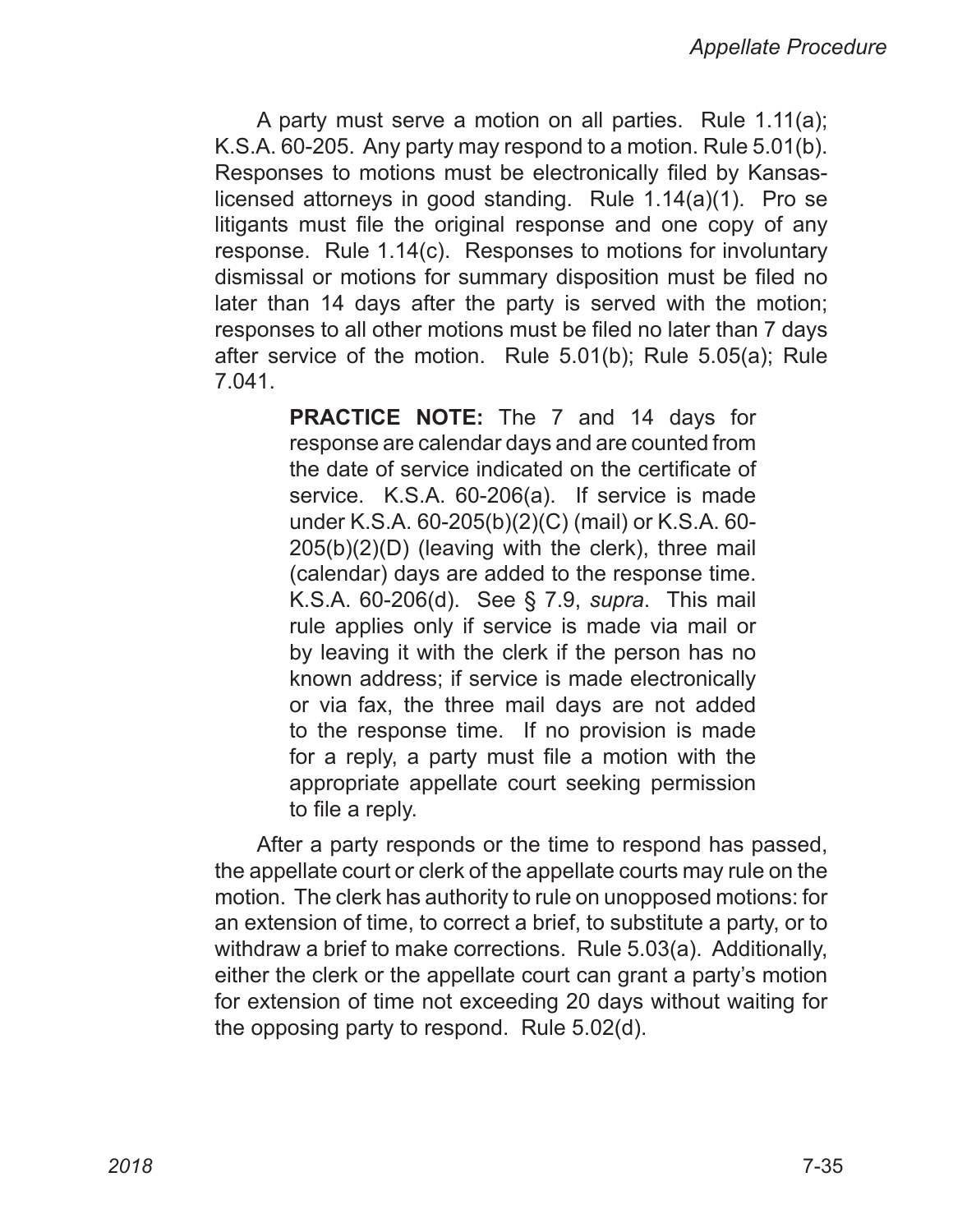**PRACTICE NOTE:** If all opposing parties do not object to a motion and wish to waive response time, the parties should file a joint motion. Even if the movant states in the motion that the opposing parties do not object to the motion, the appellate court or clerk will wait until the response time has run unless the parties file a joint motion.

# **§ 7.31 Motion for Additional Time**

A party required or permitted to perform an action by a deadline, such as filing a brief or responding to a motion, may request additional time. Rule 5.02(a). A motion for extension of time must be filed before the original deadline to act has expired and state: the present due date, the number of extensions previously requested, the amount of additional time needed, and the reason for the request. Rule 5.02(a). See § 12.28, *infra*.

While the clerk may rule on an unopposed motion for additional time, only an appellate court may grant an untimely motion for extension of time. An untimely motion must state reasons constituting excusable neglect for filing the motion after the time to act expired. Rule 5.02(c); K.S.A. 60‑206(b)(1)(B).

> **PRACTICE NOTE:** Each appellate court limits the number of motions for extension of time on which the clerk may act. That number has never been higher than three.

Generally, the appellate courts or clerk grant an extension the length of time the rules originally allowed for filing a document. For example, an appellee's brief is due no later than 30 days after service of an appellant's brief. Any extension of this due date, absent exceptional circumstances, will be for 30 days.

#### **§ 7.32 Motions Relating to Corrections in Briefs**

If a party discovers its brief contains errors, the party may file a motion to substitute a corrected brief. See § 12.32, *infra*. The motion must be filed before the appeal is set for hearing or placed on summary calendar. If the motion is granted, the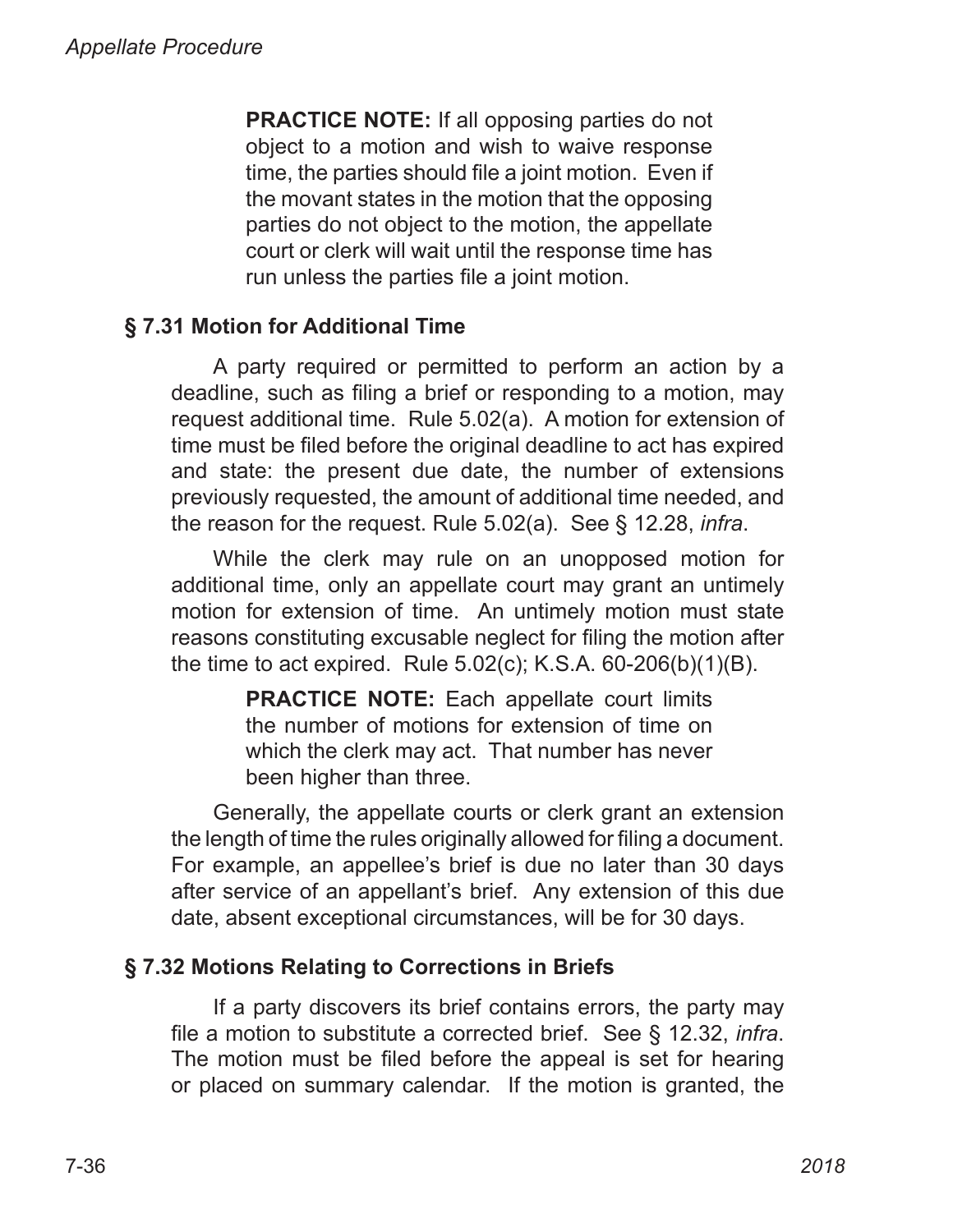movant must file a corrected brief by the date specified in the order.

#### **§ 7.33 Motion to Substitute Parties**

A motion to substitute parties must give the reasons why substitution is proper. See § 12.34, *infra*.

#### **§ 7.34 Motion for Permission to File** *Amicus Curiae* **Brief**

An individual or entity may seek to file a brief as an *amicus curiae* by filing a motion with the clerk of the appellate courts and serving it on all parties. Rule 6.06(a). See § 12.39, *infra*.

> **PRACTICE NOTE:** An application for permission to file an *amicus curiae* brief should describe the individual or entity seeking to file the brief, the interest in the appeal, and the reason input would be helpful. Additionally, because an *amicus curiae* should not delay the appeal's resolution, the request should be filed as early in the appeal process as possible.

If an appellate court grants the motion, the brief must be filed no later than 30 days before oral argument and served on all parties. Rule 6.06(b). Parties are permitted to respond to an *amicus curiae* but must do so no later than 21 days after the brief is filed. Rule 6.06(c). An *amicus curiae* is not entitled to oral argument. Rule 6.06(d).

#### **§ 7.35 Motion to Consolidate Appeals**

A party may file a motion to consolidate multiple appeals when one or more common issues are so nearly identical that a decision in one appeal is dispositive of another appeal or when the interests of justice are served. Rule 2.06(a). See §§ 7.29, *supra*, and 12.26, *infra*.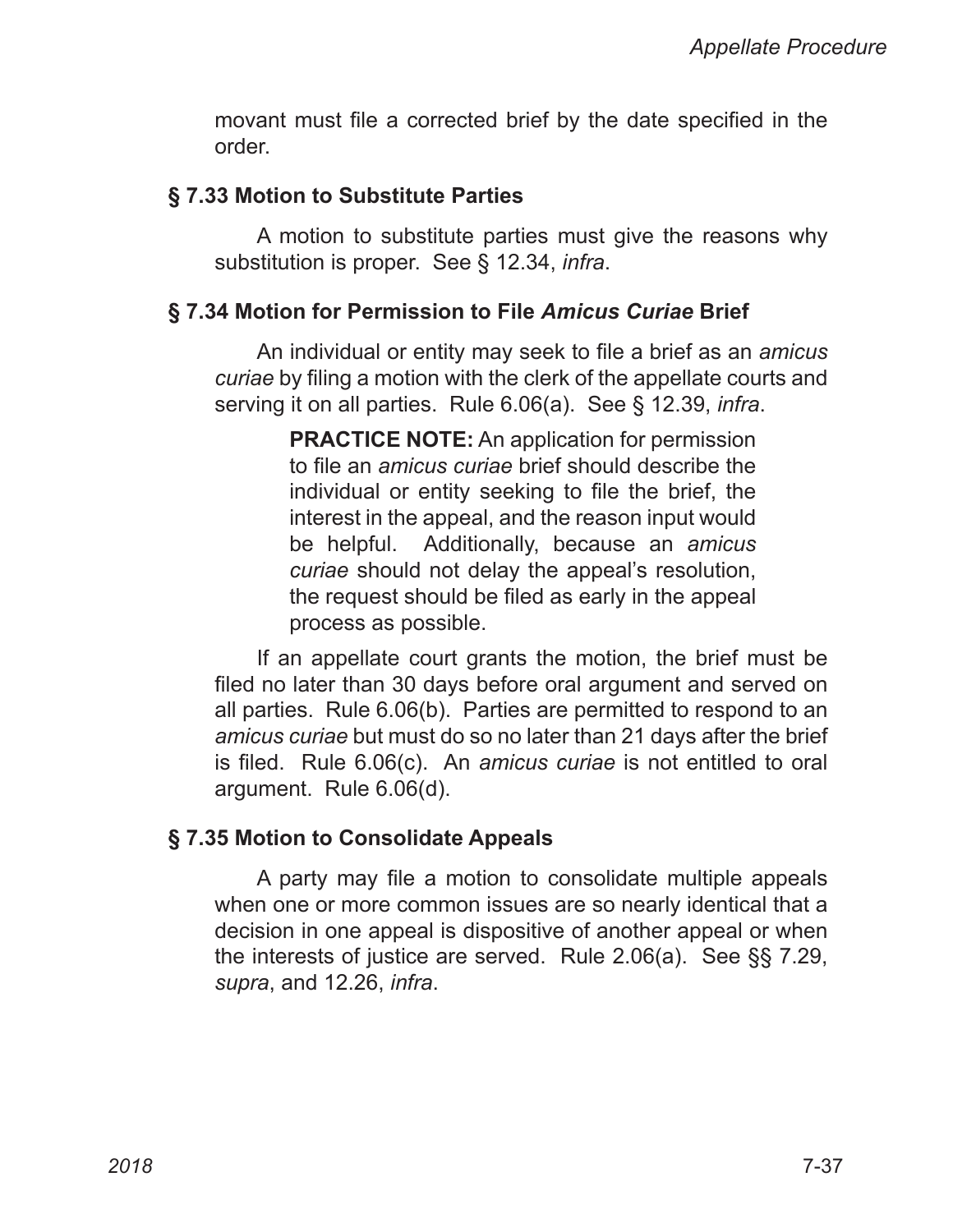#### **§ 7.36 Motion to Transfer an Appeal to the Supreme Court**

A party may file a motion requesting transfer to the Supreme Court of an appeal pending in the Court of Appeals. The motion must be filed no less than 30 days after service of the notice of appeal. The motion must: state the nature of the appeal; demonstrate the appeal is within the Supreme Court's jurisdiction; and identify a ground for transfer. Grounds for transfer include: the Court of Appeals lacks jurisdiction; the appeal has significant public interest; the legal question presented is of major public significance; or expeditious administration of justice requires transfer due to the status of the Court of Appeals and Supreme Court dockets. See Rule 8.02. See also K.S.A. 20-3016(a); § 12.27, *infra*.

# **IX. VOLUNTARY AND INVOLUNTARY DISMISSALS**

# **§ 7.37 Voluntary Dismissal**

Before an opinion is filed in an appeal, the parties may agree to dismiss the appeal by stipulation. If the parties so agree, the appellant must file a notice of the stipulation of dismissal with the clerk of the appellate courts. Or, an appellant can unilaterally dismiss its appeal by filing a notice of voluntary dismissal with the clerk of the appellate courts and serving the notice on all parties. Rule 5.04(a). A dismissal may be either with or without prejudice and should be specified in the filing. See § 12.37, *infra*. If an appeal involves multiple appellants, a dismissal of one party's appeal does not affect any other party's appeal. Rule 5.04(a).

If an appellant unilaterally dismisses the appeal, after motion and reasonable notice, the court may assess against the appellant the appellee's costs and expenses if they could have been assessed had the appeal not been dismissed and the judgment or order affirmed. Rule 5.04(b).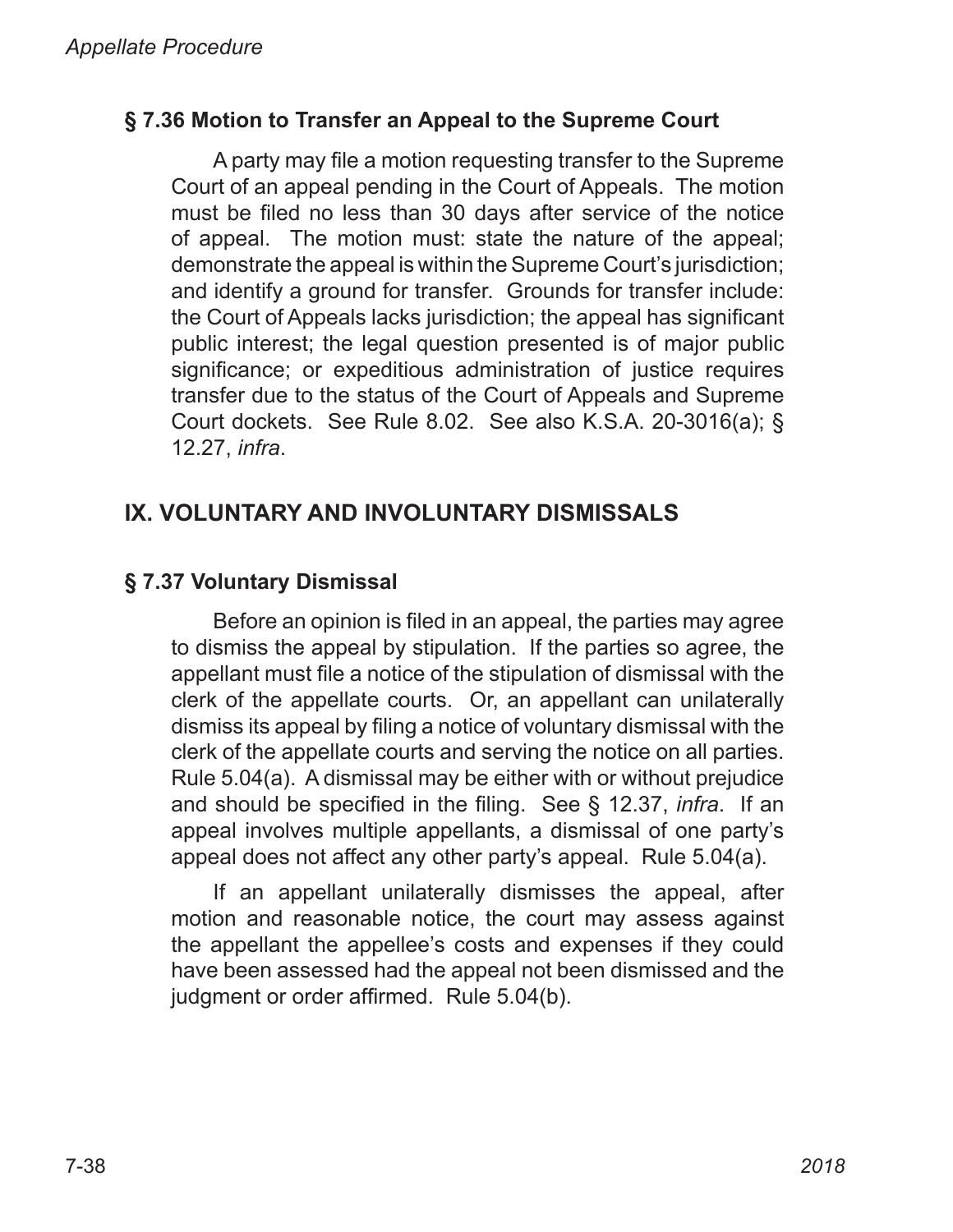#### **§ 7.38 Involuntary Dismissal**

An appellate court may dismiss an appeal due to a substantial failure to comply with the Supreme Court Rules or any other reason requiring dismissal by law. Rule 5.05(a); see *Vorhees v. Baltazar*, 283 Kan. 389, 393, 153 P.3d 1227 (2007). The most common reason for an involuntary dismissal is a party's failure to complete a required step in the appellate process, such as failing to file a brief or a motion for extension of time; failing to file a timely notice of appeal; appealing from a non-appealable order; appealing moot issues; or acquiescing to dismissal. See § 12.38, *infra*. A criminal appeal may be dismissed under the "fugitive disentitlement doctrine" if a defendant has absconded from the jurisdiction of the court. See *State v. Raiburn*, 289 Kan. 319, 331-33, 212 P.3d 1029 (2009).

The court may dismiss an appeal on its own motion no earlier than 14 days after it issues a show cause order to the appellant. Or a party may file a motion for involuntary dismissal with at least 14 days' notice to the appellant. Rule 5.05(a).

If the appeal is dismissed, after motion and reasonable notice, the court may assess against the appellant the appellee's costs and expenses if they could have been assessed had the appeal not been dismissed and the judgment or order had been affirmed. Rule 5.05(c).

# **X. APPEALS PLACED ON SUMMARY CALENDAR**

#### **§ 7.39 Summary Calendar Screening and Procedure**

After docketing, each appeal is screened. If the appeal does not present a new question of law and oral argument would be neither helpful nor essential to a decision, the appeal will be placed on summary calendar and the clerk will notify the parties. Rule 7.01(c); Rule 7.02(c). At least 30 days before the date of the docket, the clerk will mail each party a docket containing a list of the summary calendar appeals. Rule 7.01(d); Rule 7.02(e).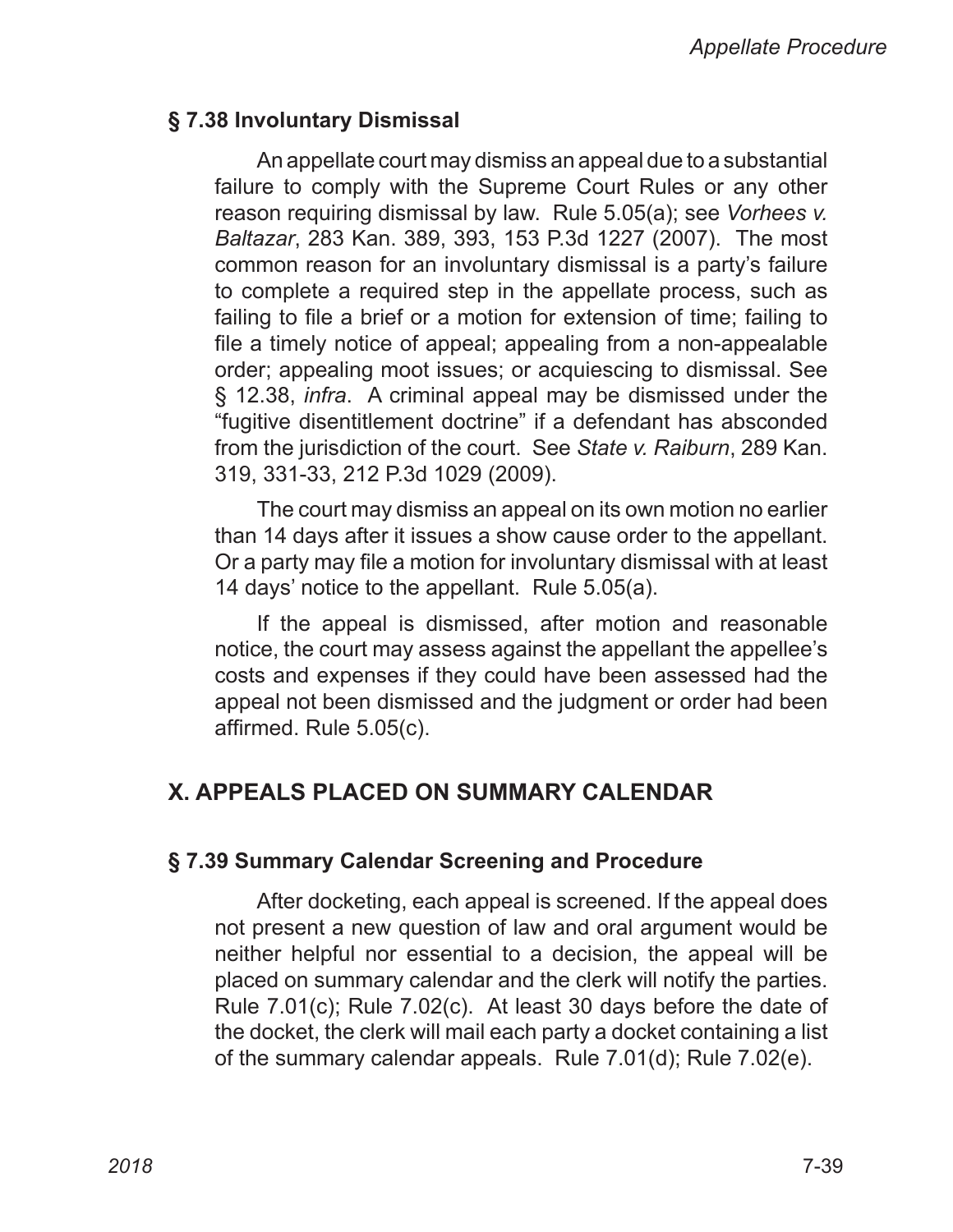If, after receiving a summary calendar notice, a party believes oral argument would be helpful to the court, the party may file a motion for oral argument. The motion must be served on all parties and filed with the clerk no later than 14 days after the clerk mails notice of calendaring. The motion must state the reason oral argument would be helpful to the court. Rule 7.01(c)(4); Rule 7.02(c)(4). If the appellate court grants oral argument, ordinarily 15 minutes is allotted to each side unless there is reason to grant 20, 25, or 30 minutes. Rule 7.01(c)(4); Rule 7.02(c)(4).

# **XI. APPEALS SCHEDULED FOR ORAL ARGUMENT**

# **§ 7.40 Requesting Additional Oral Argument Time**

If an appeal is scheduled for oral argument, the appellant and appellee are traditionally allotted 15 minutes of argument per side. If a party believes additional time is warranted, it may request 20, 25, or 30 minutes by printing "oral argument" on the lower right portion of the front cover of the party's initial brief, followed by the desired amount of time. Rule 7.01(e)(2); Rule 7.02(f)(2). See sample brief in Appendix B. If the parties are granted additional oral argument time, it will be indicated on the docket sheet.

# **§ 7.41 Suggesting a Hearing Location Before the Court of Appeals**

Because panels of the Court of Appeals hold oral arguments throughout the state, a party may file a suggestion requesting that its appeal be heard in a particular location. The suggestion should be filed no later than the deadline for filing the appellee's brief. Rule 7.02(d)(3).

# **§ 7.42 Notice of Hearing Date**

At least 30 days before the hearing date, the clerk of the appellate courts must submit to all parties a docket sheet showing the time and location of the hearing. Rule 7.01(d); Rule 7.02(e). The docket sheet will be e-filed and will indicate the amount of time set for argument.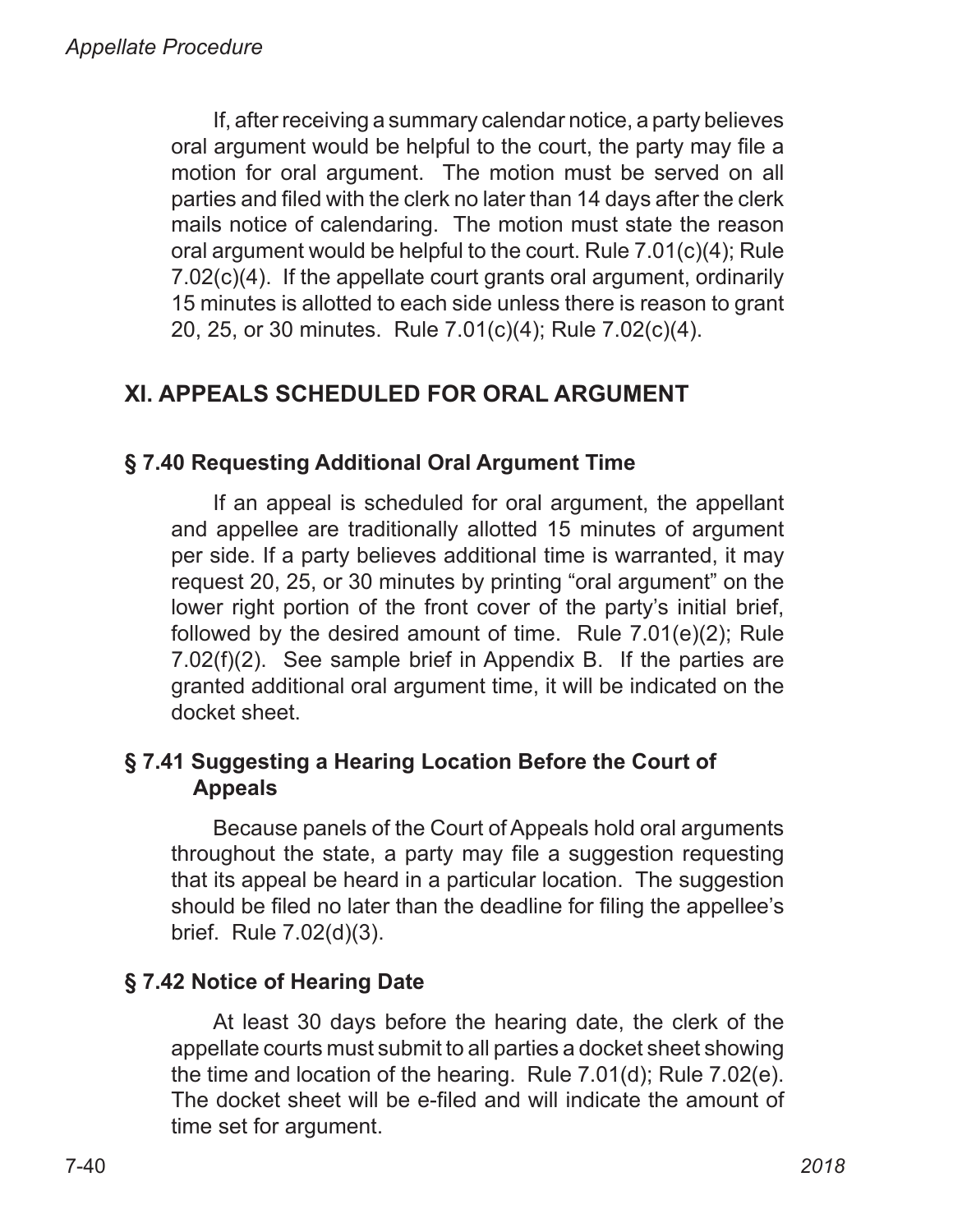**PRACTICE NOTE:** The appellate courts assume attorneys will be available on the date and time an argument is scheduled. If a conflict cannot be resolved, contact the Chief Judge's Office for Court of Appeals dockets or the clerk of the appellate courts for Supreme Court dockets . The courts are more likely to agree to change a date or time than to remove an appeal from the docket. The best practice is to notify the clerk of the appellate courts in advance of known conflicts with scheduled hearing dates in either the Court of Appeals or the Supreme Court and avoid having a case set on a date when the attorney is not available.

#### **§ 7.43 Procedure at Oral Argument**

In the Supreme Court, the clerk of the appellate courts or the clerk's designee calls the daily docket in open court at the beginning of each day's session. Failure of a party's counsel to be present at the call of the day's docket constitutes a waiver of oral argument. Rule 7.01(d).

> **PRACTICE NOTE:** Although the docket is not called at the beginning of each day's session before panels of the Court of Appeals, counsel are expected to be present at the start of the docket.

The amount of oral argument time allotted to each side is indicated on the oral argument calendar. Rule 7.01(e)(1); Rule 7.02(f)(1). If there are multiple parties on either side that are not united in interest and are separately represented, the court on motion will allot time for separate arguments. Parties that are united in interest should divide the allotted time by mutual agreement. If the parties cannot agree on the division of time, such questions should be settled by motion prior to the hearing date. Rule 7.01(e)(5); Rule 7.02(f)(5).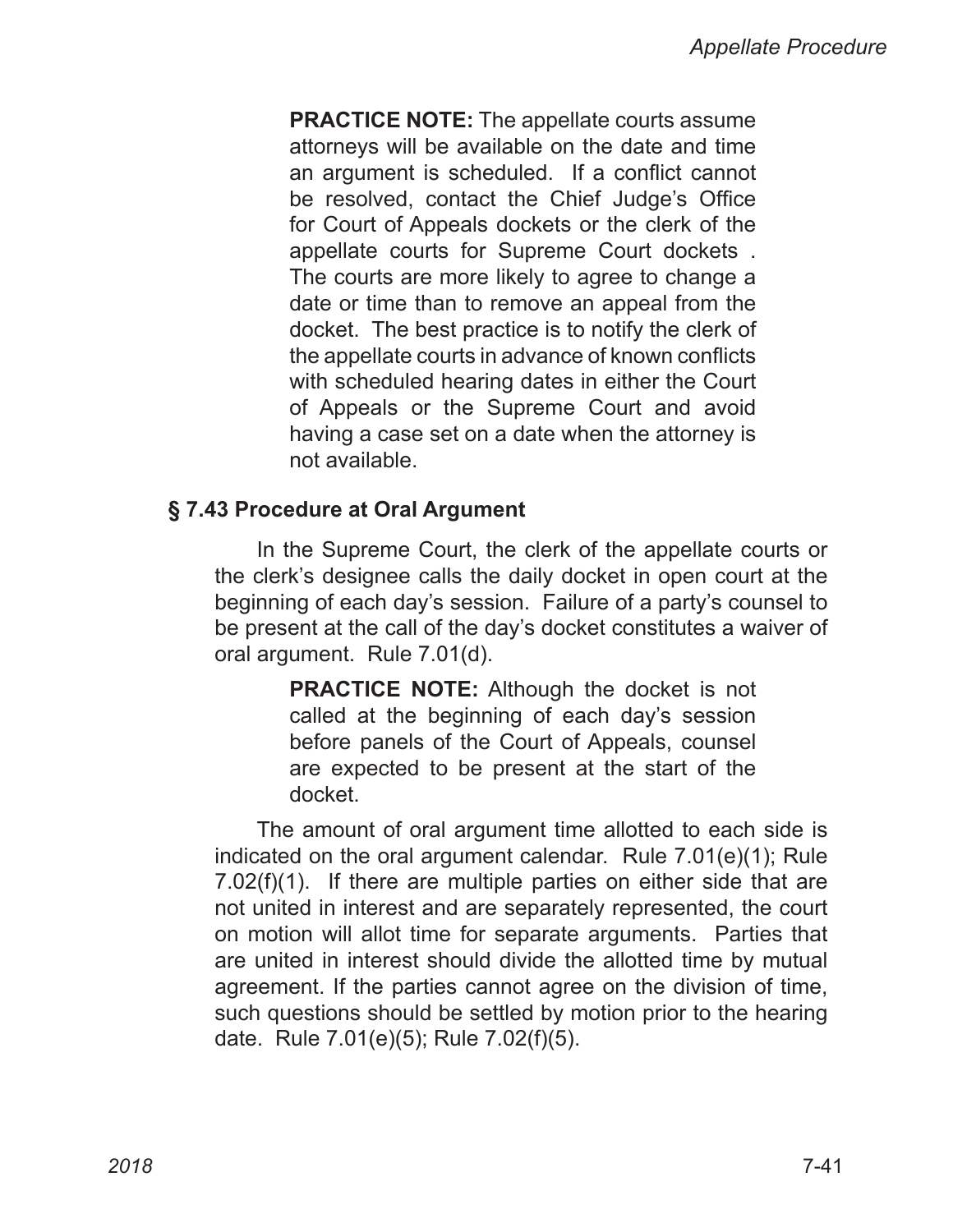**PRACTICE NOTE:** When the Supreme Court sits in its courtroom in Topeka, the clerk operates a timer that tracks the oral argument time remaining. The timer is located on the podium and is visible to the speaking party. Parties must keep track of their own time when appearing before a panel of the Court of Appeals.

The appellant may reserve for rebuttal a portion of the time granted by making an oral request at the time of the hearing. Rule 7.01(e)(3); Rule 7.02(f)(3).

> **PRACTICE NOTE:** If an appellant wants to reserve rebuttal time, it should be requested at the start of appellant's oral argument, or it may be considered waived. A cross-appellant is not ordinarily permitted to reserve rebuttal time.

A party that does not file a brief will not be permitted oral argument. Rule  $7.01(e)(1)$ ; Rule  $7.02(f)(1)$ . Out-of-state attorneys may be permitted to argue if the court grants a motion for admission *pro hac vice* prior to the argument date. See Rule 1.10.

During the hearing, the court on its own may extend the time for oral argument. Rule 7.01(e)(4); Rule 7.02(f)(4).

# **XII. APPELLATE COURT DECISIONS AND POST-DECISION PROCEDURE**

# **§ 7.44 Decisions of the Appellate Courts**

Decisions of the appellate courts are announced by the filing of the opinions with the clerk of the appellate courts. Decisions can be announced any time they are ready; however, decisions generally are filed each Friday. On the date of filing, the clerk will notify Kansas-licensed attorneys of opinions via the electronic filing system. The clerk will send one copy of the decision to any party that has appeared in the appellate court but has no counsel of record. In appeals from the district court, the clerk will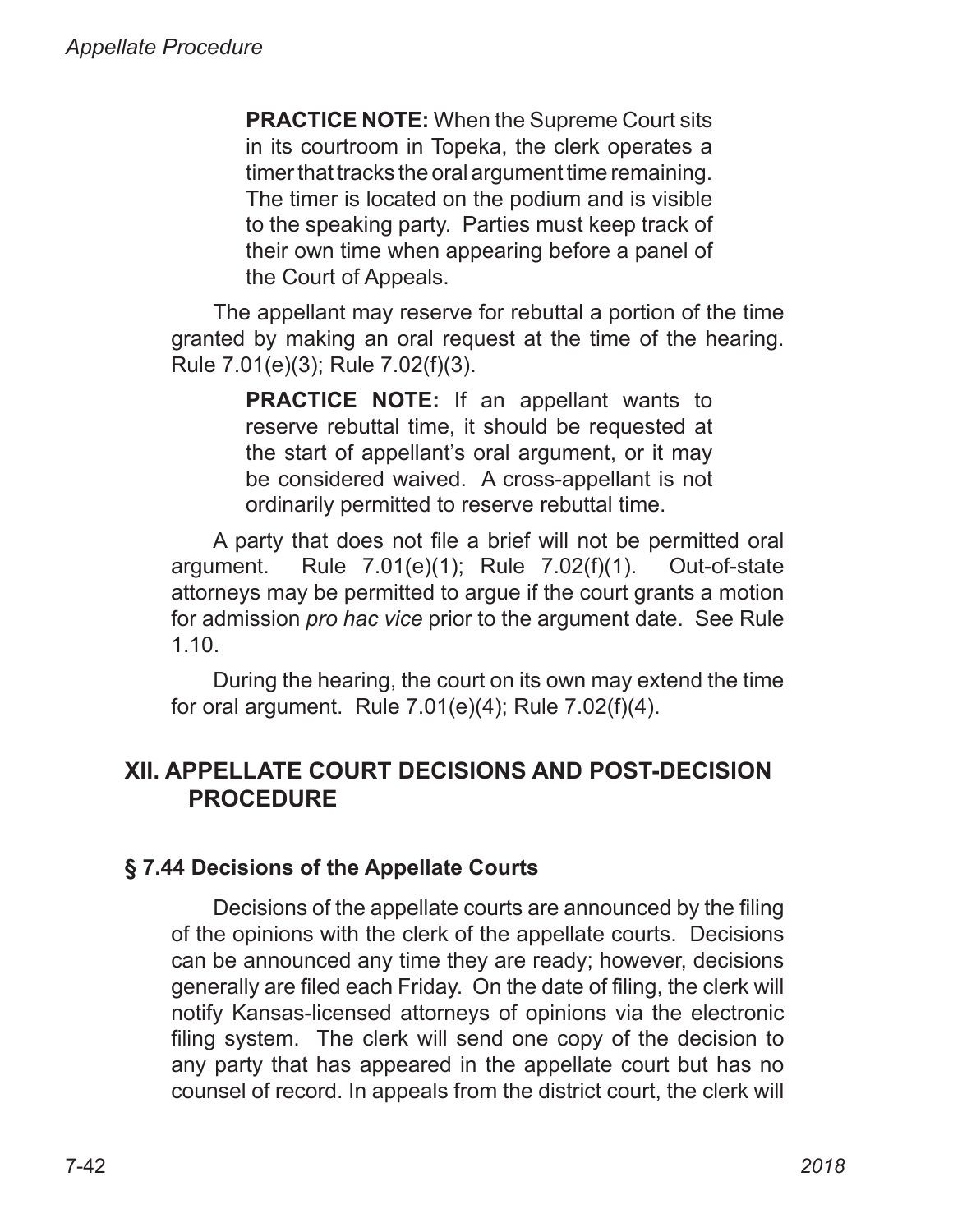send a copy of the opinion to the judge of the district court from which the appeal arose. A certified copy of the opinion is mailed to the clerk of the district court when the mandate issues. Rule 7.03(a).

> **PRACTICE NOTE:** Parties are notified of Supreme Court and Court of Appeals opinions at 9:30 a.m. on the day of filing. Parties may also contact the appellate clerk's office to inquire whether an opinion has been filed. Published appellate opinions are released to the public via posting at 10:30 on the day of filing on the Kansas Judicial Branch website http://kscourts. org/Cases‑and‑Opinions/opinions/.

Opinions of the appellate courts are released in the form of memorandum or formal opinions in accordance with K.S.A. 60‑2106. Rule 7.04(b) sets out the standards for publication of an opinion in the official reports. Any interested person who believes that an unpublished opinion of either court meets those standards and should be published may file a motion for publication with the Supreme Court. The motion must state the grounds for such belief, be accompanied by a copy of the opinion, and be served on all parties. Rule 7.04(e).

All memorandum opinions (unless otherwise required to be published) are marked "Not Designated for Publication." Unpublished opinions are not favored for citation and may be cited only if the opinion has persuasive value with respect to a material issue not addressed in a published opinion of a Kansas appellate court and would assist the court in disposition of the issue. See Rule 7.04(g)(2)(B). See also *State v. Urban*, 291 Kan. 214, 223, 239 P.3d 837 (2010) (discussing Rule 7.04); *Casco v. Armour Swift-Eckrich*, 34 Kan. App. 2d 670, 680, 128 P.3d 401 (2005), *aff'd* 283 Kan. 508, 154 P.3d 494 (2007) (discussing and applying Rule 7.04).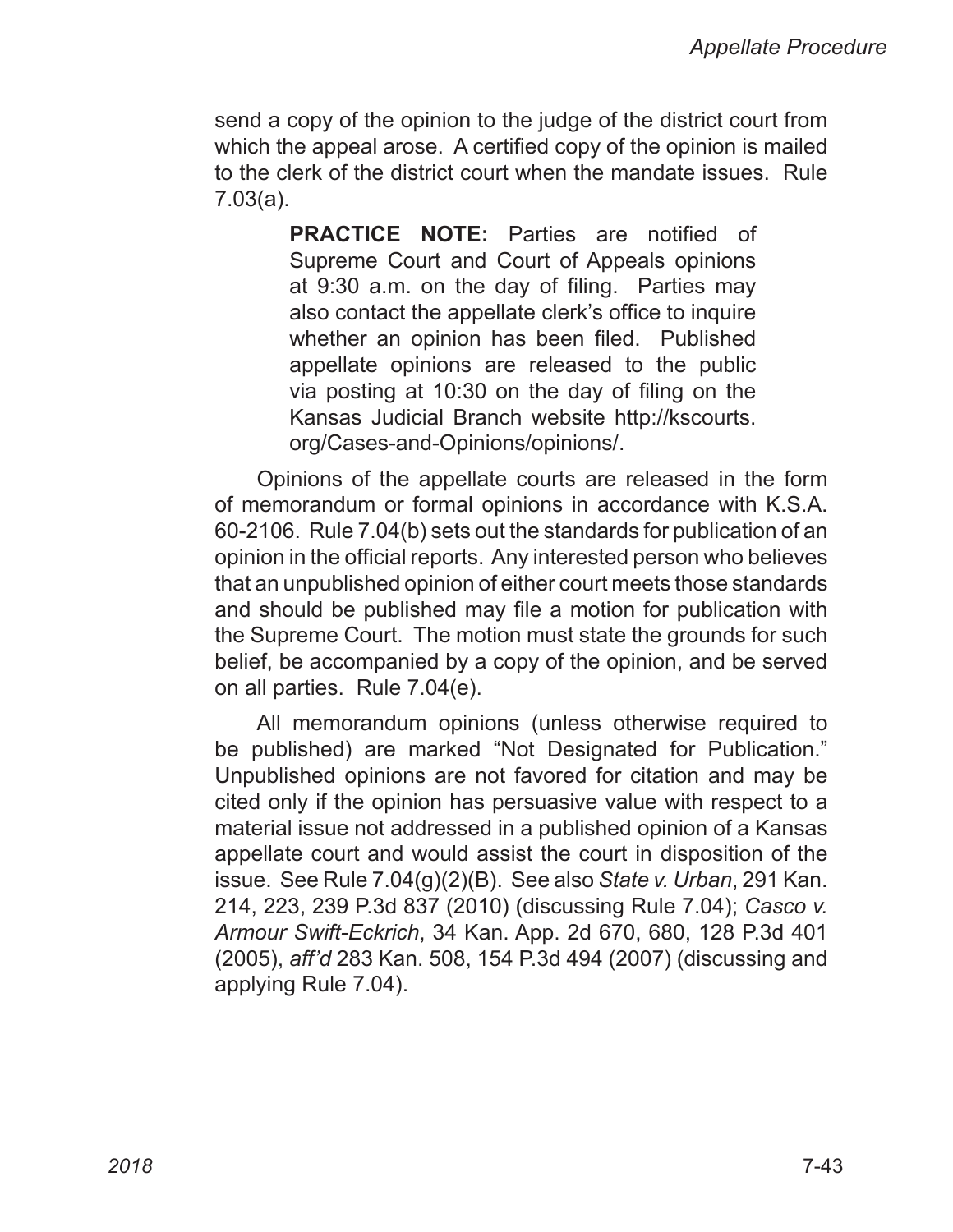**PRACTICE NOTE:** When citing an unpublished opinion, a party must attach the opinion to any document, pleading, or brief that cites the opinion. Rule 7.04(g)(2)(C). When citing an unpublished opinion from another jurisdiction, a party should include that jurisdiction's rule allowing citation.

# **§ 7.45 Summary Disposition**

By citing Rule 7.041 and the controlling decision, an appellate court may summarily dispose of an appeal that appears to be controlled by a prior appellate decision. The court may do this on its own motion or upon the motion of a party. When the court decides on its own to issue an order summarily disposing of an appeal, the court must give the parties 14 days to show cause why the order should not be filed. Rule 7.041(a). If a party moves for summary disposition under Rule 7.041(b), the motion must be served on all parties, and the nonmoving parties may file a response no later than 14 days after being served. Rule 7.041(b).

An appellate court may also affirm by summary opinion if it determines after arguments or submission on the briefs that no reversible error of law appears and one of the six conditions under Rule 7.042(b) applies.

# **§ 7.46 Motion for Rehearing or Modification**

A motion for rehearing or modification of a Court of Appeals decision may be served and filed no later than 14 days after the decision is filed. Rule 7.05(a). A motion for rehearing or modification of a Supreme Court case may be served and filed no later than 21 days after the decision is filed. Rule 7.06(a). The motion for rehearing or modification should be concise and clearly identify how the court erred or the points of law or fact that the movant feels the court overlooked or misunderstood. See § 12.41, *infra*. A copy of the appellate court's opinion must be attached to the motion. Rule 7.05(a); Rule 7.06(a).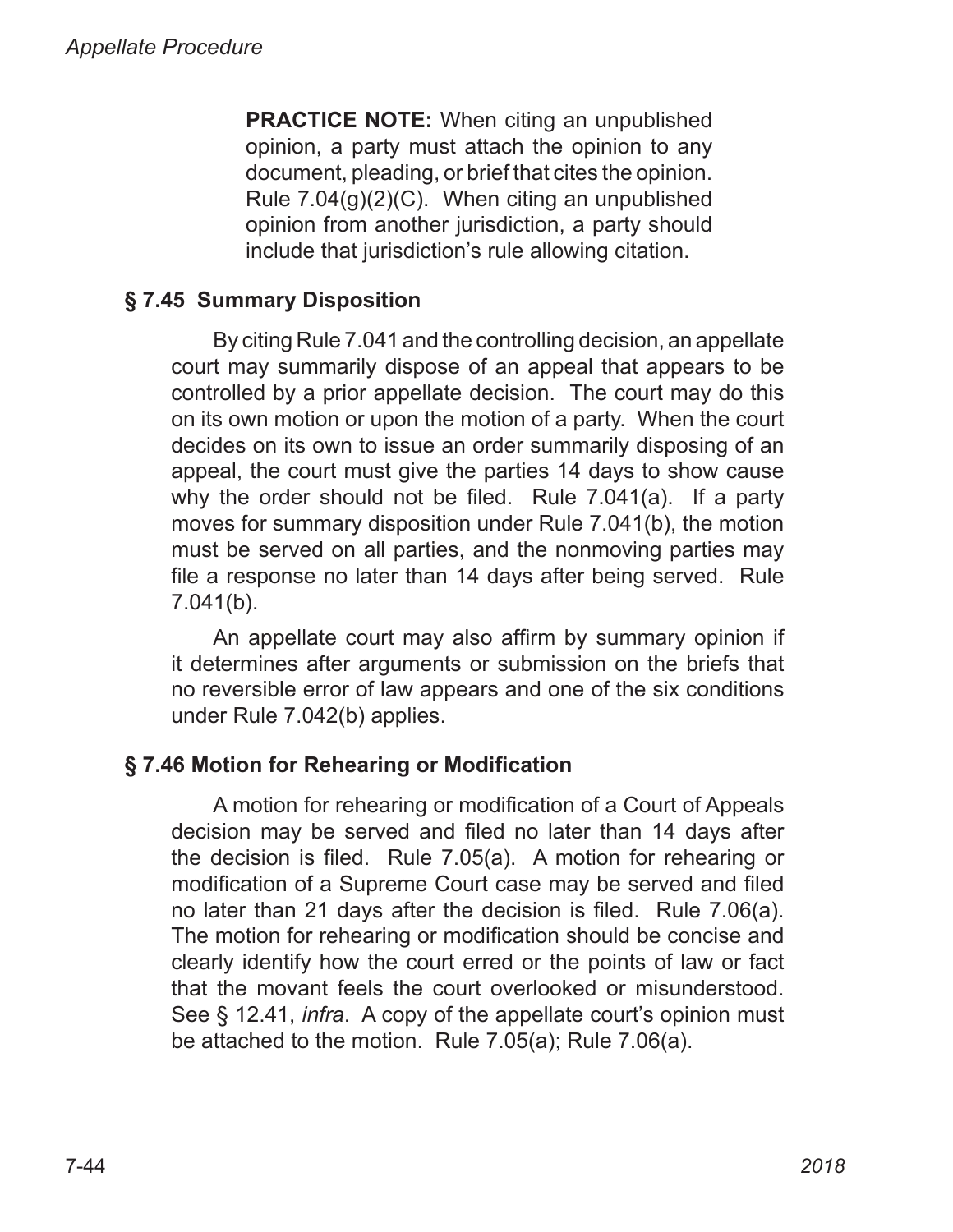The timely filing and service of a motion for rehearing or modification in an appellate court stays the issuance of the mandate until the appellate court rules on the motion. Rule 7.05(b); Rule 7.06(b). An order granting rehearing suspends the effect of the original decision until the matter is decided on rehearing. Rule 7.05(c); Rule 7.06(c). See *Martinez v. Milburn Enterprises, Inc.*, 290 Kan. 572, 614‑15, 233 P.3d 205 (2010) (Johnson, J., concurring) (discussing effect of Rule 7.06 when rehearing is granted).

> **PRACTICE NOTE:** Filing a motion for rehearing or modification from a decision of the Court of Appeals is not a prerequisite for review of that decision by the Supreme Court and does not extend the time for filing a petition for review. See K.S.A. 20‑3018(b); Rule 7.05(b). See also Rule 8.03(b)(2)(A) (noting that if a petition for review is filed, the Court of Appeals retains jurisdiction over the appeal and the Supreme Court will take no action on the petition for review until the Court of Appeals has made a final determination of all motions filed under Rule 7.05).

#### **§ 7.47 Appeal as a Matter of Right from Court of Appeals**

Any party may appeal as a matter of right to the Supreme Court from a final Court of Appeals decision when a question involving the federal or state constitution arises for the first time as a result of such decision. K.S.A. 60‑2101(b); K.S.A. 22‑3602(e); Rule 8.03(g)(1). The party appealing as a matter of right must file a petition for review, in accordance with Rule 8.03, within 30 days of the Court of Appeals decision. The 30‑day period is jurisdictional and cannot be extended. Rule 8.03(b)(1).

> **PRACTICE NOTE:** When petitioning to the Supreme Court as a matter of right from a final decision of the Court of Appeals, the petition should be identical in format to a petition for discretionary review under Rule 8.03(g)(2), but the cover title should read Petition for Review as a Matter of Right.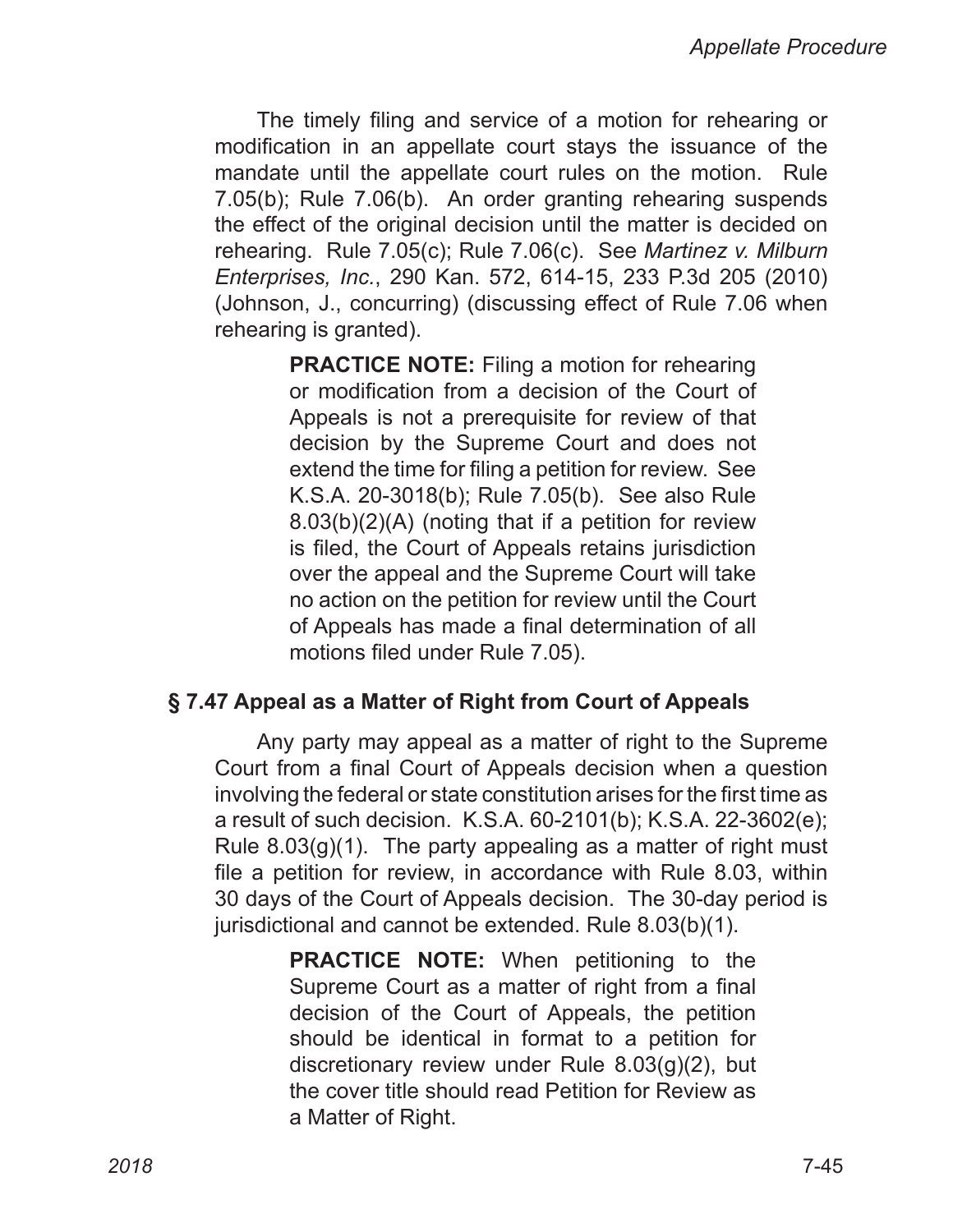# **§ 7.48 Petition for Review**

Any party aggrieved by a Court of Appeals decision may petition the Supreme Court for review under K.S.A. 20‑3018(b) and Rule 8.03. See K.S.A. 60‑2101(b) (providing supreme court with jurisdiction to review court of appeals decisions). The granting of review is discretionary, and the vote of three justices is required to grant the petition. Rule  $8.03(g)(2)$ .

## **§ 7.49 Timing of Petition for Review**

The petition for review must be filed no later than 30 days after the filing of the Court of Appeals decision. This 30‑day period is jurisdictional and cannot be extended. K.S.A. 20‑3018(b); Rule 8.03(b)(1); *Kargus v. State*, 284 Kan. 908, 925, 169 P.3d 307 (2007). The 3‑day mail rule does not apply to the deadline for filing a petition for review. The petitioner must file the petition with the clerk of the appellate courts and attach a copy of the Court of Appeals decision to the petition. Rule 8.03(b)(1).

> **PRACTICE NOTE:** The filing of a motion for rehearing in the Court of Appeals under Rule 7.05 does not extend the 30‑day jurisdictional time period for filing a petition for review.

# **§ 7.50 Content of Petition for Review**

The petition for review, cross-petition, or conditional crosspetition must contain the following items in order: a prayer for review explaining why review is warranted; the date of the Court of Appeals decision; a statement of the issues the petitioner wishes to be decided by the Supreme Court; a short statement of relevant facts; a short argument, including authority, stating the reason review is warranted; and an appendix containing a copy of the Court of Appeals decision. Rule 8.03(b)(6). The appendix also should include copies of other documents from the appellate record that are relevant to the issues presented for review. See Rule 8.03(b)(6)(F).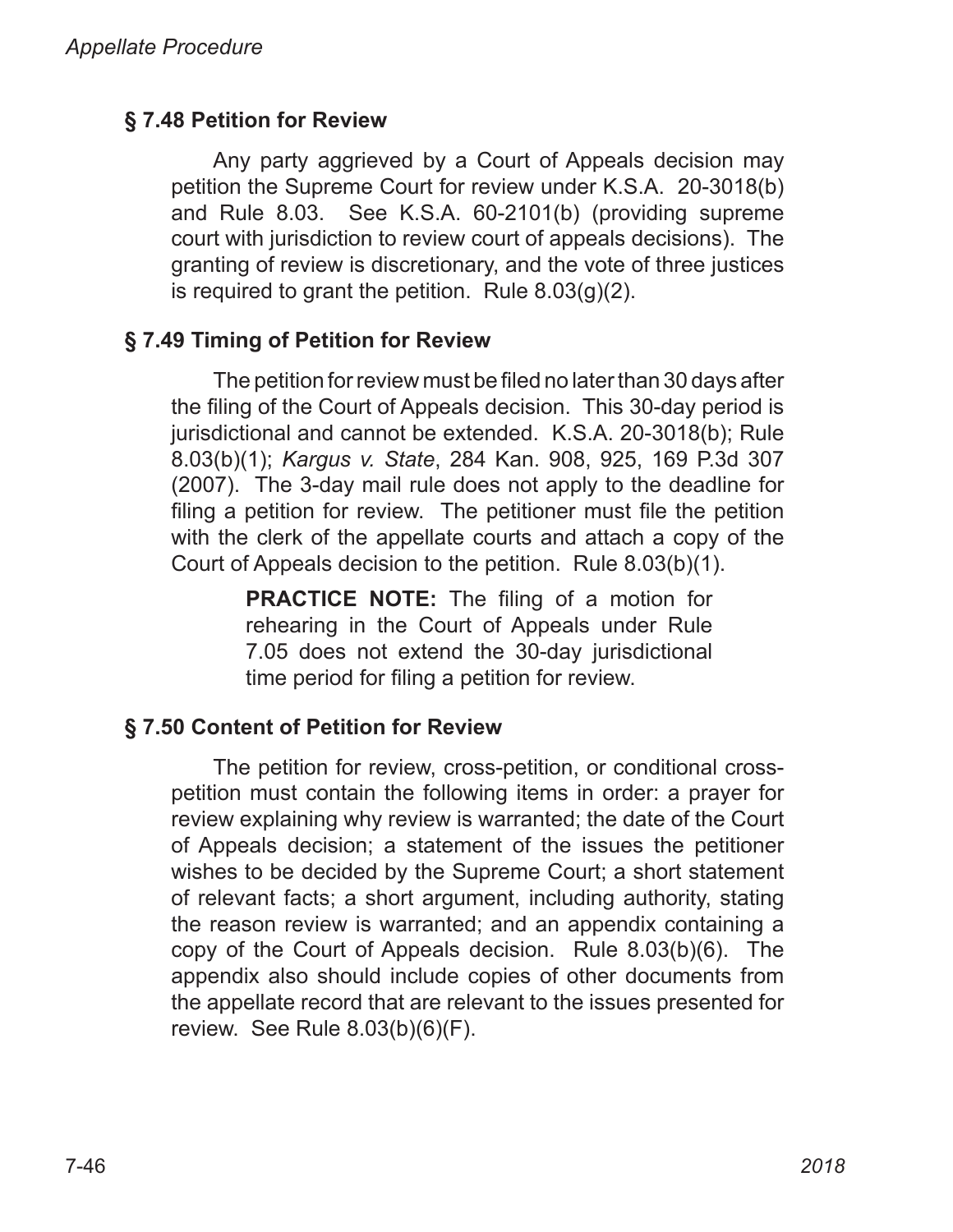The statement of the issues in a petition for review, crosspetition, or conditional cross-petition should not merely repeat the issues raised in the Court of Appeals brief; rather, the issues must be tailored to address why review is warranted. Rule 8.03(b)(6)(C). The court will not consider issues not raised before the Court of Appeals or issues not presented or fairly included in the petition for review, cross-petition, or conditional cross-petition. Rule 8.03(b)(6)(C)(i); *Russell v. May*, 306 Kan. 1058, 1066, 400 P.3d 647 (2017).

Rule 8.03(b)(6)(E) provides a nonexhaustive list of reasons the court may grant review. Petitioners should build arguments around these reasons. Failure to include an argument in a petition for review showing how the Court of Appeals erred or why review is warranted may result in the summary denial of a petition for review. Rule 8.03(b)(6)(E).

> **PRACTICE NOTE:** The purpose of the petition, cross‑petition, conditional cross-petition, response, and reply is to identify the reason the Supreme Court should exercise its discretion to grant or deny review. Rule 8.03(a)(1). That purpose is not served if the filings merely repeat arguments made to the Court of Appeals.

A helpful checklist and sample petition for review can be found in Appendix B.

#### **§ 7.51 Grant or Denial of Review**

The Supreme Court considers several factors in determining whether to grant review: the public importance of the question presented; the existence of a conflict between the Court of Appeals decision and prior appellate decisions; the need for exercising Supreme Court supervisory authority; and the final or interlocutory character of the opinion to be reviewed. K.S.A. 20‑3018(b).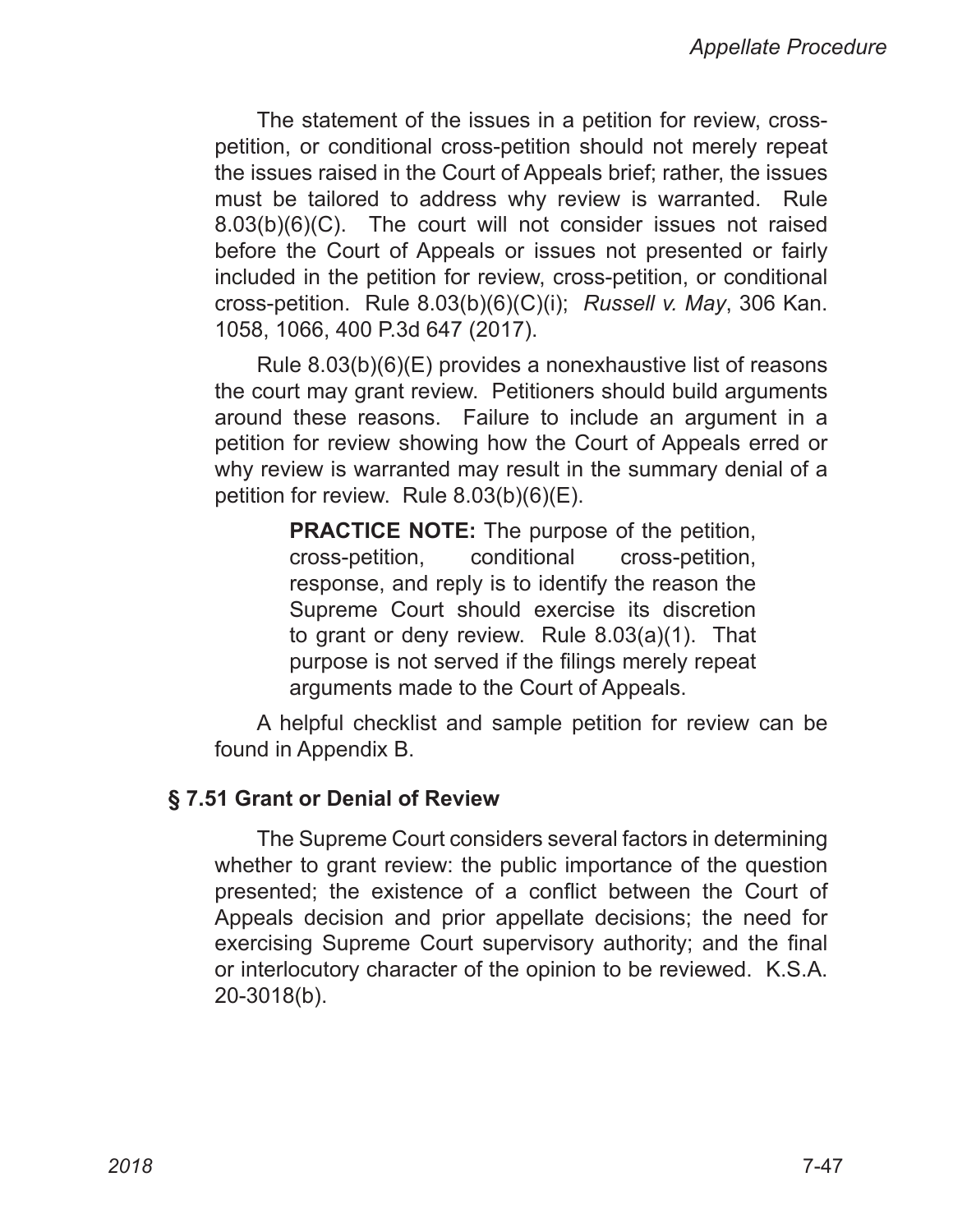## **§ 7.52 Cross-Petitions and Responses**

A cross‑petition or conditional cross-petition must be filed no later than 30 days from the date the petition for review is filed. Rule  $8.03(c)(1)$ . The 3-day mail rule does not apply to this deadline. Responses to a petition or cross‑petition must be filed no later than 30 days after the petition, cross-petition, or conditional cross-petition is filed. The adverse party is not required to respond. Rule 8.03(d).

> **PRACTICE NOTE:** The decision not to file a response to a petition for review is not an admission that the petition should be granted. Rule 8.03(d)(4). The purpose of a cross-petition is to seek review of holdings the Court of Appeals decided adversely to the cross-petitioner. Rule 8.03(c)(3). The purpose of a conditional crosspetition is to seek review of specific claims or issues only if the court grants the petition for review. Rule 8.03(c)(4). Rule 8.03(c)(3) and (4) detail when the cross-petitioner and conditional cross-petitioner must raise issues to preserve them for review. Failure to file a cross-petition or conditional cross-petition challenging a holding or ruling decided adversely by the Court of Appeals results in waiver of that challenge. *State v McBride*, 307 Kan. 60, 62-63, 405 P.3d 1196, 1199 (2017) (State waived review of Court of Appeals' finding of prosecutorial error by failing to file cross-petition); *State v. Gray*, 306 Kan. 1287, 1292-93, 403 P.3d 1220 (2017) (preservation issue decided by Court of Appeals waived by not filing a cross-petition); *State v. Keenan*, 304 Kan. 986, 992-93, 377 P.3d 439 (2016) (preservation issue waived).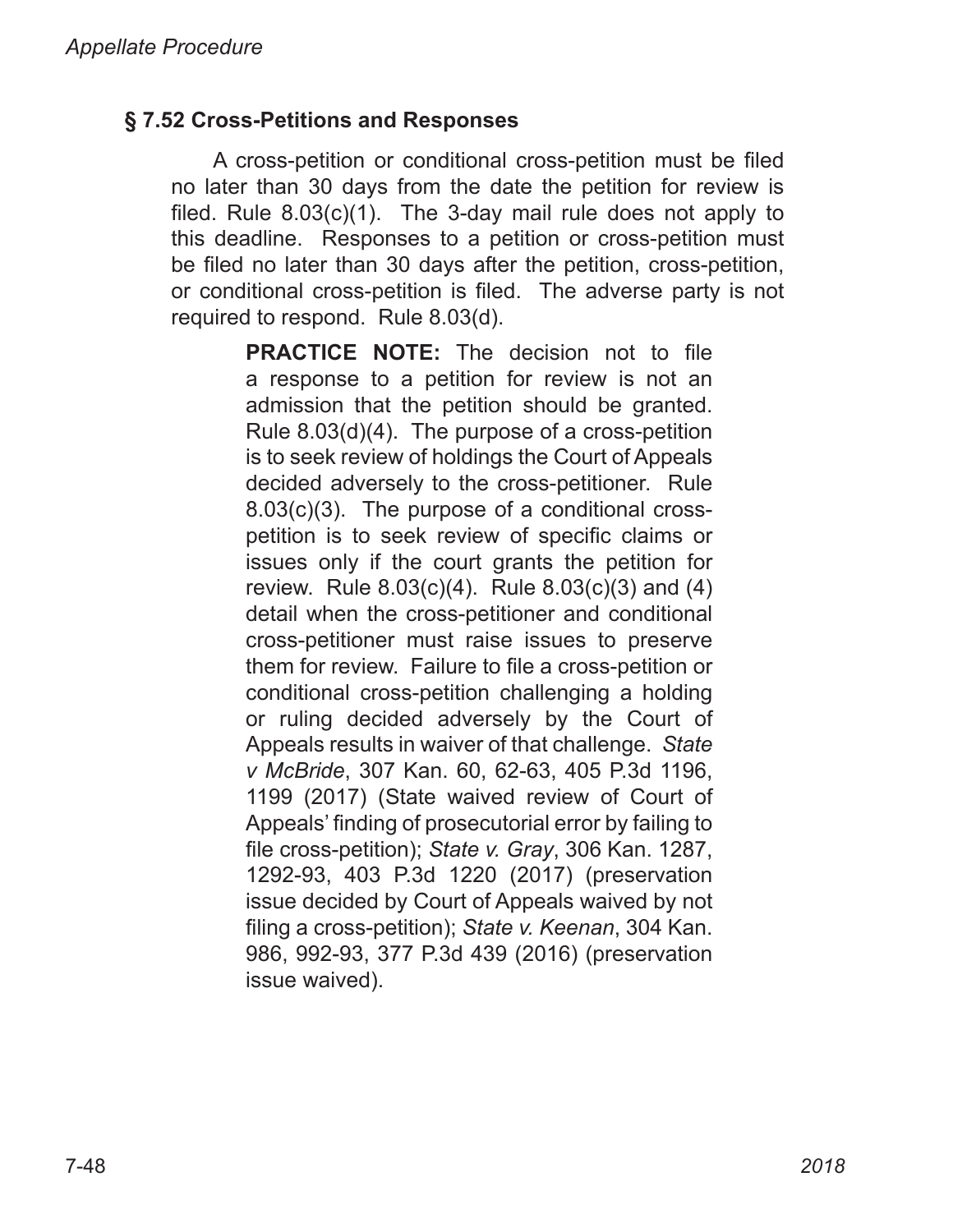#### **§ 7.53 Page Limits**

The petition for review, cross-petition, conditional crosspetition, and response must not exceed 15 pages in length (excluding the cover, table of contents, appendix, and certificate of service) and must conform to applicable format provisions of Rule 6.07. See Rule 8.03(b)(3), (c)(2), and (d)(2).

#### **§ 7.54 Procedures Following Granting of Review**

If review is granted, the Supreme Court may limit the issues to be considered. Rule 8.03(i). Unless the court orders otherwise, the case will be considered on the basis of the record before the Court of Appeals, the petition for review, and any cross-petition, conditional cross-petition, response, or reply. Within 14 days of the date of the order granting review, the parties must file with the clerk of the appellate courts a copy of the paper briefs, if any, originally filed with the Court of Appeals. Rule 8.03(i)(2).

No later than 30 days after the order granting review, any party may file a supplemental brief. Any opposing party then has 30 days to file a response brief. Supplemental briefs are limited to one-half the page limits set out in Rule 6.07. Rule 8.03(i)(3).

#### **§ 7.55 Oral Argument**

The party whose petition for review was granted argues first in the Supreme Court and may reserve time for rebuttal. Rule 8.03(i)(4). When the Supreme Court has granted both parties' petitions for review, the party who argues first and gets rebuttal time will be the same party who argued first before the Court of Appeals.

#### **§ 7.56 Effect on Mandate**

The timely filing of a petition for review stays the issuance of the mandate by the Court of Appeals. Rule 8.03(k). During the period for filing a petition for review and while the petition for review is pending, the Court of Appeals opinion has no force or effect and the mandate will not issue until disposition of the appeal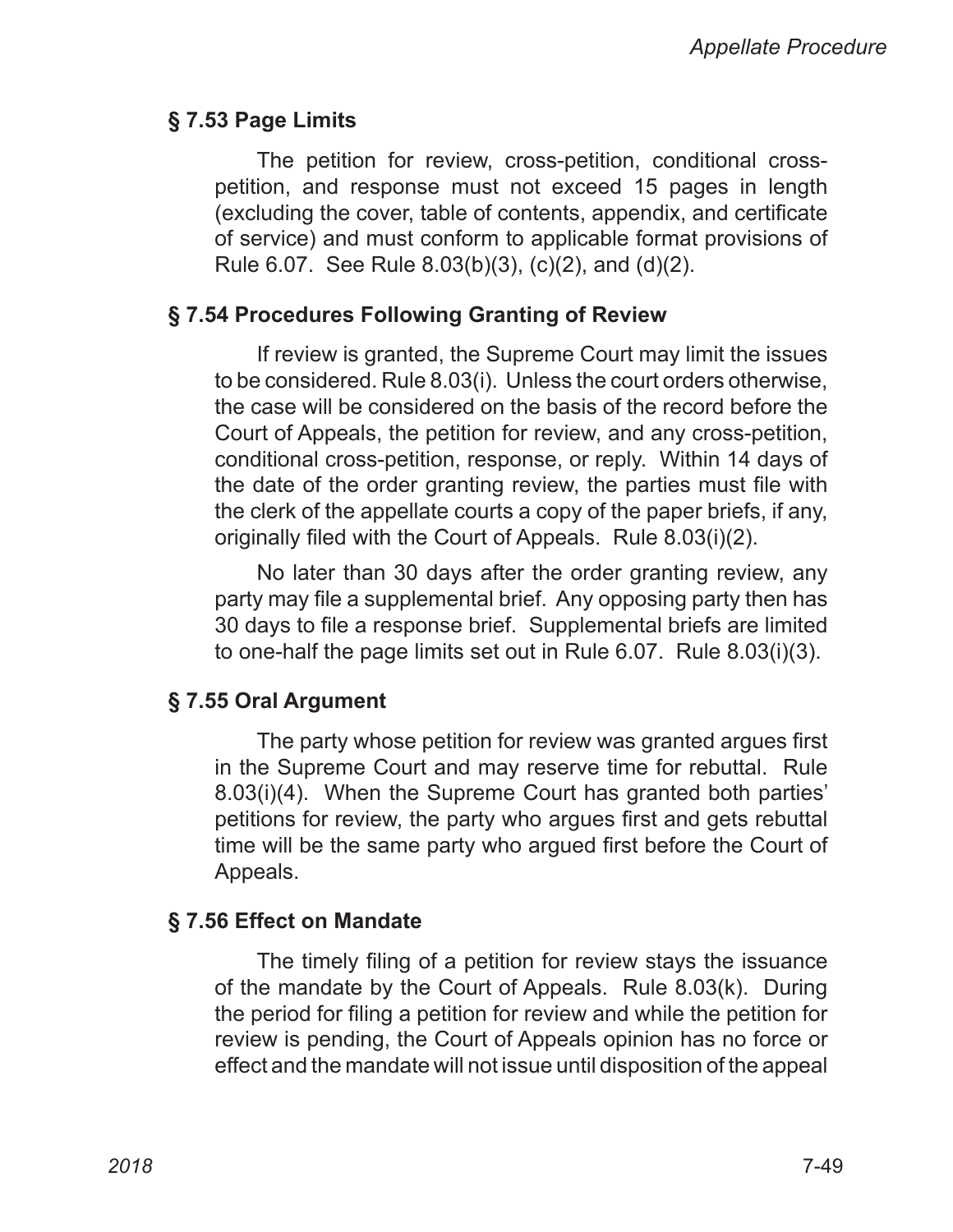on review. If a petition for review is granted in part, a combined mandate will issue when appellate review is concluded, unless otherwise directed by the Supreme Court. Rule 8.03(k).

> **PRACTICE NOTE:** Care should be taken when citing a Court of Appeals opinion for persuasive authority before the mandate has issued. The citation to any such decision must note that the decision is not final and may be subject to review or rehearing. See Rule 8.03(k)(1).

# **§ 7.57 Other Dispositions**

Even after review is granted, the Supreme Court may dispose of the appeal in a manner other than issuing a decision. See Rule 8.03(j). After a decision is issued in an appeal in which review has been granted, the parties may petition for rehearing in accordance with Rule 7.06.

# **§ 7.58 Denial of Review**

If review is denied, the decision of the Court of Appeals is final as of the date the petition is denied, and the clerk of the appellate courts must issue the mandate under Rule 7.03(b). Rule 8.03(h) and (k). The denial of a petition for review imports no opinion on the merits of the appeal, and the denial is not subject to a motion for reconsideration. Rule 8.03(h).

# **§ 7.59 Summary Petition for Review**

When controlling authority is dispositive of an entire appeal or no substantial question is presented by the appeal, a party may file a summary petition for review under Rule 8.03A in lieu of a petition for review under Rule 8.03. Rule 8.03A(a). A summary petition for review is due no later than 30 days after the date of the decision of the Court of Appeals. Rule 8.03A(b)(1). As with a petition for review filed under Rule 8.03, the 30-day deadline to file a summary petition for review is jurisdictional and cannot be extended. Rule 8.03A(b)(1). The summary petition for review must include citation to the controlling authority that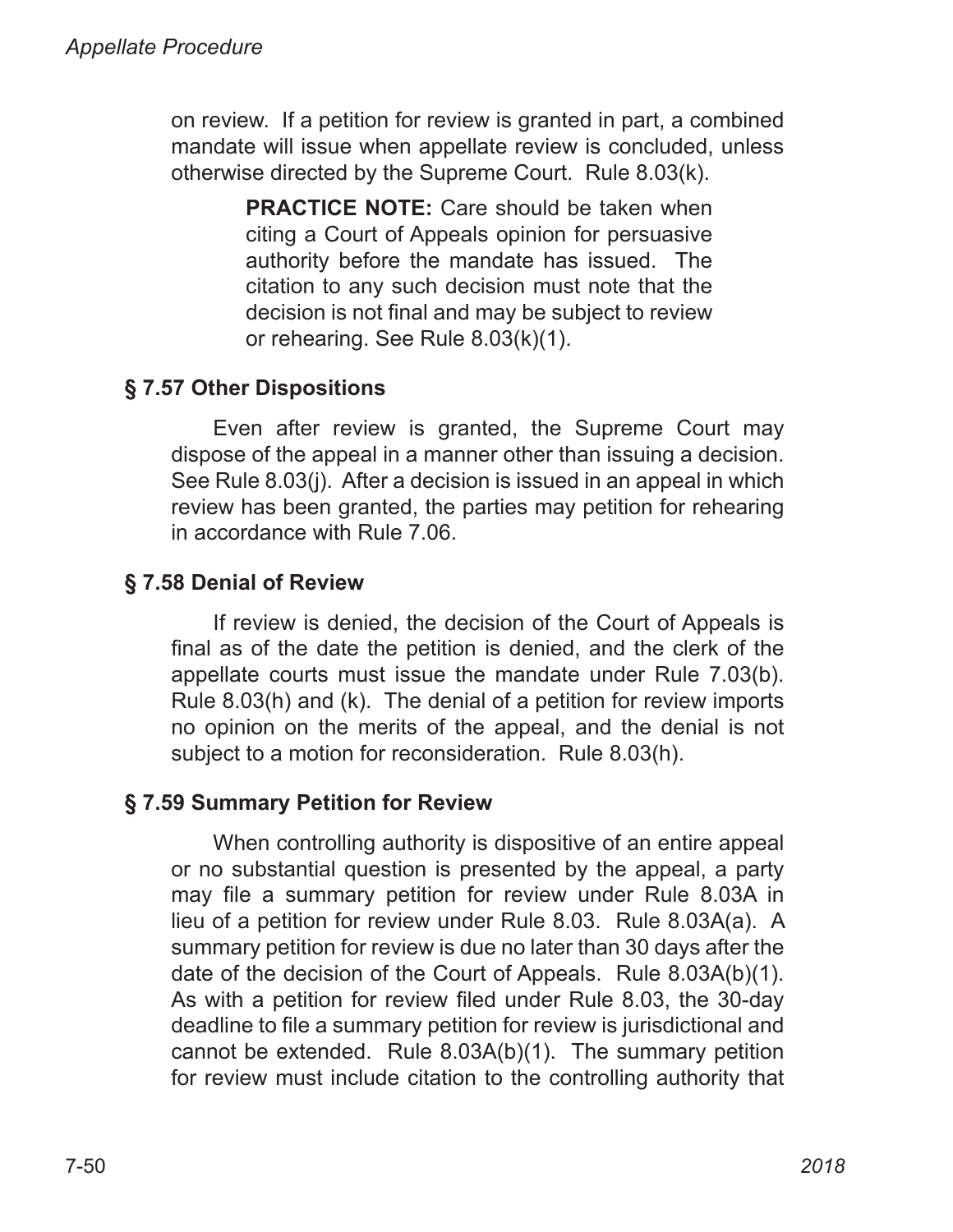is dispositive of the issues raised or an explanation of why no substantial question is presented. Rule 8.03A(b)(4)(E).

If controlling case law is dispositive of only one issue in a multiple-issue petition for review, a petitioner may not file a summary petition for review under Rule 8.03A. Rule 8.03(b)(5).

A party opposing a summary petition for review may file a response. Rule 8.03A(c).

#### **§ 7.60 Exhaustion**

In all appeals from criminal convictions or post-conviction relief on or after July 1, 2018, a party is not required to petition for Supreme Court review from an adverse Court of Appeals decision to exhaust all available state remedies. Rather, when a claim has been presented to the Court of Appeals and relief has been denied, the party is deemed to have exhausted all available state remedies. Rule 8.03B(a).

Rule 8.03B(b) provides a savings clause for the dismissal or denial of a federal habeas corpus petition based on a finding that Rule 8.03B is ineffective. Rule 8.03B(b).

# **XIII. COSTS AND ATTORNEY FEES**

#### **§ 7.61 Costs**

In any appeal in which they are applicable, all fees for service of process, witness fees, reporter's fees, fees and expenses of a master or commissioner appointed by the appellate court, and any other proper fees and expenses will be separately assessed. Rule 7.07(a)(1). When any such fees and expenses are anticipated in an appeal, the appellate court may require the parties to make advance deposits. Rule 7.07(a)(3).

Unless fixed by statute, an appellate court must approve the fees and expenses assessed. Rule 7.07(a)(2). Further, an appellate court may apportion and assess any part of the original docket fee, transcript expense, and any additional fees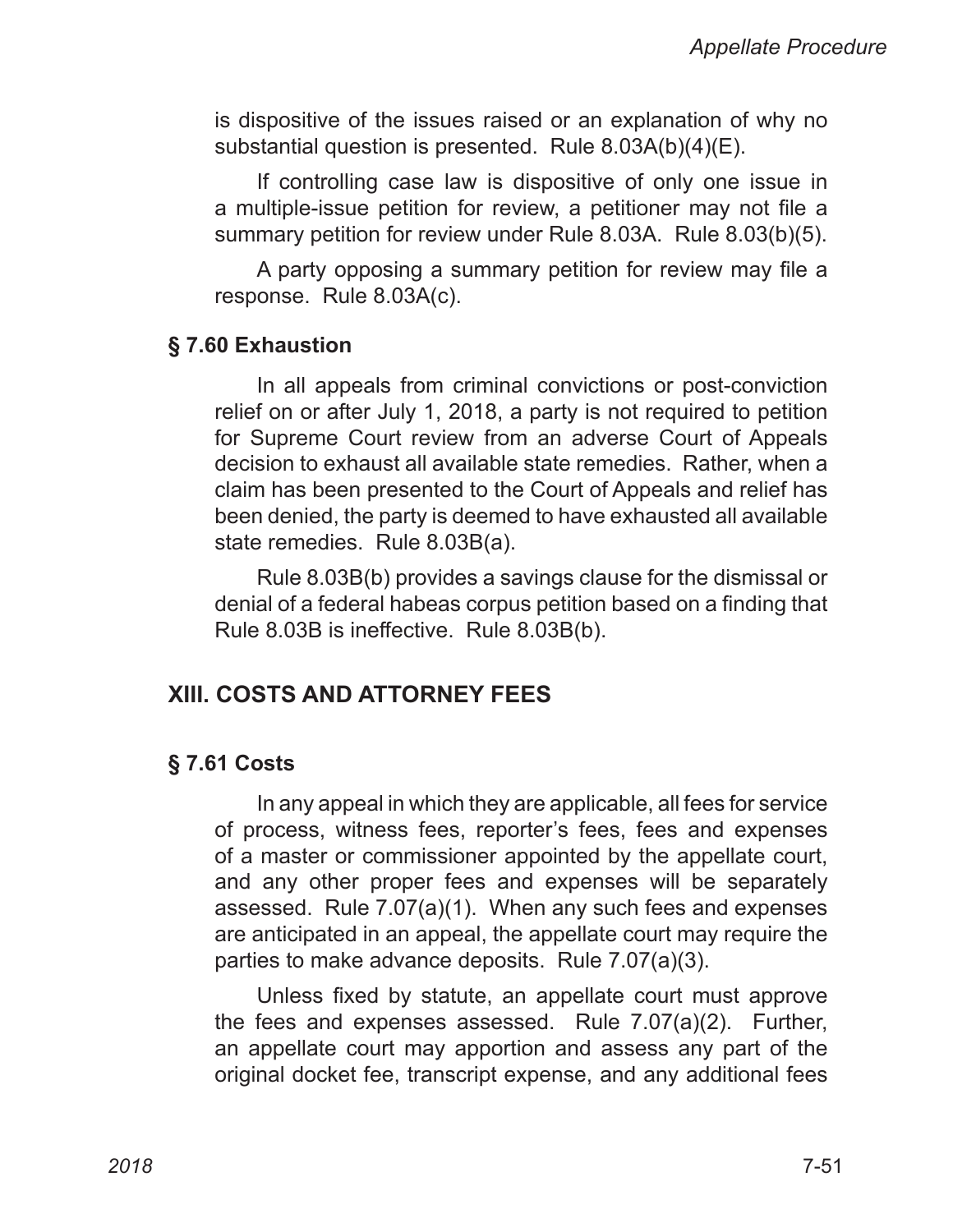and expenses allowed in the appeal against any party as justice may require. Rule 7.07(a)(4).

When a district court's decision is reversed, the mandate will direct that the appellant recover the original docket fee and any expenses for transcripts. Rule 7.07(a)(5).

# **§ 7.62 Attorney Fees**

Appellate courts may award attorney fees for services on appeal in any case in which the district court had authority to award attorney fees. See Rule 7.07(b)(1). See also *In re Estate of Strader*, 301 Kan. 50, 61, 339 P.3d 769 (2014) (attorney fees cannot be awarded absent statutory authority or agreement); *Snider v. American Family Mut. Ins. Co.*, 297 Kan. 157, 167‑68, 298 P.3d 1120 (2013) (holding that, if a prevailing party on appeal would be entitled to appellate attorney fees under a statute or contract, the party must file a motion for appellate attorney fees with the appellate court under Rule 7.07(b) in order to preserve the right to those fees). Any motion for attorney fees on appeal must be made under Rules 5.01 and 7.07(b). An affidavit must be attached to the motion and must specify the nature and extent of the services rendered, the time expended on the appeal, and the factors considered in determining the reasonableness of the fee under Kansas Rule of Professional Conduct 1.5. Rule 7.07(b)(2). See also § 12.42, *infra*.

> **PRACTICE NOTE:** Many motions for attorney fees do not include the affidavit required under Rule 7.07(b). Without it, the appellate court has no information by which to evaluate the motion and grant an award. See *Fisher v. Kansas Crime Victims Comp. Bd.*, 280 Kan. 601, 617, 124 P.3d 74 (2005) (failure to file motion in compliance with Rules 5.01 and 7.07 prevents appellate court from awarding attorney fees). Failure to include the affidavit required by Rule 7.07(b) could lead to the summary denial of the motion.

A motion for attorney fees must be filed with the clerk of the appellate courts no later than 14 days after oral argument. If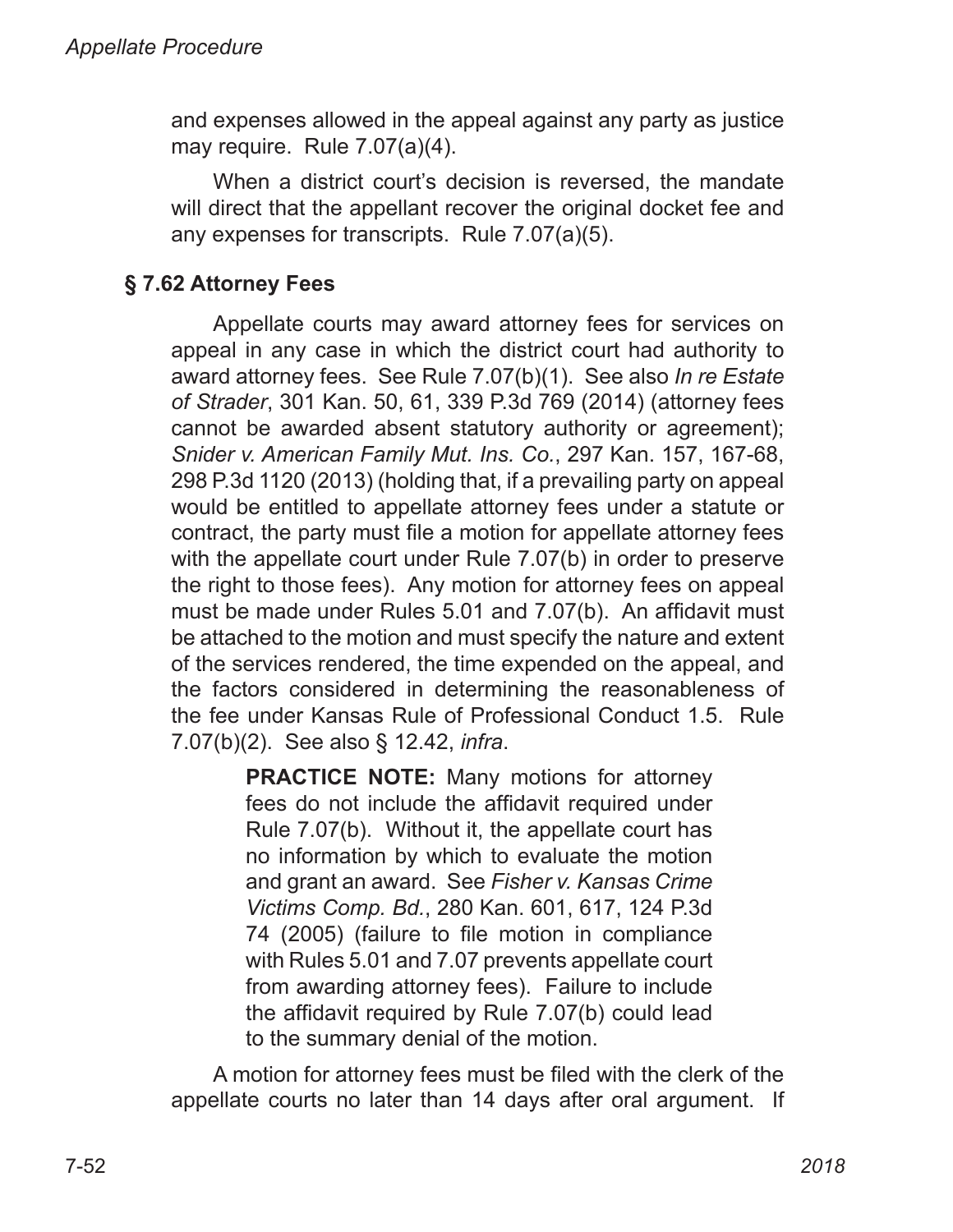oral argument is waived, the motion must be filed no later than 14 days after either the date of the waiver or the date of the *letter* assigning the appeal to a non‑ argument calendar, whichever is later. Rule 7.07(b)(2).

> **PRACTICE NOTE:** If a party intends to petition for review of a Court of Appeals decision by the Supreme Court, the party must file a timely motion under Rule 7.07(b) following oral argument in the Court of Appeals to preserve a right to fees incurred before the Court of Appeals. *In re Estate of Strader*, 301 Kan. 50, 62-63, 339 P.3d 769 (2014); *Thoroughbred Assocs. L.L.C. v. Kansas City Royalty Co.*, 297 Kan. 1193, 1215, 308 P.3d 1238 (2013).

If the appellate court finds that an appeal has been taken frivolously or only for purposes of harassment or delay, it may assess against an appellant or appellant's counsel, or both, a reasonable attorney fee for appellee's counsel. A motion for attorney fees due to a frivolous appeal, harassment, or delay must comply with Rule 7.07(b). The mandate will include a statement of any such assessment, or in an original matter, the clerk of the appellate courts may issue an execution of assessment. Rule 7.07(c).

On its own motion, or on the motion of an aggrieved party filed no later than 14 days after an assessment of costs under Rule 7.07, the appellate court may assess against a party or the party's counsel, or both, all or part of the cost of the trial transcript. To do so, the court must find the transcript was prepared as the result of an unreasonable refusal to stipulate under Rule 3.03 to the preparation of less than a complete transcript of the proceedings in the district court. Rule 7.07(d).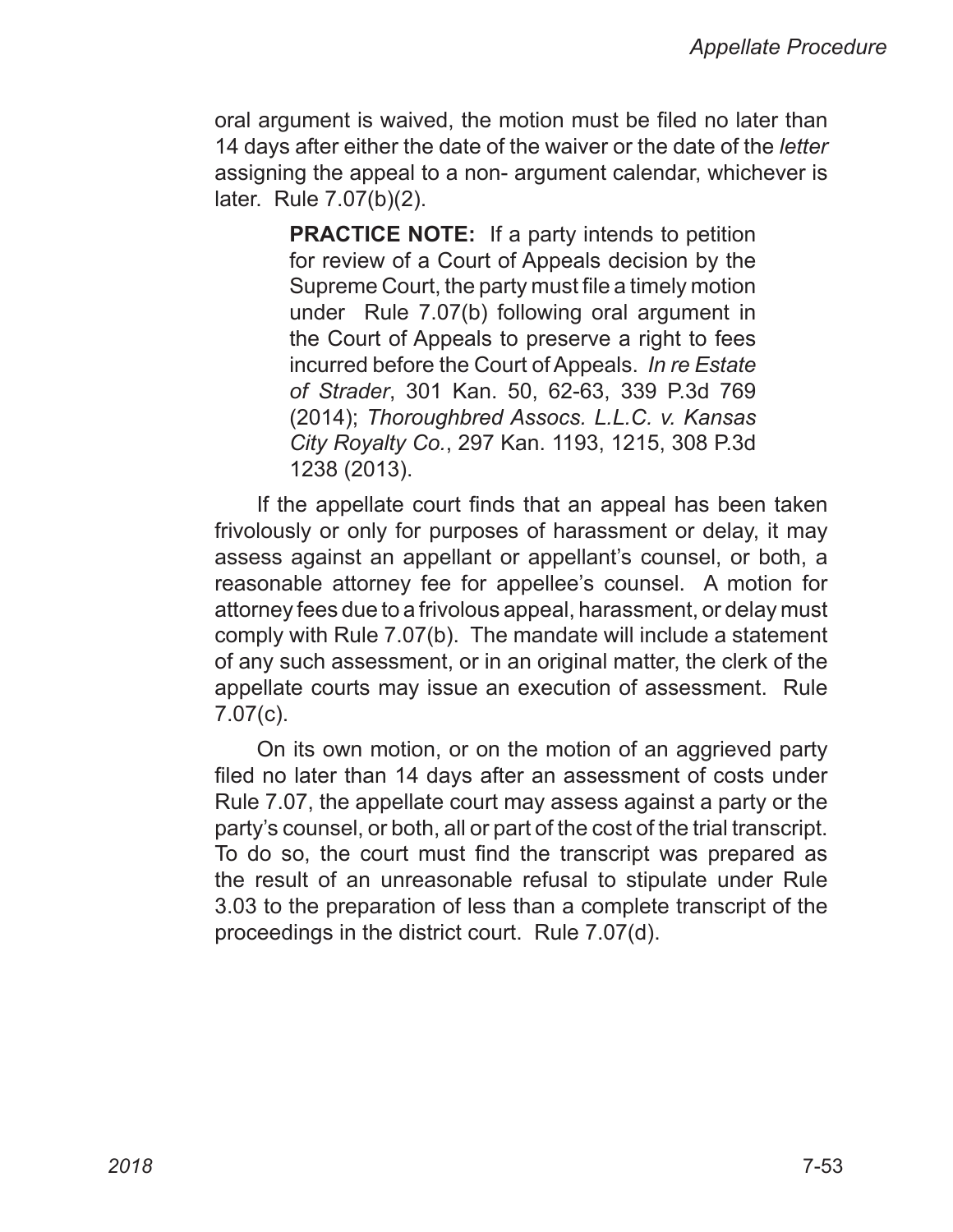# **XIV. MANDATE**

# **§ 7.63 Generally**

The mandate is the final, formal order of the appellate court to the district court, disposing of the judgment of the district court and assessing costs. It is the judgment of the appellate court but is enforced through the district court. The clerk of the appellate courts issues the mandate to the clerk of the district court for filing, accompanied by a certified copy of the opinion. See K.S.A. 60‑2106(c); Rule 7.03. Copies of the mandate are not sent to counsel.

# **§ 7.64 Supreme Court**

Mandates from the Supreme Court are issued 7 days after the 21‑day time period to file a motion for rehearing or modification passes; the entry of an order denying a motion for rehearing or modification; or any other event that finally disposes of an appeal. See Rule 7.03(b)(1)(A). If a motion for rehearing or modification is granted, the mandate is issued in conjunction with the decision on the rehearing.

# **§ 7.65 Court of Appeals**

Mandates from the Court of Appeals are held for 30 days to allow for the filing of a motion for rehearing (14‑day time limit under Rule 7.05) or a petition for review (30‑day time limit under Rule 8.03). If a rehearing is granted, the mandate is held 30 days after the new opinion is filed to allow for a petition for review. Filing a timely petition for review stays the issuance of a mandate. Rule 8.03(k). If review is denied, the mandate issues on the date of denial. Rule 8.03(k). If the petition for review is granted, the mandate is stayed until the Supreme Court files its opinion and the time for a motion for rehearing by that court has passed.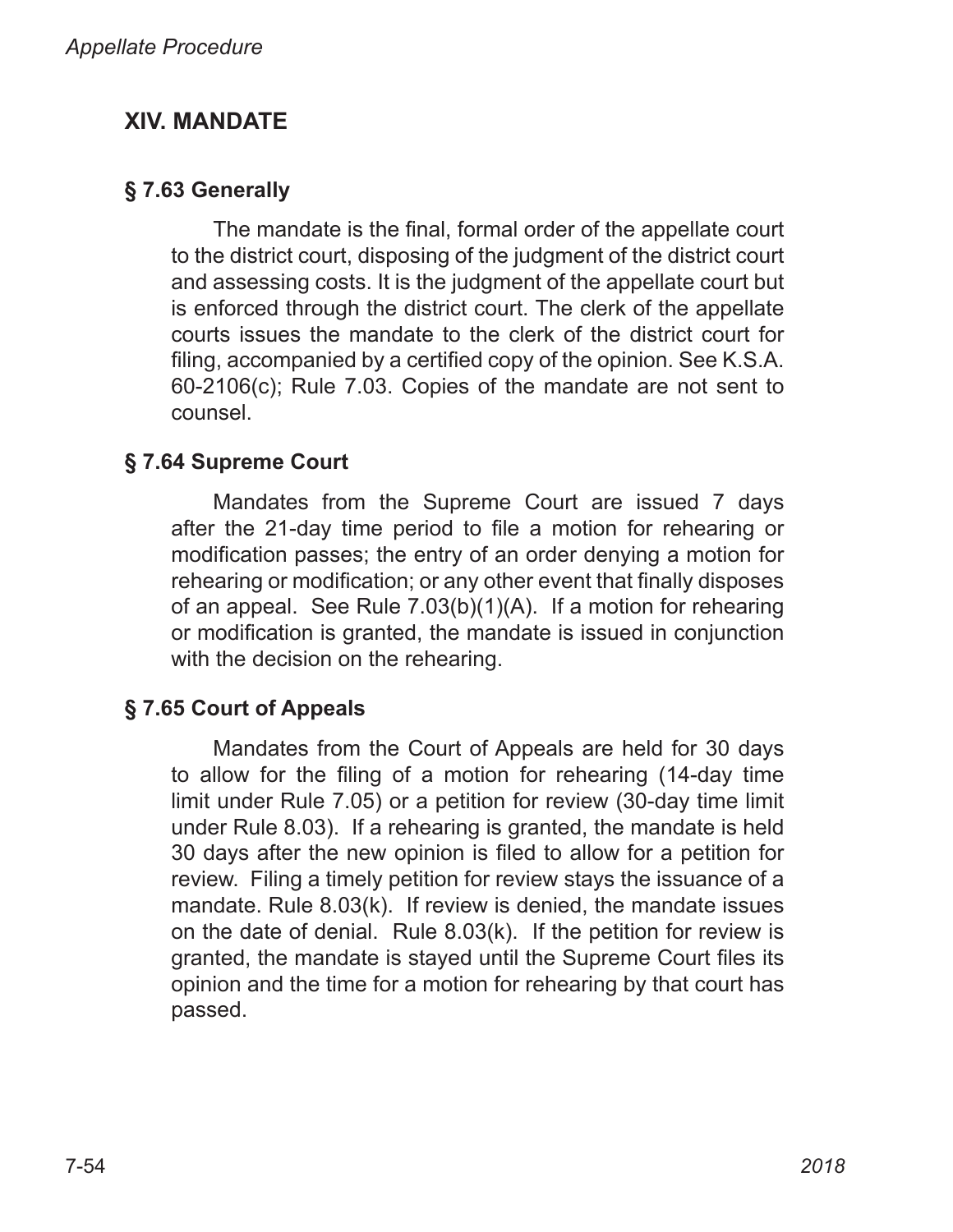#### **§ 7.66 Stays After Decision**

In criminal appeals and appeals from post-conviction actions in criminal cases, the issuance of the appellate mandate is automatically stayed when a party files a notice with the appellate court that it intends to file a petition for writ of certiorari to the United States Supreme Court and the time for filing such a petition has not expired. K.S.A. 22-3605(b)(1). The notice must be filed in the appellate court that issued the decision. If the appellate mandate has already been issued when a party files its notice of intent to file a petition for writ of certiorari to the United States Supreme Court, the appellate court must withdraw its mandate and stay issuance. K.S.A. 22-3605(b)(2). In civil cases, a party should file a motion to stay the issuance of the mandate in the court that issued the decision if the party intends to seek review in the United States Supreme Court. When the Supreme Court denies a petition for review of a Court of Appeals decision, the notice of intent or motion for stay should be filed in the Court of Appeals.

Ordinarily, a party must seek a stay from the state court before the United States Supreme Court will entertain an application for a stay. See United States Supreme Court Rule 23(3).